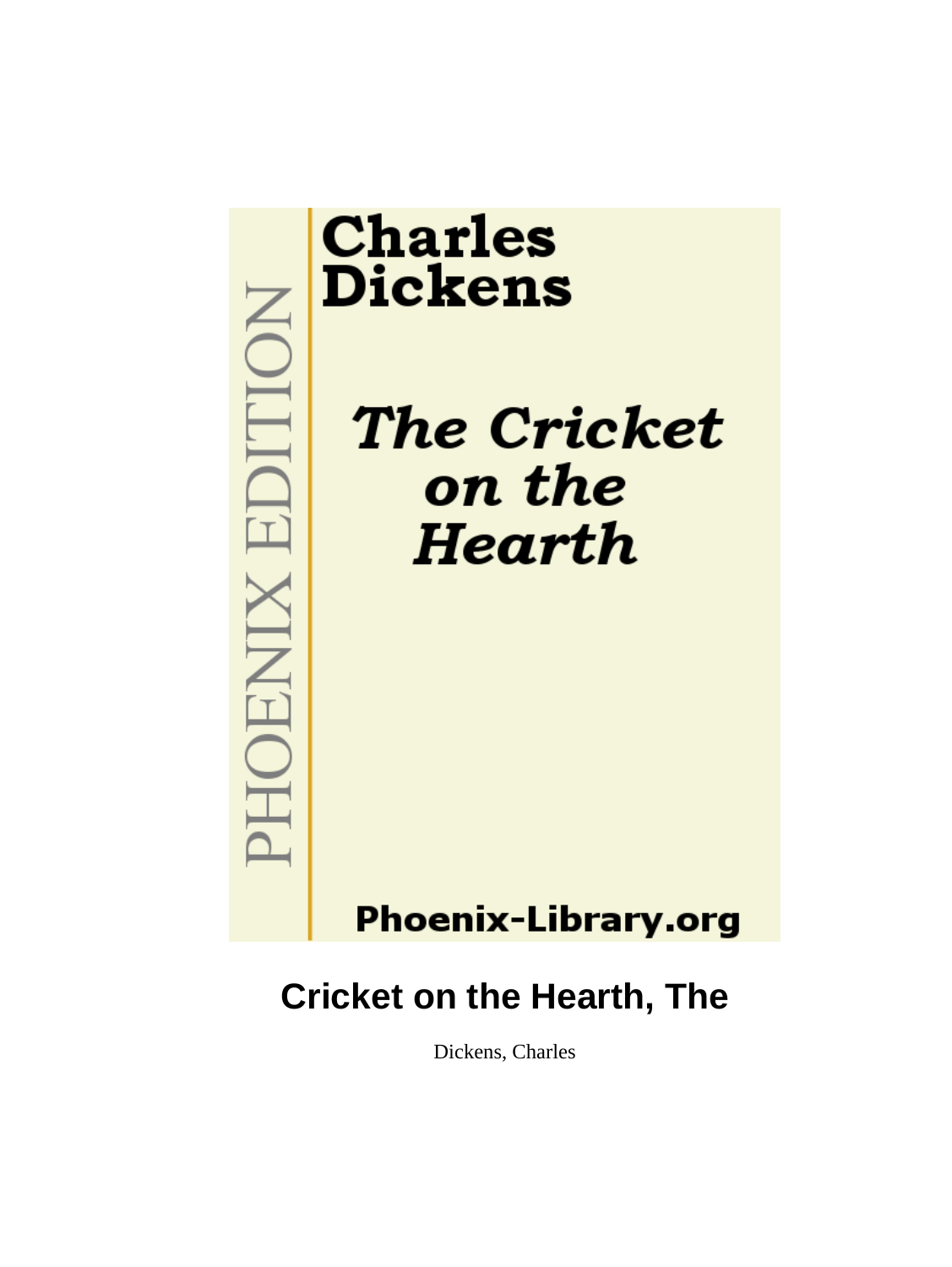[Table Of Content](#page-75-0) [About Phoenix−Edition](#page-76-0) **[Copyright](#page-77-0)**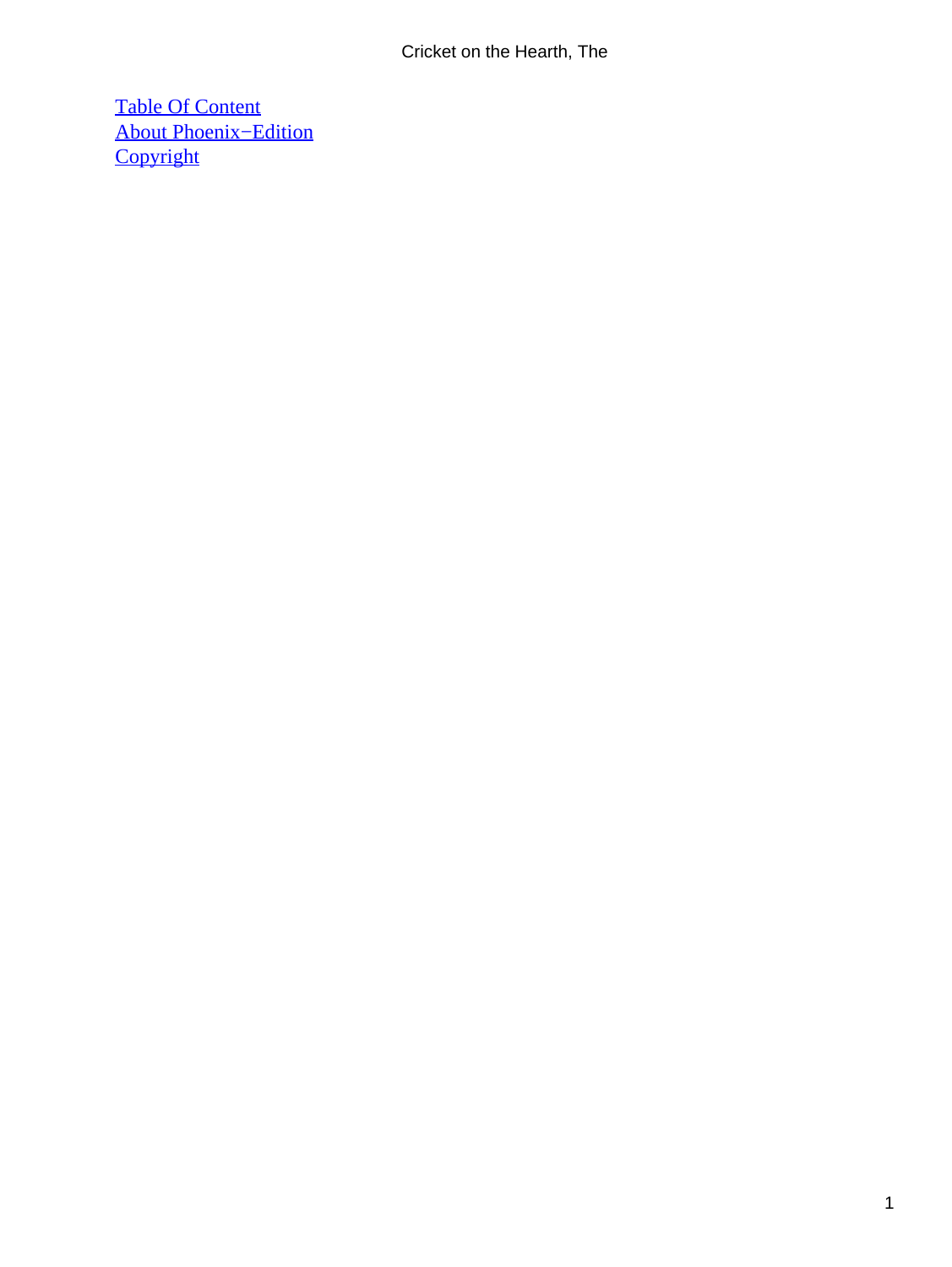*T*he Cricket on the Hearth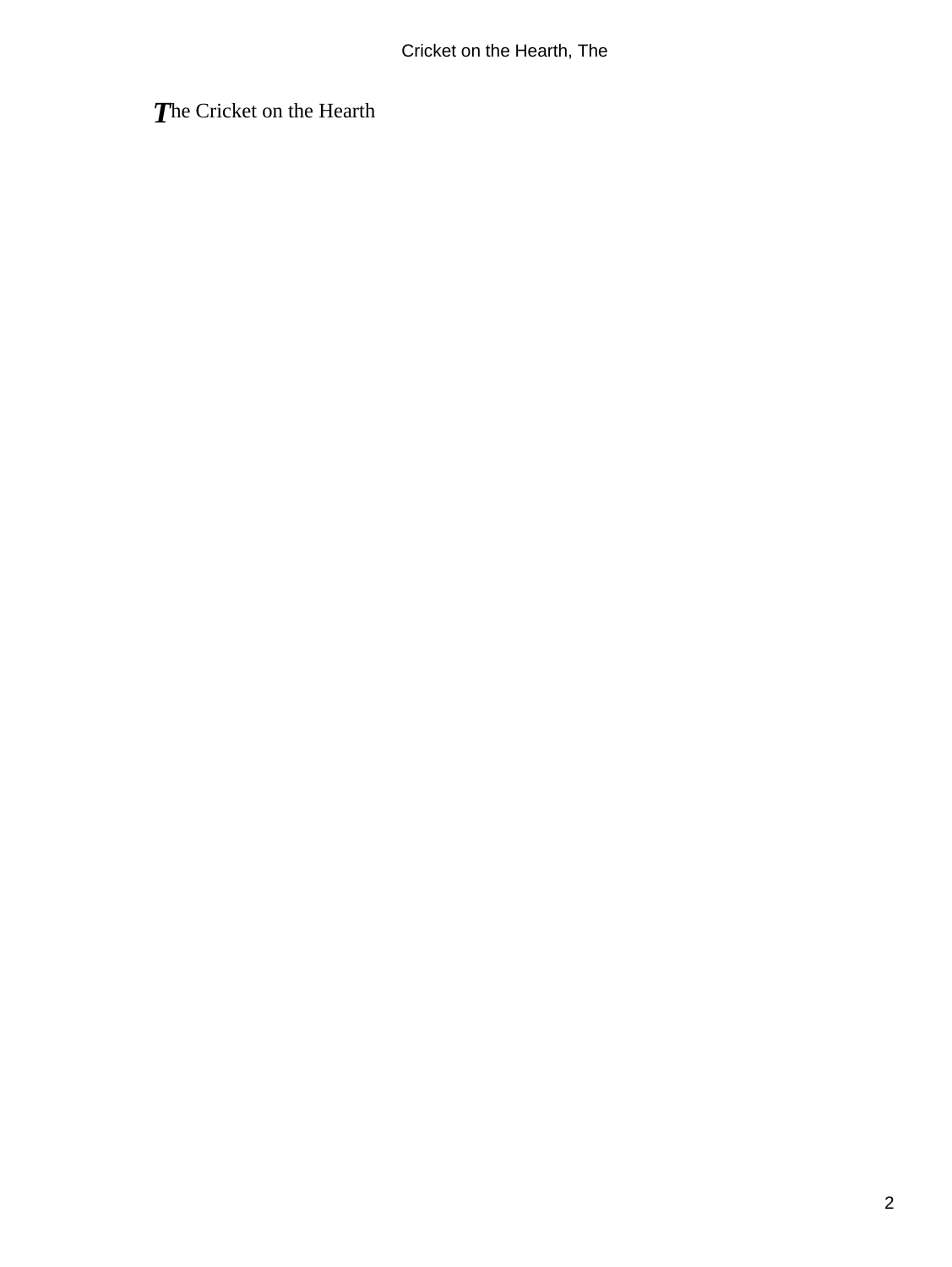### **[CHAPTER I − Chrip the First](#page-75-0)**

**THE kettle began it! Don't tell me what Mrs. Peerybingle said. I know better. Mrs.** Peerybingle may leave it on record to the end of time that she couldn't say which of them began it; but, I say the kettle did. I ought to know, I hope! The kettle began it, full five minutes by the little waxy−faced Dutch clock in the corner, before the Cricket uttered a chirp.

 As if the clock hadn't finished striking, and the convulsive little Haymaker at the top of it, jerking away right and left with a scythe in front of a Moorish Palace, hadn't mowed down half an acre of imaginary grass before the Cricket joined in at all!

Why, I am not naturally positive. Every one knows that. I wouldn't set my own opinion against the opinion of Mrs. Peerybingle, unless I were quite sure, on any account whatever. Nothing should induce me. But, this is a question of act. And the fact is, that the kettle began it, at least five minutes before the Cricket gave any sign of being in existence. Contradict me, and I'll say ten.

 Let me narrate exactly how it happened. I should have proceeded to do so in my very first word, but for this plain consideration − if I am to tell a story I must begin at the beginning; and how is it possible to begin at the beginning, without beginning at the kettle?

 It appeared as if there were a sort of match, or trial of skill, you must understand, between the kettle and the Cricket. And this is what led to it, and how it came about.

 Mrs. Peerybingle, going out into the raw twilight, and clicking over the wet stones in a pair of pattens that worked innumerable rough impressions of the first proposition in Euclid all about the yard − Mrs. Peerybingle filled the kettle at the water−butt. Presently returning, less the pattens (and a good deal less, for they were tall and Mrs. Peerybingle was but short), she set the kettle on the fire. In doing which she lost her temper, or mislaid it for an instant; for, the water being uncomfortably cold, and in that slippy, slushy, sleety sort of state wherein it seems to penetrate through every kind of substance, patten rings included − had laid hold of Mrs. Peerybingle's toes, and even splashed her legs. And when we rather plume ourselves (with reason too) upon our legs, and keep ourselves particularly neat in point of stockings, we find this, for the moment, hard to bear.

 Besides, the kettle was aggravating and obstinate. It wouldn't allow itself to be adjusted on the top bar; it wouldn't hear of accommodating itself kindly to the knobs of coal; it **WOULD** lean forward with a drunken air, and dribble, a very Idiot of a kettle, on the hearth. It was quarrelsome, and hissed and spluttered morosely at the fire. To sum up all, the lid,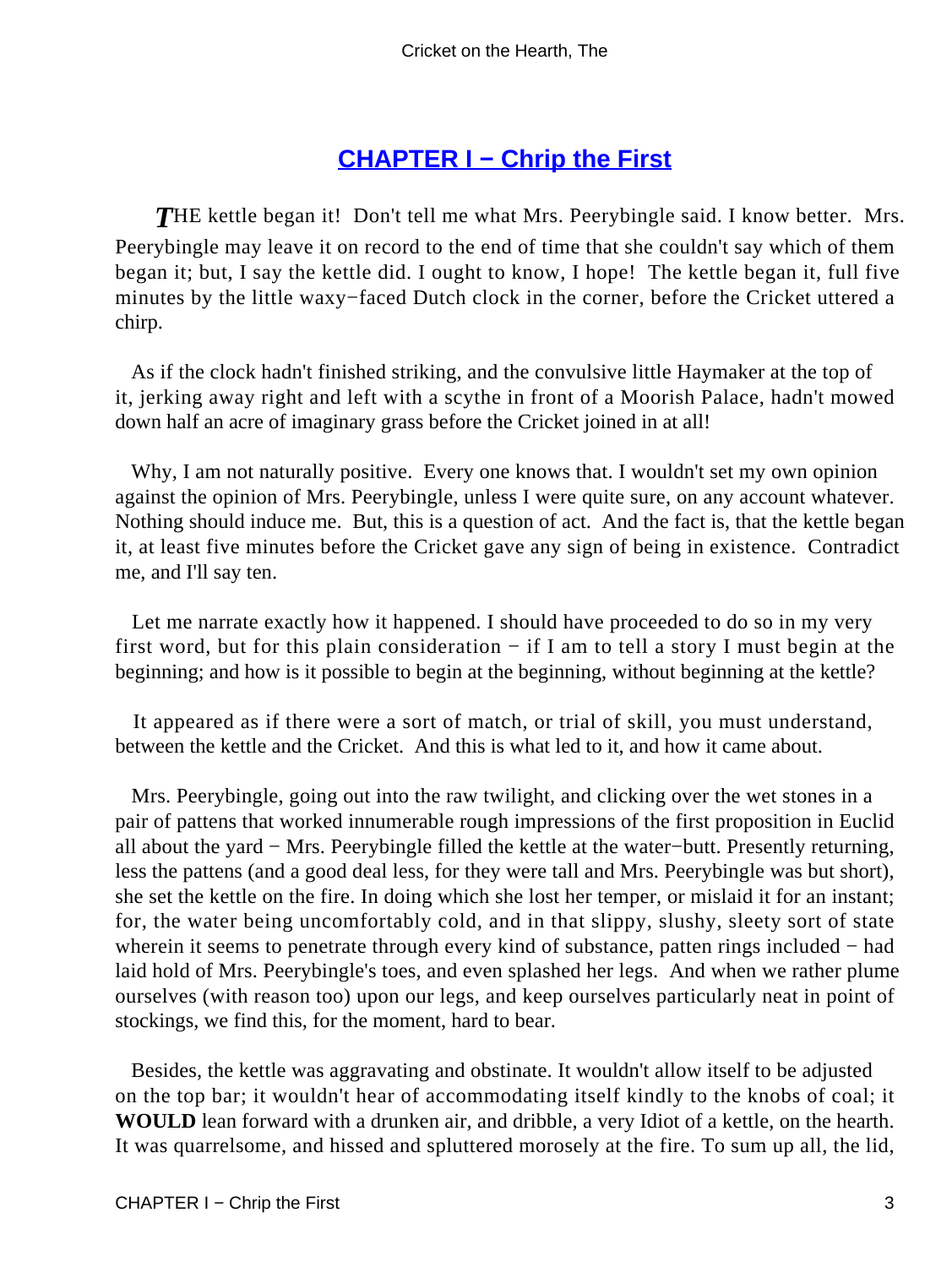resisting Mrs. Peerybingle's fingers, first of all turned topsy−turvy, and then, with an ingenious pertinacity deserving of a better cause, dived sideways in − down to the very bottom of the kettle. And the hull of the Royal George has never made half the monstrous resistance to coming out of the water, which the lid of that kettle employed against Mrs. Peerybingle, before she got it up again.

 It looked sullen and pig−headed enough, even then; carrying its handle with an air of defiance, and cocking its spout pertly and mockingly at Mrs. Peerybingle, as if it said, 'I won't boil. Nothing shall induce me!'

 But Mrs. Peerybingle, with restored good humour, dusted her chubby little hands against each other, and sat down before the kettle, laughing. Meantime, the jolly blaze uprose and fell, flashing and gleaming on the little Haymaker at the top of the Dutch clock, until one might have thought he stood stock still before the Moorish Palace, and nothing was in motion but the flame.

 He was on the move, however; and had his spasms, two to the second, all right and regular. But, his sufferings when the clock was going to strike, were frightful to behold; and, when a Cuckoo looked out of a trap−door in the Palace, and gave note six times, it shook him, each time, like a spectral voice − or like a something wiry, plucking at his legs.

 It was not until a violent commotion and a whirring noise among the weights and ropes below him had quite subsided, that this terrified Haymaker became himself again. Nor was he startled without reason; for these rattling, bony skeletons of clocks are very disconcerting in their operation, and I wonder very much how any set of men, but most of all how Dutchmen, can have had a liking to invent them. There is a popular belief that Dutchmen love broad cases and much clothing for their own lower selves; and they might know better than to leave their clocks so very lank and unprotected, surely.

 Now it was, you observe, that the kettle began to spend the evening. Now it was, that the kettle, growing mellow and musical, began to have irrepressible gurglings in its throat, and to indulge in short vocal snorts, which it checked in the bud, as if it hadn't quite made up its mind yet, to be good company. Now it was, that after two or three such vain attempts to stifle its convivial sentiments, it threw off all moroseness, all reserve, and burst into a stream of song so cosy and hilarious, as never maudlin nightingale yet formed the least idea of.

 So plain too! Bless you, you might have understood it like a book − better than some books you and I could name, perhaps. With its warm breath gushing forth in a light cloud which merrily and gracefully ascended a few feet, then hung about the chimney−corner as its own domestic Heaven, it trolled its song with that strong energy of cheerfulness, that its iron body hummed and stirred upon the fire; and the lid itself, the recently rebellious lid − such is the influence of a bright example – performed a sort of jig, and clattered like a deaf and dumb young cymbal that had never known the use of its twin brother.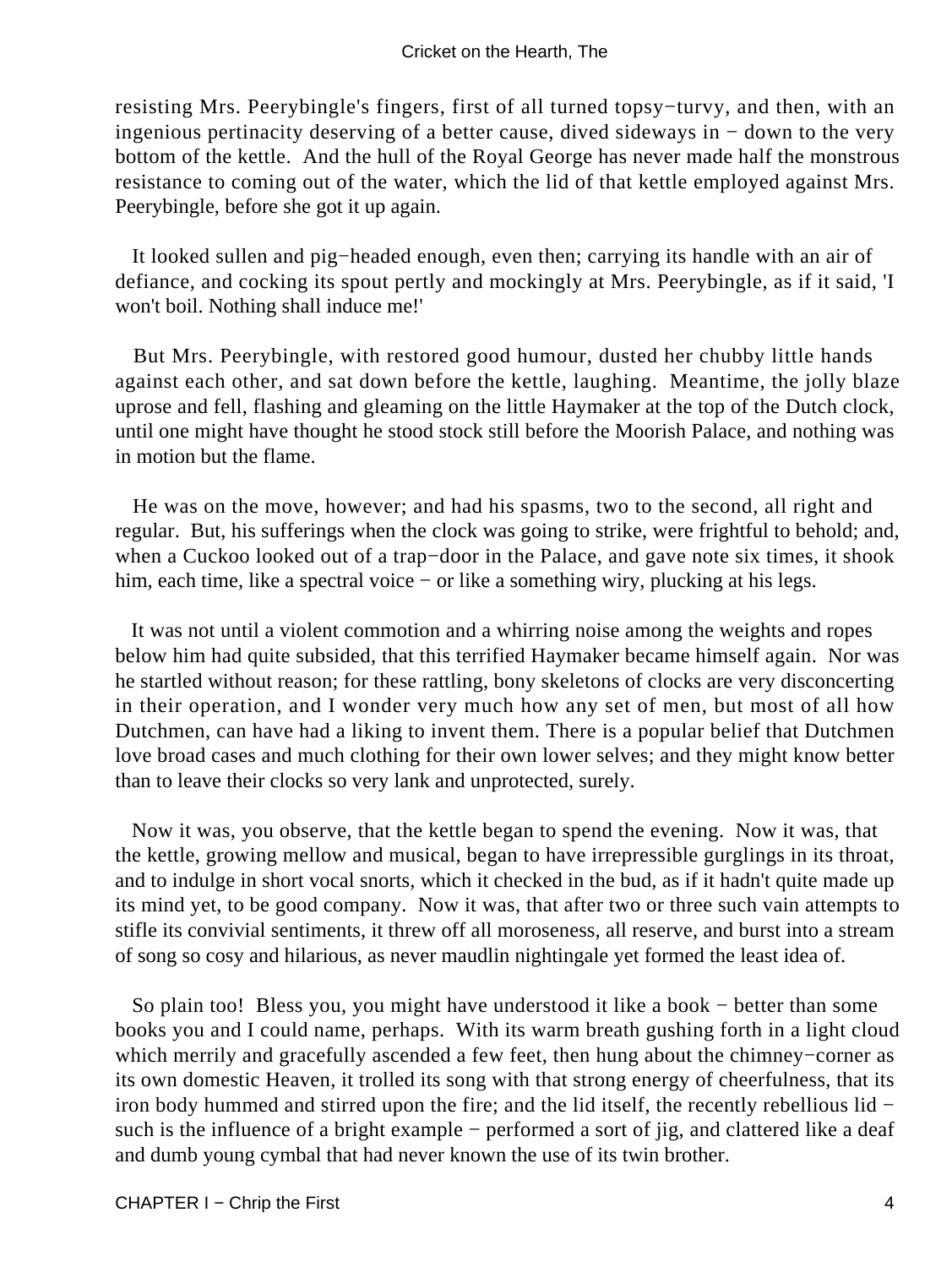That this song of the kettle's was a song of invitation and welcome to somebody out of doors: to somebody at that moment coming on, towards the snug small home and the crisp fire: there is no doubt whatever. Mrs. Peerybingle knew it, perfectly, as she sat musing before the hearth. It's a dark night, sang the kettle, and the rotten leaves are lying by the way; and, above, all is mist and darkness, and, below, all is mire and clay; and there's only one relief in all the sad and murky air; and I don't know that it is one, for it's nothing but a glare; of deep and angry crimson, where the sun and wind together; set a brand upon the clouds for being guilty of such weather; and the widest open country is a long dull streak of black; and there's hoar−frost on the finger−post, and thaw upon the track; and the ice it isn't water, and the water isn't free; and you couldn't say that anything is what it ought to be; but he's coming, coming, coming! −

 And here, if you like, the Cricket DID chime in! with a Chirrup, Chirrup, Chirrup of such magnitude, by way of chorus; with a voice so astoundingly disproportionate to its size, as compared with the kettle; (size! you couldn't see it!) that if it had then and there burst itself like an overcharged gun, if it had fallen a victim on the spot, and chirruped its little body into fifty pieces, it would have seemed a natural and inevitable consequence, for which it had expressly laboured.

 The kettle had had the last of its solo performance. It persevered with undiminished ardour; but the Cricket took first fiddle and kept it. Good Heaven, how it chirped! Its shrill, sharp, piercing voice resounded through the house, and seemed to twinkle in the outer darkness like a star. There was an indescribable little trill and tremble in it, at its loudest, which suggested its being carried off its legs, and made to leap again, by its own intense enthusiasm. Yet they went very well together, the Cricket and the kettle. The burden of the song was still the same; and louder, louder, louder still, they sang it in their emulation.

The fair little listener – for fair she was, and young: though something of what is called the dumpling shape; but I don't myself object to that − lighted a candle, glanced at the Haymaker on the top of the clock, who was getting in a pretty average crop of minutes; and looked out of the window, where she saw nothing, owing to the darkness, but her own face imaged in the glass. And my opinion is (and so would yours have been), that she might have looked a long way, and seen nothing half so agreeable. When she came back, and sat down in her former seat, the Cricket and the kettle were still keeping it up, with a perfect fury of competition. The kettle's weak side clearly being, that he didn't know when he was beat.

There was all the excitement of a race about it. Chirp, chirp, chirp! Cricket a mile ahead. Hum, hum, hum − m − m! Kettle making play in the distance, like a great top. Chirp, chirp, chirp! Cricket round the corner. Hum, hum, hum – m – m! Kettle sticking to him in his own way; no idea of giving in. Chirp, chirp, chirp! Cricket fresher than ever. Hum, hum, hum − m − m! Kettle slow and steady. Chirp, chirp, chirp! Cricket going in to finish him. Hum, hum, hum – m – m! Kettle not to be finished. Until at last they got so jumbled together, in the hurry−skurry, helter−skelter, of the match, that whether the kettle chirped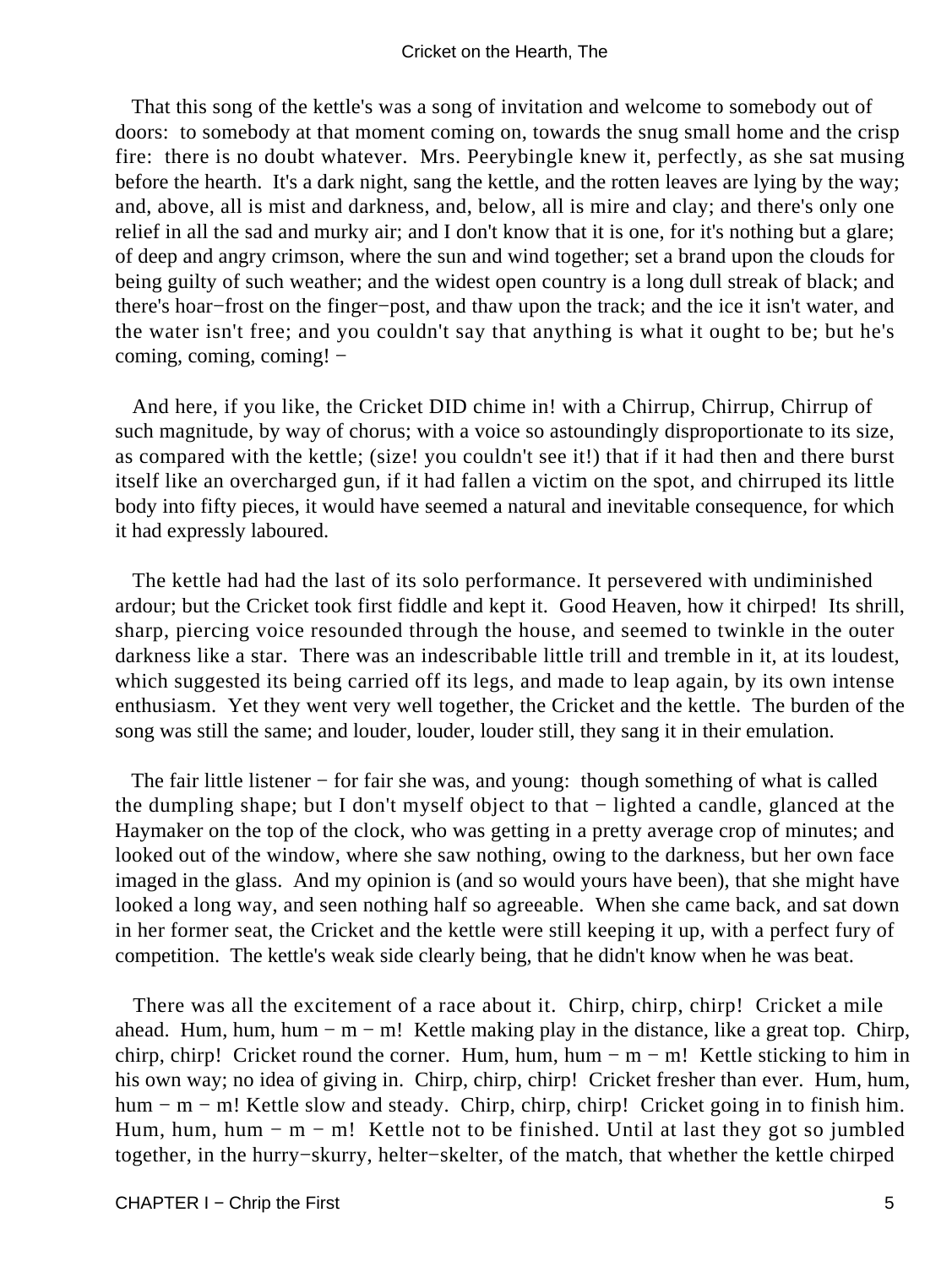and the Cricket hummed, or the Cricket chirped and the kettle hummed, or they both chirped and both hummed, it would have taken a clearer head than yours or mine to have decided with anything like certainty. But, of this, there is no doubt: that, the kettle and the Cricket, at one and the same moment, and by some power of amalgamation best known to themselves, sent, each, his fireside song of comfort streaming into a ray of the candle that shone out through the window, and a long way down the lane. And this light, bursting on a certain person who, on the instant, approached towards it through the gloom, expressed the whole thing to him, literally in a twinkling, and cried, 'Welcome home, old fellow! Welcome home, my boy!'

 This end attained, the kettle, being dead beat, boiled over, and was taken off the fire. Mrs. Peerybingle then went running to the door, where, what with the wheels of a cart, the tramp of a horse, the voice of a man, the tearing in and out of an excited dog, and the surprising and mysterious appearance of a baby, there was soon the very What's−his−name to pay.

 Where the baby came from, or how Mrs. Peerybingle got hold of it in that flash of time, I don't know. But a live baby there was, in Mrs. Peerybingle's arms; and a pretty tolerable amount of pride she seemed to have in it, when she was drawn gently to the fire, by a sturdy figure of a man, much taller and much older than herself, who had to stoop a long way down, to kiss her. But she was worth the trouble. Six foot six, with the lumbago, might have done it.

'Oh goodness, John!' said Mrs. P. 'What a state you are in with the weather!'

 He was something the worse for it, undeniably. The thick mist hung in clots upon his eyelashes like candied thaw; and between the fog and fire together, there were rainbows in his very whiskers.

 'Why, you see, Dot,' John made answer, slowly, as he unrolled a shawl from about his throat; and warmed his hands; 'it − it an't exactly summer weather. So, no wonder.'

 'I wish you wouldn't call me Dot, John. I don't like it,' said Mrs. Peerybingle: pouting in a way that clearly showed she DID like it, very much.

 'Why what else are you?' returned John, looking down upon her with a smile, and giving her waist as light a squeeze as his huge hand and arm could give. 'A dot and' − here he glanced at the baby − 'a dot and carry − I won't say it, for fear I should spoil it; but I was very near a joke. I don't know as ever I was nearer.'

 He was often near to something or other very clever, by his own account: this lumbering, slow, honest John; this John so heavy, but so light of spirit; so rough upon the surface, but so gentle at the core; so dull without, so quick within; so stolid, but so good! Oh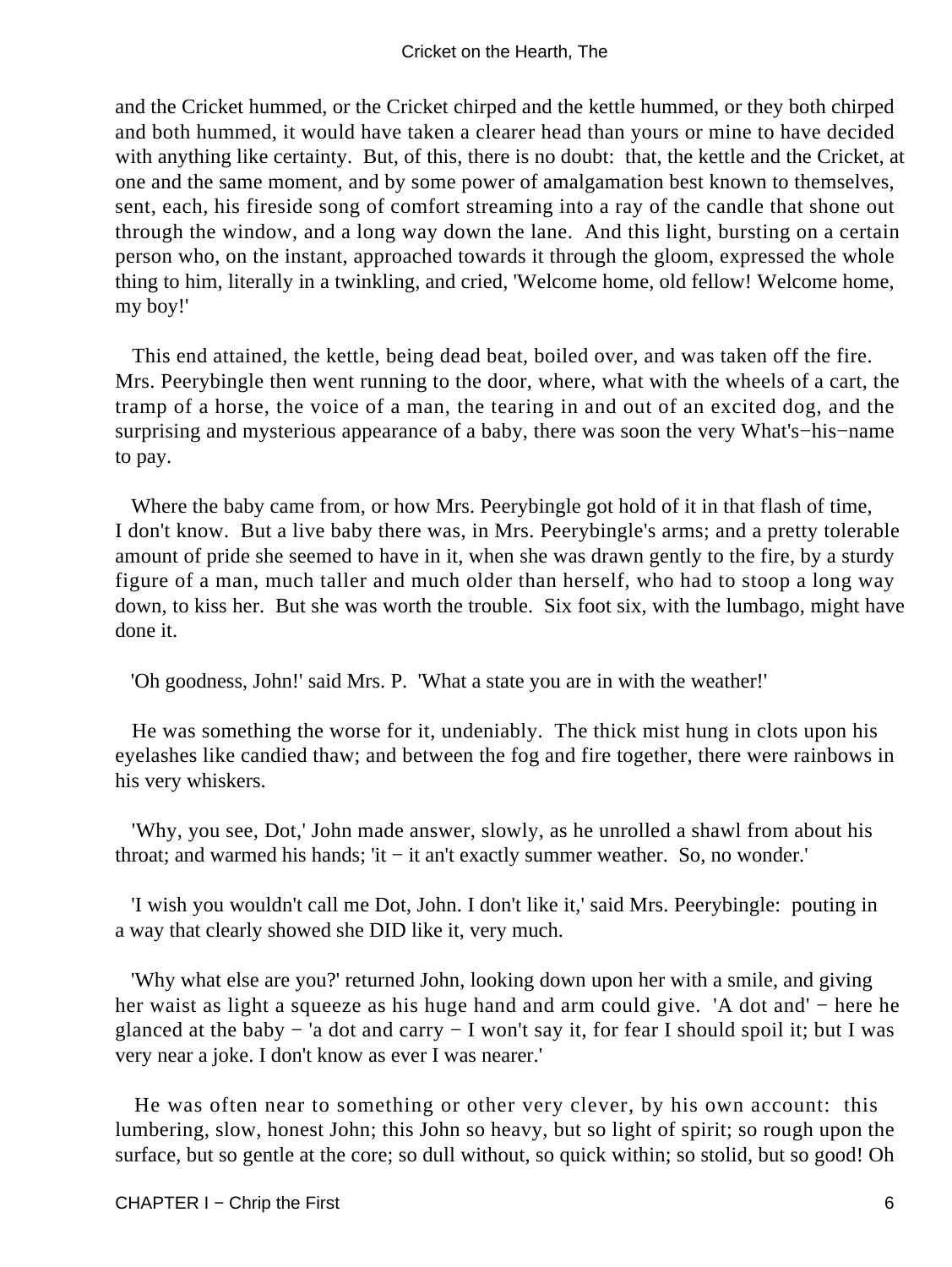Mother Nature, give thy children the true poetry of heart that hid itself in this poor Carrier's breast − he was but a Carrier by the way − and we can bear to have them talking prose, and leading lives of prose; and bear to bless thee for their company!

 It was pleasant to see Dot, with her little figure, and her baby in her arms: a very doll of a baby: glancing with a coquettish thoughtfulness at the fire, and inclining her delicate little head just enough on one side to let it rest in an odd, half−natural, half−affected, wholly nestling and agreeable manner, on the great rugged figure of the Carrier. It was pleasant to see him, with his tender awkwardness, endeavouring to adapt his rude support to her slight need, and make his burly middle−age a leaning−staff not inappropriate to her blooming youth. It was pleasant to observe how Tilly Slowboy, waiting in the background for the baby, took special cognizance (though in her earliest teens) of this grouping; and stood with her mouth and eyes wide open, and her head thrust forward, taking it in as if it were air. Nor was it less agreeable to observe how John the Carrier, reference being made by Dot to the aforesaid baby, checked his hand when on the point of touching the infant, as if he thought he might crack it; and bending down, surveyed it from a safe distance, with a kind of puzzled pride, such as an amiable mastiff might be supposed to show, if he found himself, one day, the father of a young canary.

'An't he beautiful, John? Don't he look precious in his sleep?'

'Very precious,' said John. 'Very much so. He generally IS asleep, an't he?'

'Lor, John! Good gracious no!'

'Oh,' said John, pondering. 'I thought his eyes was generally shut. Halloa!'

'Goodness, John, how you startle one!'

 'It an't right for him to turn 'em up in that way!' said the astonished Carrier, 'is it? See how he's winking with both of 'em at once! And look at his mouth! Why he's gasping like a gold and silver fish!'

 'You don't deserve to be a father, you don't,' said Dot, with all the dignity of an experienced matron. 'But how should you know what little complaints children are troubled with, John! You wouldn't so much as know their names, you stupid fellow.' And when she had turned the baby over on her left arm, and had slapped its back as a restorative, she pinched her husband's ear, laughing.

 'No,' said John, pulling off his outer coat. 'It's very true, Dot. I don't know much about it. I only know that I've been fighting pretty stiffly with the wind to−night. It's been blowing north− east, straight into the cart, the whole way home.'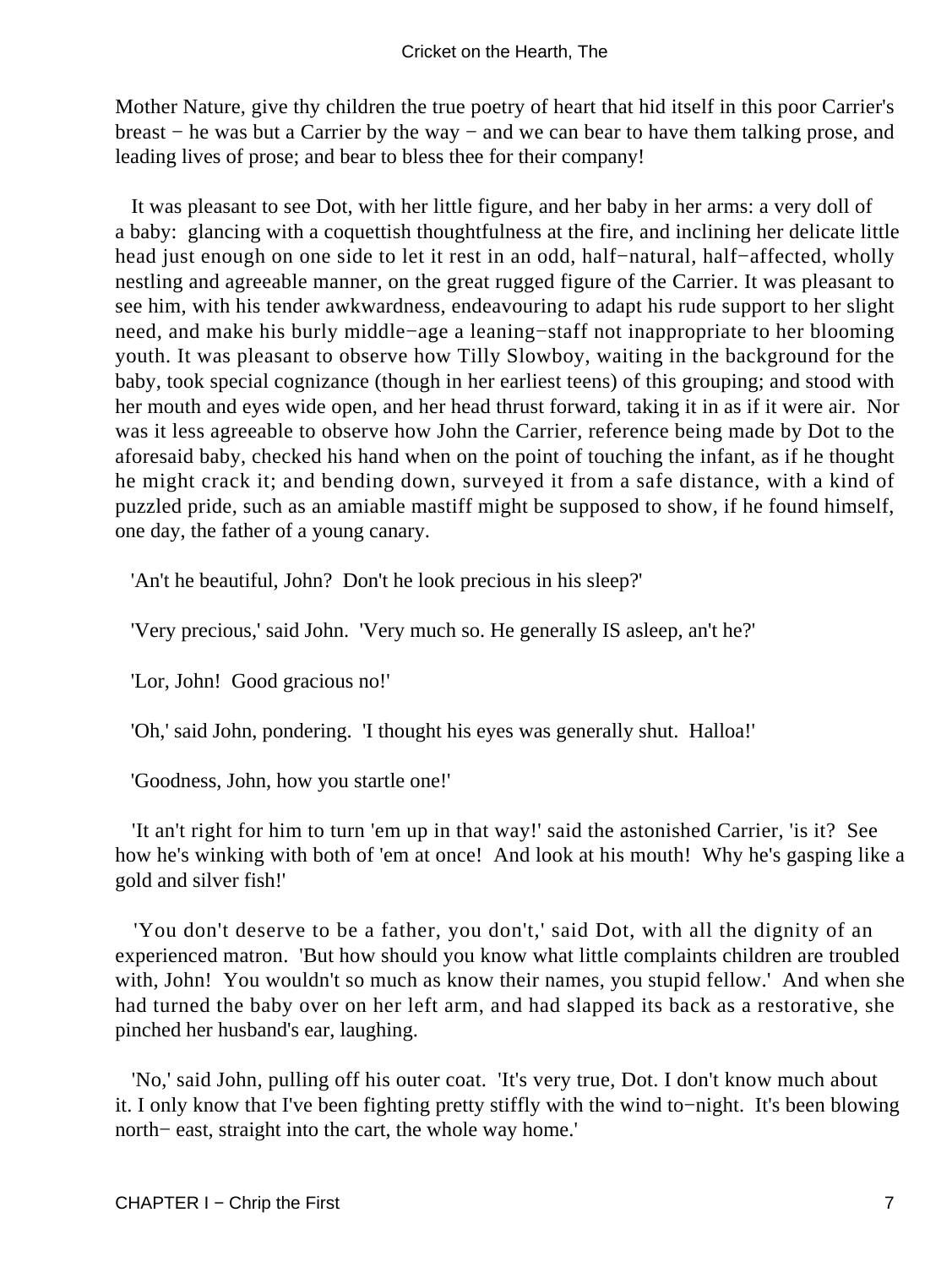'Poor old man, so it has!' cried Mrs. Peerybingle, instantly becoming very active. 'Here! Take the precious darling, Tilly, while I make myself of some use. Bless it, I could smother it with kissing it, I could! Hie then, good dog! Hie, Boxer, boy! Only let me make the tea first, John; and then I'll help you with the parcels, like a busy bee. «How doth the little» − and all the rest of it, you know, John. Did you ever learn «how doth the little,» when you went to school, John?'

 'Not to quite know it,' John returned. 'I was very near it once. But I should only have spoilt it, I dare say.'

 'Ha ha,' laughed Dot. She had the blithest little laugh you ever heard. 'What a dear old darling of a dunce you are, John, to be sure!'

 Not at all disputing this position, John went out to see that the boy with the lantern, which had been dancing to and fro before the door and window, like a Will of the Wisp, took due care of the horse; who was fatter than you would quite believe, if I gave you his measure, and so old that his birthday was lost in the mists of antiquity. Boxer, feeling that his attentions were due to the family in general, and must be impartially distributed, dashed in and out with bewildering inconstancy; now, describing a circle of short barks round the horse, where he was being rubbed down at the stable−door; now feigning to make savage rushes at his mistress, and facetiously bringing himself to sudden stops; now, eliciting a shriek from Tilly Slowboy, in the low nursing−chair near the fire, by the unexpected application of his moist nose to her countenance; now, exhibiting an obtrusive interest in the baby; now, going round and round upon the hearth, and lying down as if he had established himself for the night; now, getting up again, and taking that nothing of a fag−end of a tail of his, out into the weather, as if he had just remembered an appointment, and was off, at a round trot, to keep it.

 'There! There's the teapot, ready on the hob!' said Dot; as briskly busy as a child at play at keeping house. 'And there's the old knuckle of ham; and there's the butter; and there's the crusty loaf, and all! Here's the clothes−basket for the small parcels, John, if you've got any there − where are you, John?'

'Don't let the dear child fall under the grate, Tilly, whatever you do!'

 It may be noted of Miss Slowboy, in spite of her rejecting the caution with some vivacity, that she had a rare and surprising talent for getting this baby into difficulties and had several times imperilled its short life, in a quiet way peculiarly her own. She was of a spare and straight shape, this young lady, insomuch that her garments appeared to be in constant danger of sliding off those sharp pegs, her shoulders, on which they were loosely hung. Her costume was remarkable for the partial development, on all possible occasions, of some flannel vestment of a singular structure; also for affording glimpses, in the region of the back, of a corset, or pair of stays, in colour a dead−green. Being always in a state of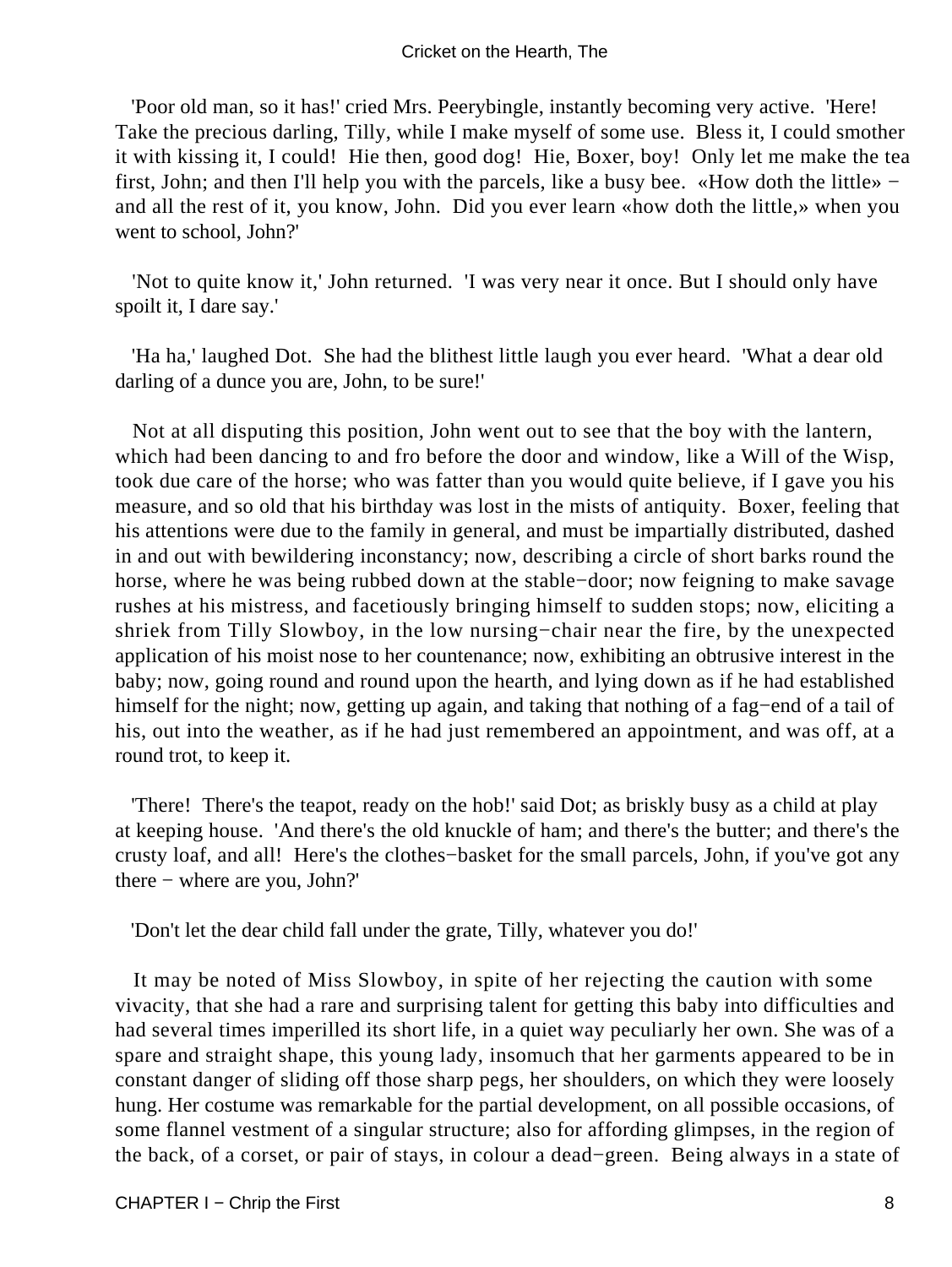gaping admiration at everything, and absorbed, besides, in the perpetual contemplation of her mistress's perfections and the baby's, Miss Slowboy, in her little errors of judgment, may be said to have done equal honour to her head and to her heart; and though these did less honour to the baby's head, which they were the occasional means of bringing into contact with deal doors, dressers, stair−rails, bed−posts, and other foreign substances, still they were the honest results of Tilly Slowboy's constant astonishment at finding herself so kindly treated, and installed in such a comfortable home. For, the maternal and paternal Slowboy were alike unknown to Fame, and Tilly had been bred by public charity, a foundling; which word, though only differing from fondling by one vowel's length, is very different in meaning, and expresses quite another thing.

 To have seen little Mrs. Peerybingle come back with her husband, tugging at the clothes−basket, and making the most strenuous exertions to do nothing at all (for he carried it), would have amused you almost as much as it amused him. It may have entertained the Cricket too, for anything I know; but, certainly, it now began to chirp again, vehemently.

'Heyday!' said John, in his slow way. 'It's merrier than ever, to− night, I think.'

 'And it's sure to bring us good fortune, John! It always has done so. To have a Cricket on the Hearth, is the luckiest thing in all the world!'

 John looked at her as if he had very nearly got the thought into his head, that she was his Cricket in chief, and he quite agreed with her. But, it was probably one of his narrow escapes, for he said nothing.

 'The first time I heard its cheerful little note, John, was on that night when you brought me home − when you brought me to my new home here; its little mistress. Nearly a year ago. You recollect, John?'

O yes. John remembered. I should think so!

 'Its chirp was such a welcome to me! It seemed so full of promise and encouragement. It seemed to say, you would be kind and gentle with me, and would not expect (I had a fear of that, John, then) to find an old head on the shoulders of your foolish little wife.'

 John thoughtfully patted one of the shoulders, and then the head, as though he would have said No, no; he had had no such expectation; he had been quite content to take them as they were. And really he had reason. They were very comely.

 'It spoke the truth, John, when it seemed to say so; for you have ever been, I am sure, the best, the most considerate, the most affectionate of husbands to me. This has been a happy home, John; and I love the Cricket for its sake!'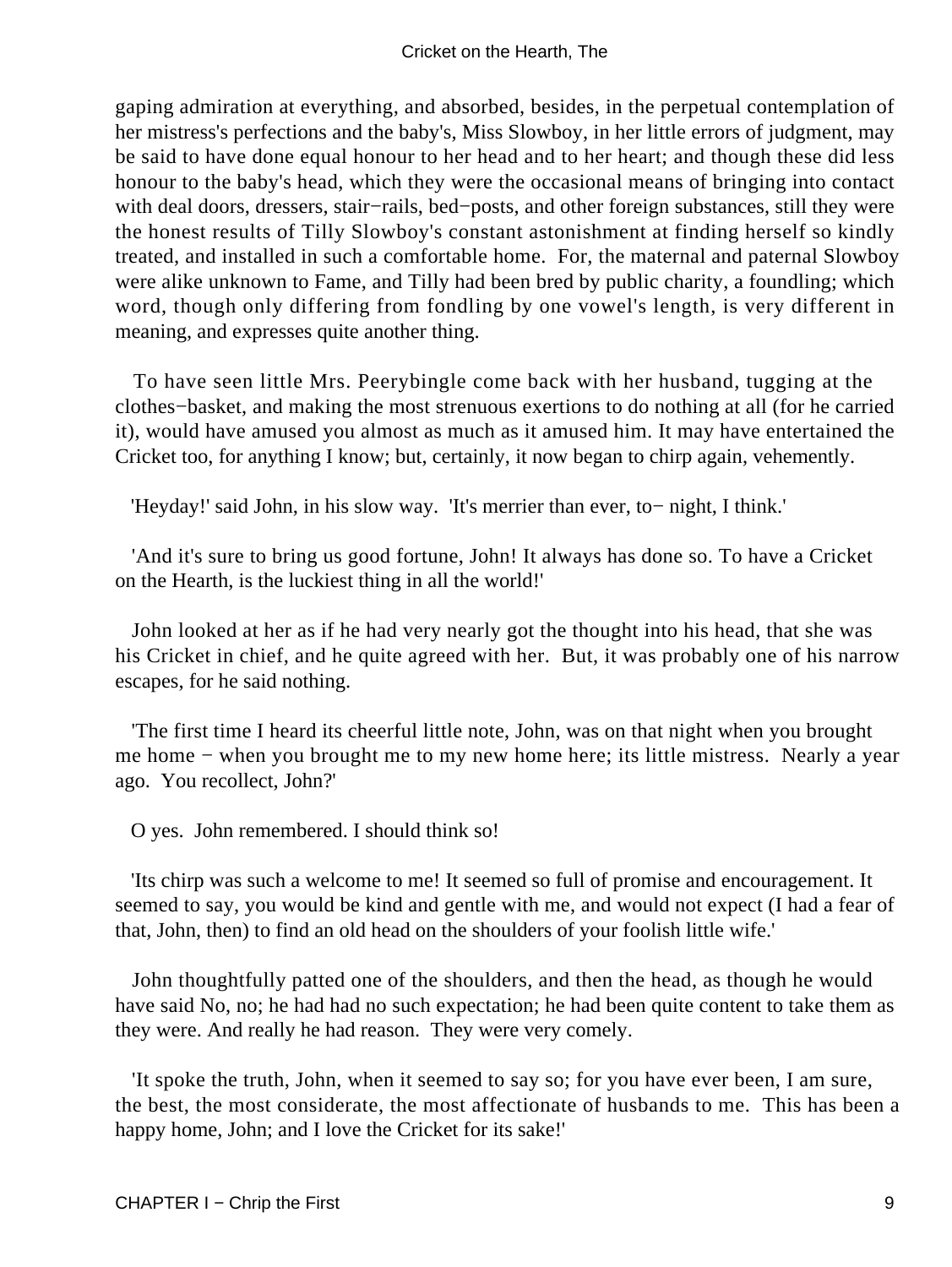'Why so do I then,' said the Carrier. 'So do I, Dot.'

 'I love it for the many times I have heard it, and the many thoughts its harmless music has given me. Sometimes, in the twilight, when I have felt a little solitary and down−hearted, John − before baby was here to keep me company and make the house gay − when I have thought how lonely you would be if I should die; how lonely I should be if I could know that you had lost me, dear; its Chirp, Chirp, Chirp upon the hearth, has seemed to tell me of another little voice, so sweet, so very dear to me, before whose coming sound my trouble vanished like a dream. And when I used to fear − I did fear once, John, I was very young you know − that ours might prove to be an ill−assorted marriage, I being such a child, and you more like my guardian than my husband; and that you might not, however hard you tried, be able to learn to love me, as you hoped and prayed you might; its Chirp, Chirp, Chirp has cheered me up again, and filled me with new trust and confidence. I was thinking of these things to−night, dear, when I sat expecting you; and I love the Cricket for their sake!'

 'And so do I,' repeated John. 'But, Dot? I hope and pray that I might learn to love you? How you talk! I had learnt that, long before I brought you here, to be the Cricket's little mistress, Dot!'

 She laid her hand, an instant, on his arm, and looked up at him with an agitated face, as if she would have told him something. Next moment she was down upon her knees before the basket, speaking in a sprightly voice, and busy with the parcels.

 'There are not many of them to−night, John, but I saw some goods behind the cart, just now; and though they give more trouble, perhaps, still they pay as well; so we have no reason to grumble, have we? Besides, you have been delivering, I dare say, as you came along?'

'Oh yes,' John said. 'A good many.'

'Why what's this round box? Heart alive, John, it's a wedding− cake!'

 'Leave a woman alone to find out that,' said John, admiringly. 'Now a man would never have thought of it. Whereas, it's my belief that if you was to pack a wedding−cake up in a tea−chest, or a turn−up bedstead, or a pickled salmon keg, or any unlikely thing, a woman would be sure to find it out directly. Yes; I called for it at the pastry−cook's.'

 'And it weighs I don't know what − whole hundredweights!' cried Dot, making a great demonstration of trying to lift it.

'Whose is it, John? Where is it going?'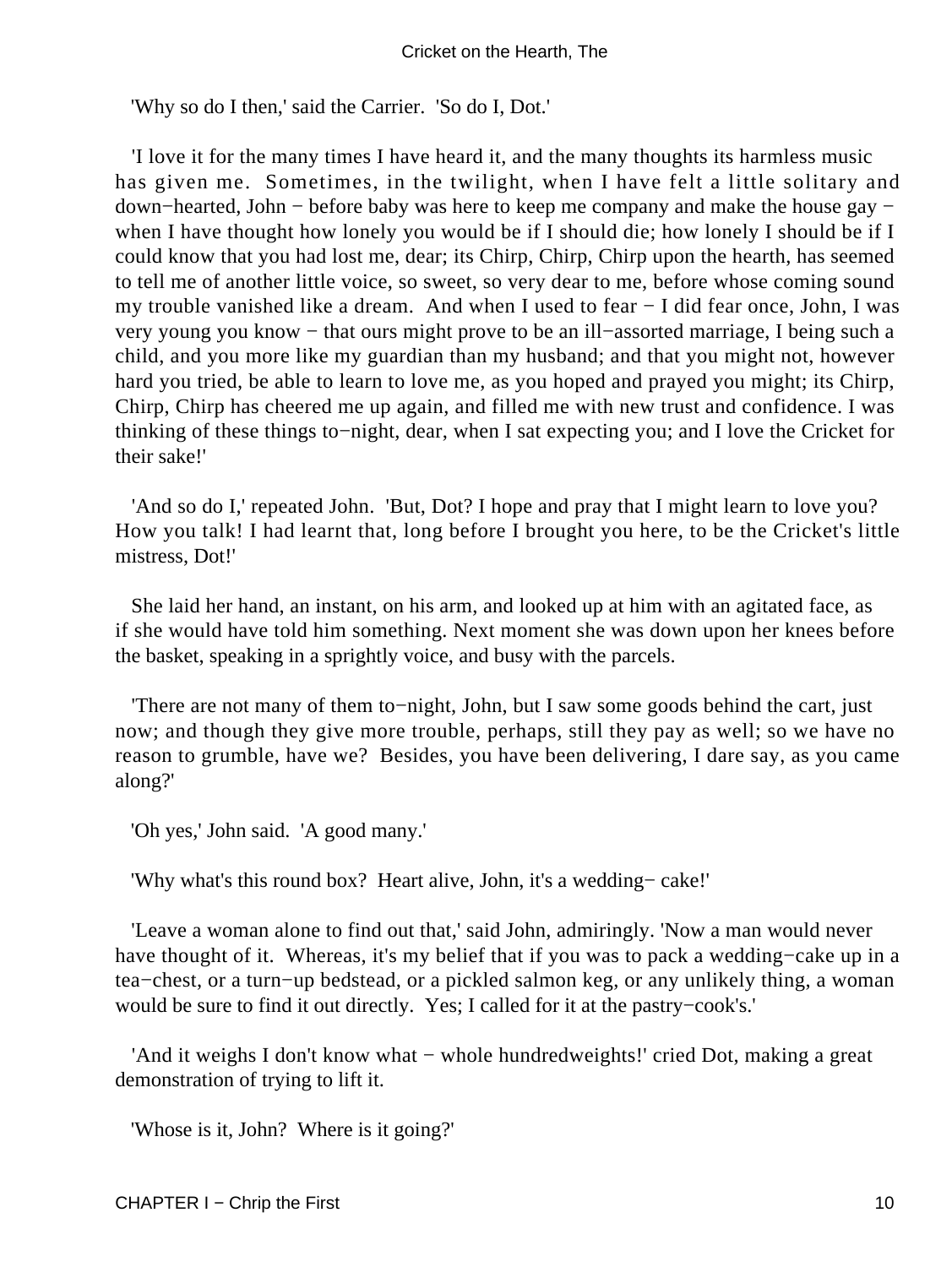'Read the writing on the other side,' said John.

'Why, John! My Goodness, John!'

'Ah! who'd have thought it!' John returned.

 'You never mean to say,' pursued Dot, sitting on the floor and shaking her head at him, 'that it's Gruff and Tackleton the toymaker!'

John nodded.

Mrs. Peerybingle nodded also, fifty times at least. Not in assent – in dumb and pitying amazement; screwing up her lips the while with all their little force (they were never made for screwing up; I am clear of that), and looking the good Carrier through and through, in her abstraction. Miss Slowboy, in the mean time, who had a mechanical power of reproducing scraps of current conversation for the delectation of the baby, with all the sense struck out of them, and all the nouns changed into the plural number, inquired aloud of that young creature, Was it Gruffs and Tackletons the toymakers then, and Would it call at Pastry−cooks for wedding−cakes, and Did its mothers know the boxes when its fathers brought them homes; and so on.

 'And that is really to come about!' said Dot. 'Why, she and I were girls at school together, John.'

 He might have been thinking of her, or nearly thinking of her, perhaps, as she was in that same school time. He looked upon her with a thoughtful pleasure, but he made no answer.

 'And he's as old! As unlike her! − Why, how many years older than you, is Gruff and Tackleton, John?'

 'How many more cups of tea shall I drink to−night at one sitting, than Gruff and Tackleton ever took in four, I wonder!' replied John, good−humouredly, as he drew a chair to the round table, and began at the cold ham. 'As to eating, I eat but little; but that little I enjoy, Dot.'

 Even this, his usual sentiment at meal times, one of his innocent delusions (for his appetite was always obstinate, and flatly contradicted him), awoke no smile in the face of his little wife, who stood among the parcels, pushing the cake−box slowly from her with her foot, and never once looked, though her eyes were cast down too, upon the dainty shoe she generally was so mindful of. Absorbed in thought, she stood there, heedless alike of the tea and John (although he called to her, and rapped the table with his knife to startle her), until he rose and touched her on the arm; when she looked at him for a moment, and hurried to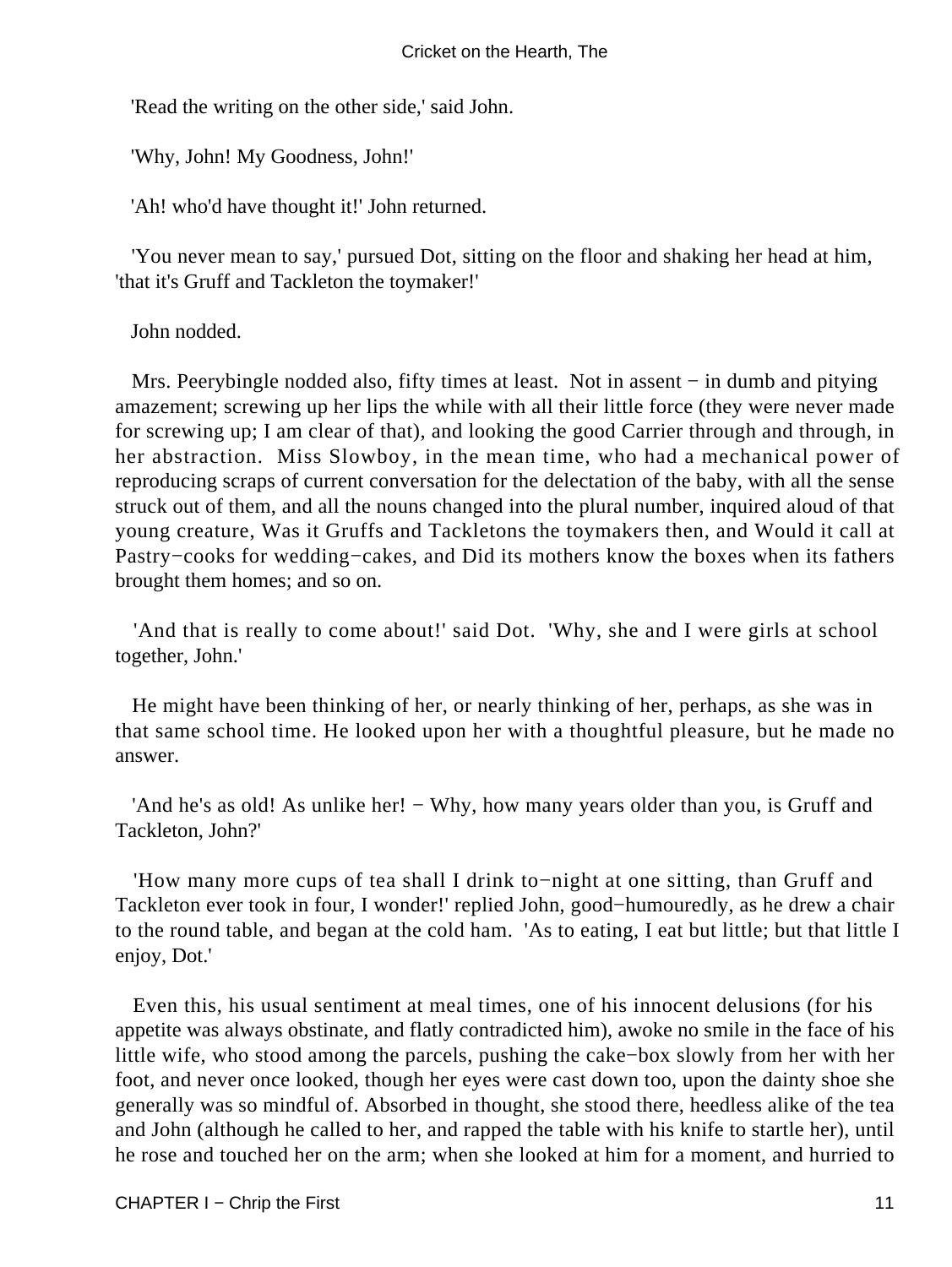her place behind the teaboard, laughing at her negligence. But, not as she had laughed before. The manner and the music were quite changed.

 The Cricket, too, had stopped. Somehow the room was not so cheerful as it had been. Nothing like it.

 'So, these are all the parcels, are they, John?' she said, breaking a long silence, which the honest Carrier had devoted to the practical illustration of one part of his favourite sentiment − certainly enjoying what he ate, if it couldn't be admitted that he ate but little. 'So, these are all the parcels; are they, John?'

'That's all,' said John. 'Why – no – I – ' laying down his knife and fork, and taking a long breath. 'I declare − I've clean forgotten the old gentleman!'

'The old gentleman?'

 'In the cart,' said John. 'He was asleep, among the straw, the last time I saw him. I've very nearly remembered him, twice, since I came in; but he went out of my head again. Holloa! Yahip there! Rouse up! That's my hearty!'

 John said these latter words outside the door, whither he had hurried with the candle in his hand.

 Miss Slowboy, conscious of some mysterious reference to The Old Gentleman, and connecting in her mystified imagination certain associations of a religious nature with the phrase, was so disturbed, that hastily rising from the low chair by the fire to seek protection near the skirts of her mistress, and coming into contact as she crossed the doorway with an ancient Stranger, she instinctively made a charge or butt at him with the only offensive instrument within her reach. This instrument happening to be the baby, great commotion and alarm ensued, which the sagacity of Boxer rather tended to increase; for, that good dog, more thoughtful than its master, had, it seemed, been watching the old gentleman in his sleep, lest he should walk off with a few young poplar trees that were tied up behind the cart; and he still attended on him very closely, worrying his gaiters in fact, and making dead sets at the buttons.

 'You're such an undeniable good sleeper, sir,' said John, when tranquillity was restored; in the mean time the old gentleman had stood, bareheaded and motionless, in the centre of the room; 'that I have half a mind to ask you where the other six are − only that would be a joke, and I know I should spoil it. Very near though,' murmured the Carrier, with a chuckle; 'very near!'

 The Stranger, who had long white hair, good features, singularly bold and well defined for an old man, and dark, bright, penetrating eyes, looked round with a smile, and saluted the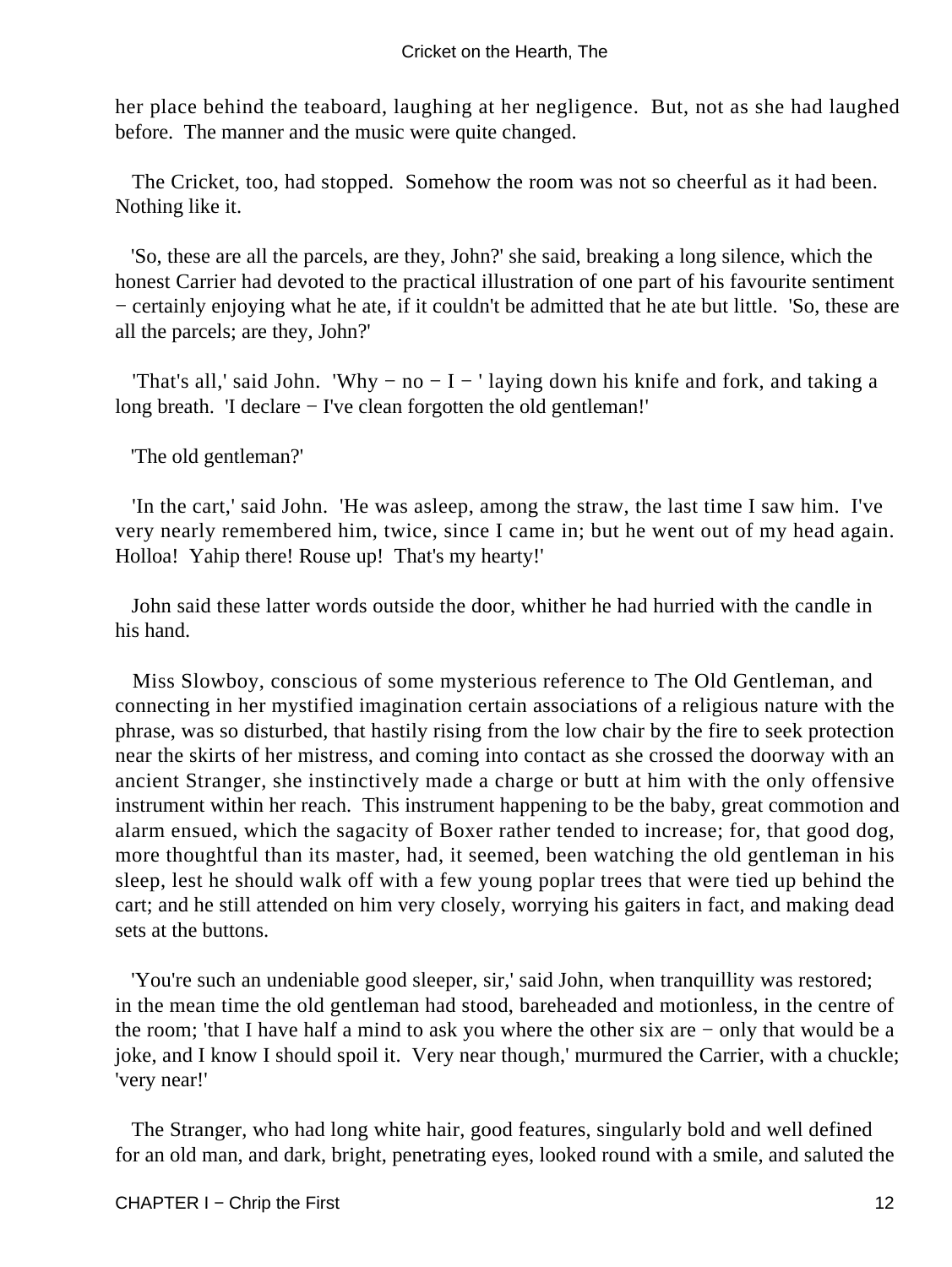Carrier's wife by gravely inclining his head.

His garb was very quaint and odd – a long, long way behind the time. Its hue was brown, all over. In his hand he held a great brown club or walking−stick; and striking this upon the floor, it fell asunder, and became a chair. On which he sat down, quite composedly.

 'There!' said the Carrier, turning to his wife. 'That's the way I found him, sitting by the roadside! Upright as a milestone. And almost as deaf.'

'Sitting in the open air, John!'

 'In the open air,' replied the Carrier, 'just at dusk. «Carriage Paid,» he said; and gave me eighteenpence. Then he got in. And there he is.'

'He's going, John, I think!'

Not at all. He was only going to speak.

'If you please, I was to be left till called for,' said the Stranger, mildly. 'Don't mind me.'

 With that, he took a pair of spectacles from one of his large pockets, and a book from another, and leisurely began to read. Making no more of Boxer than if he had been a house lamb!

 The Carrier and his wife exchanged a look of perplexity. The Stranger raised his head; and glancing from the latter to the former, said,

'Your daughter, my good friend?'

'Wife,' returned John.

'Niece?' said the Stranger.

'Wife,' roared John.

'Indeed?' observed the Stranger. 'Surely? Very young!'

 He quietly turned over, and resumed his reading. But, before he could have read two lines, he again interrupted himself to say:

'Baby, yours?'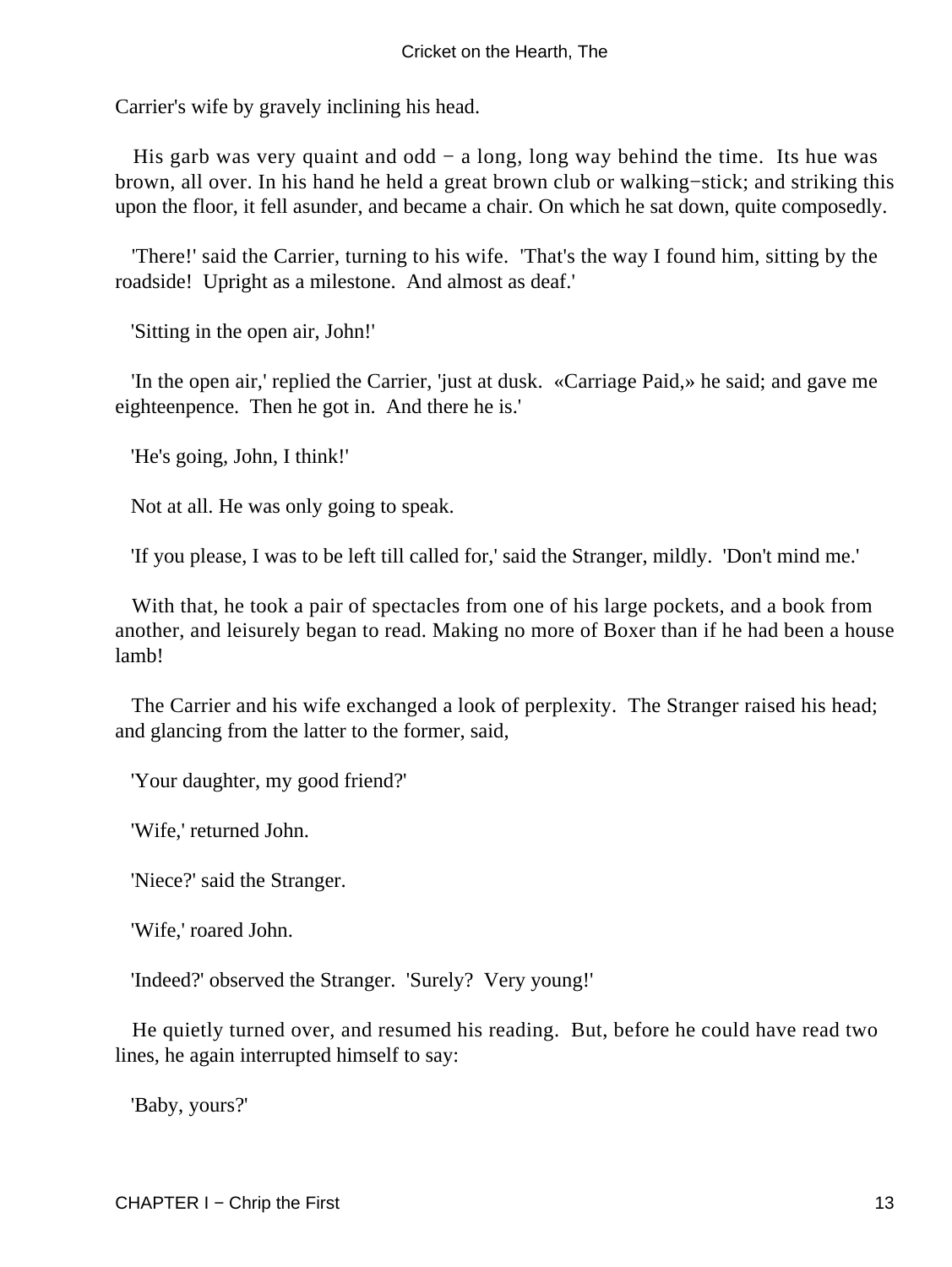John gave him a gigantic nod; equivalent to an answer in the affirmative, delivered through a speaking trumpet.

'Girl?'

'Bo−o−oy!' roared John.

'Also very young, eh?'

 Mrs. Peerybingle instantly struck in. 'Two months and three da− ays! Vaccinated just six weeks ago−o! Took very fine−ly! Considered, by the doctor, a remarkably beautiful chi−ild! Equal to the general run of children at five months o−old! Takes notice, in a way quite wonderful! May seem impossible to you, but feels his legs al−ready!'

 Here the breathless little mother, who had been shrieking these short sentences into the old man's ear, until her pretty face was crimsoned, held up the Baby before him as a stubborn and triumphant fact; while Tilly Slowboy, with a melodious cry of 'Ketcher, Ketcher' − which sounded like some unknown words, adapted to a popular Sneeze − performed some cow−like gambols round that all unconscious Innocent.

 'Hark! He's called for, sure enough,' said John. 'There's somebody at the door. Open it, Tilly.'

 Before she could reach it, however, it was opened from without; being a primitive sort of door, with a latch, that any one could lift if he chose − and a good many people did choose, for all kinds of neighbours liked to have a cheerful word or two with the Carrier, though he was no great talker himself. Being opened, it gave admission to a little, meagre, thoughtful, dingy−faced man, who seemed to have made himself a great−coat from the sack−cloth covering of some old box; for, when he turned to shut the door, and keep the weather out, he disclosed upon the back of that garment, the inscription G T in large black capitals. Also the word **GLASS** in bold characters.

 'Good evening, John!' said the little man. 'Good evening, Mum. Good evening, Tilly. Good evening, Unbeknown! How's Baby, Mum? Boxer's pretty well I hope?'

 'All thriving, Caleb,' replied Dot. 'I am sure you need only look at the dear child, for one, to know that.'

'And I'm sure I need only look at you for another,' said Caleb.

 He didn't look at her though; he had a wandering and thoughtful eye which seemed to be always projecting itself into some other time and place, no matter what he said; a description which will equally apply to his voice.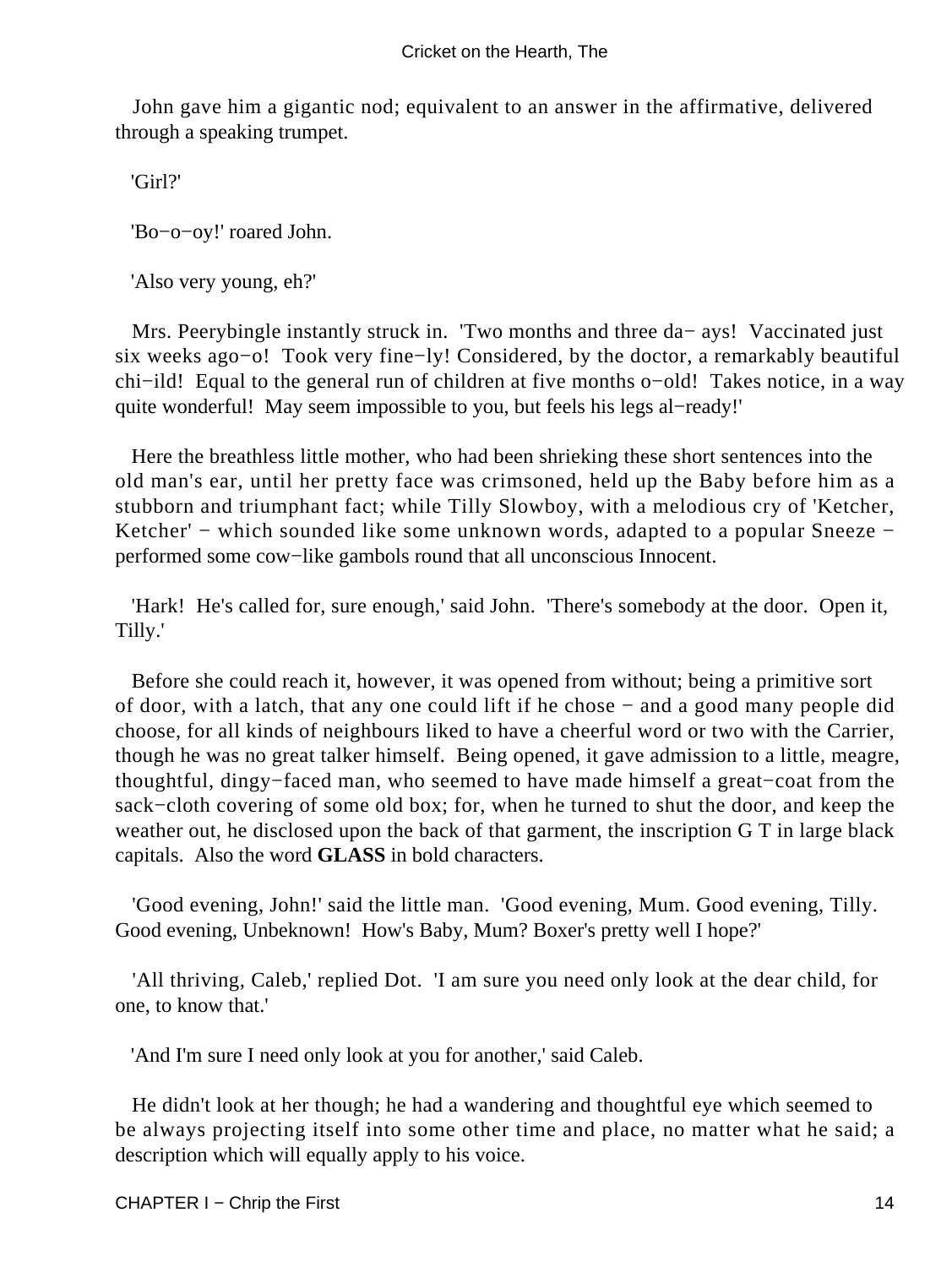'Or at John for another,' said Caleb. 'Or at Tilly, as far as that goes. Or certainly at Boxer.'

'Busy just now, Caleb?' asked the Carrier.

 'Why, pretty well, John,' he returned, with the distraught air of a man who was casting about for the Philosopher's stone, at least. 'Pretty much so. There's rather a run on Noah's Arks at present. I could have wished to improve upon the Family, but I don't see how it's to be done at the price. It would be a satisfaction to one's mind, to make it clearer which was Shems and Hams, and which was Wives. Flies an't on that scale neither, as compared with elephants you know! Ah! well! Have you got anything in the parcel line for me, John?'

 The Carrier put his hand into a pocket of the coat he had taken off; and brought out, carefully preserved in moss and paper, a tiny flower−pot.

 'There it is!' he said, adjusting it with great care. 'Not so much as a leaf damaged. Full of buds!'

Caleb's dull eye brightened, as he took it, and thanked him.

'Dear, Caleb,' said the Carrier. 'Very dear at this season.'

 'Never mind that. It would be cheap to me, whatever it cost,' returned the little man. 'Anything else, John?'

'A small box,' replied the Carrier. 'Here you are!'

 '«For Caleb Plummer,»' said the little man, spelling out the direction. '«With Cash.» With Cash, John? I don't think it's for me.'

 'With Care,' returned the Carrier, looking over his shoulder. 'Where do you make out cash?'

 'Oh! To be sure!' said Caleb. 'It's all right. With care! Yes, yes; that's mine. It might have been with cash, indeed, if my dear Boy in the Golden South Americas had lived, John. You loved him like a son; didn't you? You needn't say you did. I know, of course. «Caleb Plummer. With care.» Yes, yes, it's all right. It's a box of dolls' eyes for my daughter's work. I wish it was her own sight in a box, John.'

'I wish it was, or could be!' cried the Carrier.

 'Thank'ee,' said the little man. 'You speak very hearty. To think that she should never see the Dolls – and them a–staring at her, so bold, all day long! That's where it cuts. What's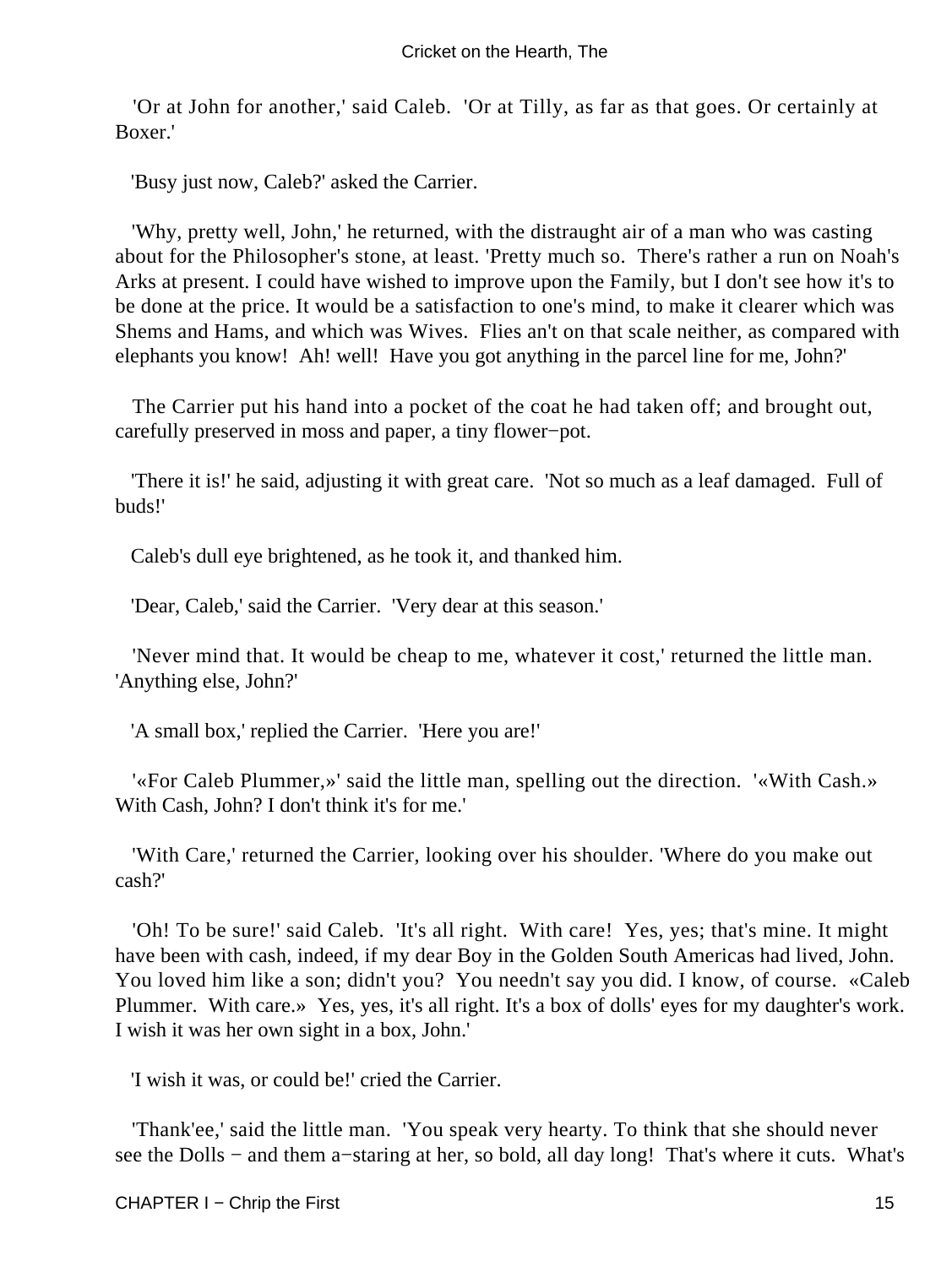the damage, John?'

'I'll damage you,' said John, 'if you inquire. Dot! Very near?'

 'Well! it's like you to say so,' observed the little man. 'It's your kind way. Let me see. I think that's all.'

'I think not,' said the Carrier. 'Try again.'

 'Something for our Governor, eh?' said Caleb, after pondering a little while. 'To be sure. That's what I came for; but my head's so running on them Arks and things! He hasn't been here, has he?'

'Not he,' returned the Carrier. 'He's too busy, courting.'

 'He's coming round though,' said Caleb; 'for he told me to keep on the near side of the road going home, and it was ten to one he'd take me up. I had better go, by the bye. − You couldn't have the goodness to let me pinch Boxer's tail, Mum, for half a moment, could you?'

'Why, Caleb! what a question!'

 'Oh never mind, Mum,' said the little man. 'He mightn't like it perhaps. There's a small order just come in, for barking dogs; and I should wish to go as close to Natur' as I could, for sixpence. That's all. Never mind, Mum.'

 It happened opportunely, that Boxer, without receiving the proposed stimulus, began to bark with great zeal. But, as this implied the approach of some new visitor, Caleb, postponing his study from the life to a more convenient season, shouldered the round box, and took a hurried leave. He might have spared himself the trouble, for he met the visitor upon the threshold.

 'Oh! You are here, are you? Wait a bit. I'll take you home. John Peerybingle, my service to you. More of my service to your pretty wife. Handsomer every day! Better too, if possible! And younger,' mused the speaker, in a low voice; 'that's the Devil of it!'

 'I should be astonished at your paying compliments, Mr. Tackleton,' said Dot, not with the best grace in the world; 'but for your condition.'

'You know all about it then?'

'I have got myself to believe it, somehow,' said Dot.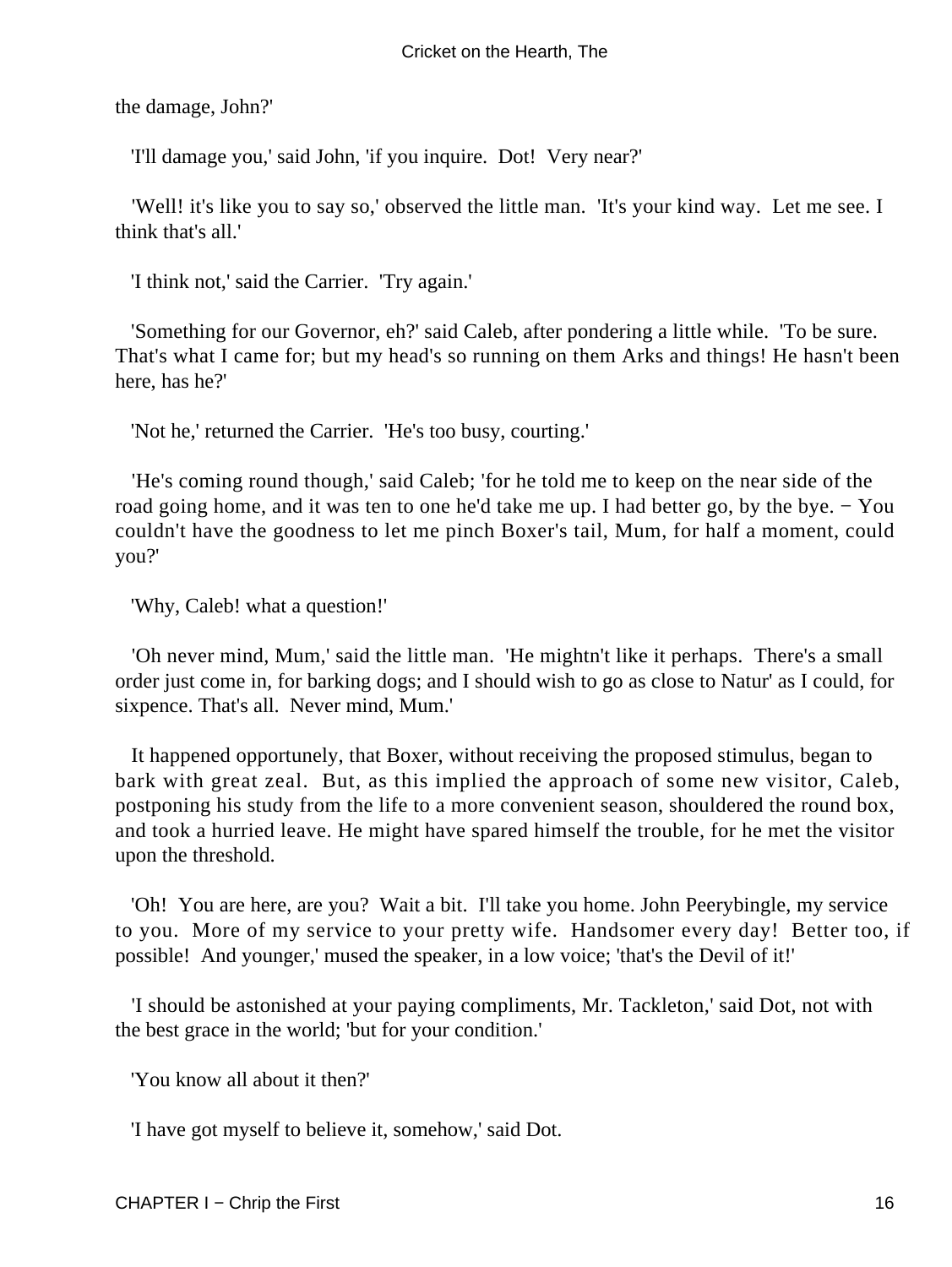'After a hard struggle, I suppose?'

'Very.'

 Tackleton the Toy−merchant, pretty generally known as Gruff and Tackleton − for that was the firm, though Gruff had been bought out long ago; only leaving his name, and as some said his nature, according to its Dictionary meaning, in the business – Tackleton the Toy−merchant, was a man whose vocation had been quite misunderstood by his Parents and Guardians. If they had made him a Money Lender, or a sharp Attorney, or a Sheriff's Officer, or a Broker, he might have sown his discontented oats in his youth, and, after having had the full run of himself in ill−natured transactions, might have turned out amiable, at last, for the sake of a little freshness and novelty. But, cramped and chafing in the peaceable pursuit of toy−making, he was a domestic Ogre, who had been living on children all his life, and was their implacable enemy. He despised all toys; wouldn't have bought one for the world; delighted, in his malice, to insinuate grim expressions into the faces of brown−paper farmers who drove pigs to market, bellmen who advertised lost lawyers' consciences, movable old ladies who darned stockings or carved pies; and other like samples of his stock in trade. In appalling masks; hideous, hairy, red−eyed Jacks in Boxes; Vampire Kites; demoniacal Tumblers who wouldn't lie down, and were perpetually flying forward, to stare infants out of countenance; his soul perfectly revelled. They were his only relief, and safety−valve. He was great in such inventions. Anything suggestive of a Pony−nightmare was delicious to him. He had even lost money (and he took to that toy very kindly) by getting up Goblin slides for magic−lanterns, whereon the Powers of Darkness were depicted as a sort of supernatural shell−fish, with human faces. In intensifying the portraiture of Giants, he had sunk quite a little capital; and, though no painter himself, he could indicate, for the instruction of his artists, with a piece of chalk, a certain furtive leer for the countenances of those monsters, which was safe to destroy the peace of mind of any young gentleman between the ages of six and eleven, for the whole Christmas or Midsummer Vacation.

 What he was in toys, he was (as most men are) in other things. You may easily suppose, therefore, that within the great green cape, which reached down to the calves of his legs, there was buttoned up to the chin an uncommonly pleasant fellow; and that he was about as choice a spirit, and as agreeable a companion, as ever stood in a pair of bull−headed−looking boots with mahogany−coloured tops.

 Still, Tackleton, the toy−merchant, was going to be married. In spite of all this, he was going to be married. And to a young wife too, a beautiful young wife.

 He didn't look much like a bridegroom, as he stood in the Carrier's kitchen, with a twist in his dry face, and a screw in his body, and his hat jerked over the bridge of his nose, and his hands tucked down into the bottoms of his pockets, and his whole sarcastic ill− conditioned self peering out of one little corner of one little eye, like the concentrated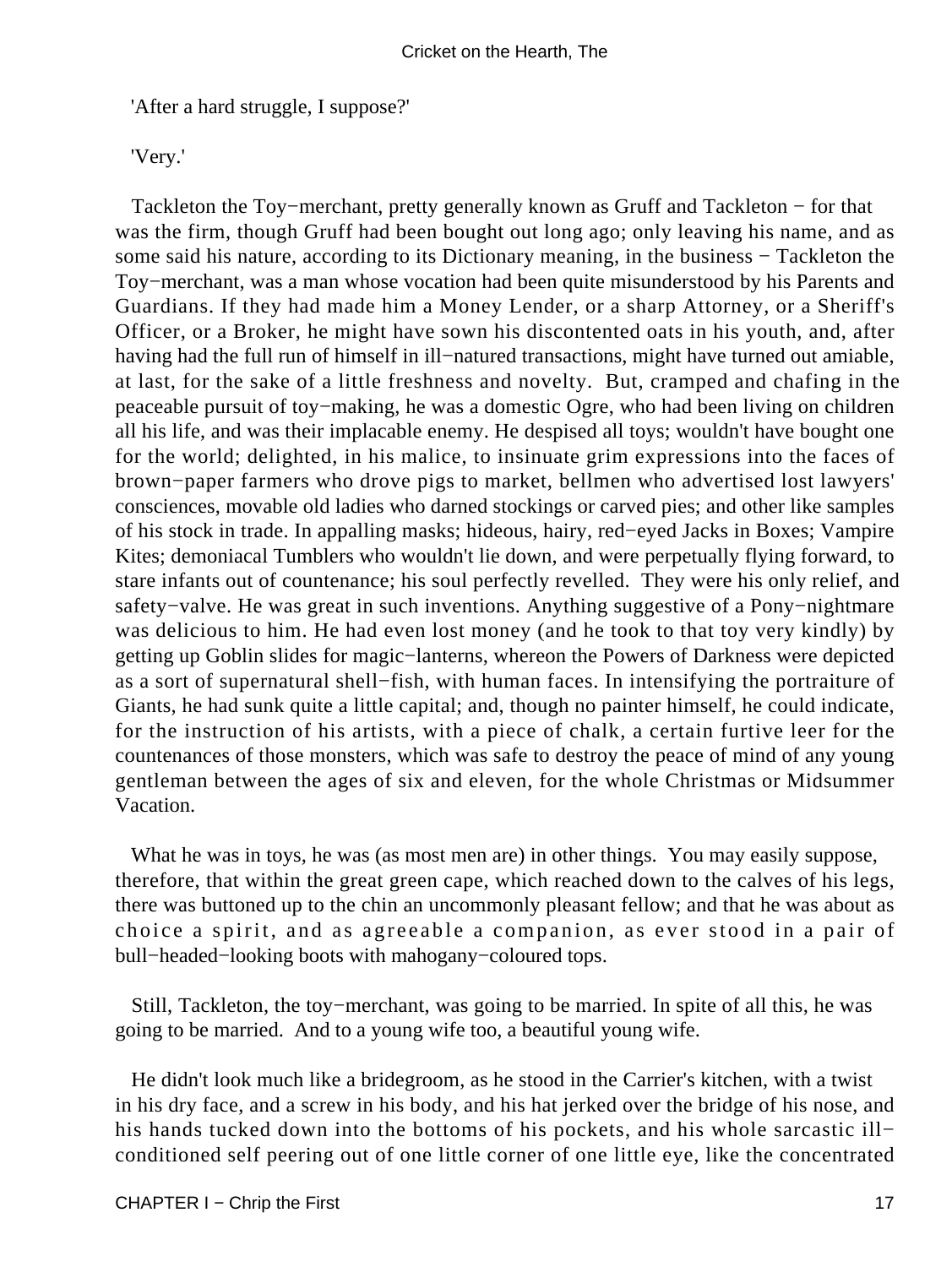essence of any number of ravens. But, a Bridegroom he designed to be.

 'In three days' time. Next Thursday. The last day of the first month in the year. That's my wedding−day,' said Tackleton.

 Did I mention that he had always one eye wide open, and one eye nearly shut; and that the one eye nearly shut, was always the expressive eye? I don't think I did.

'That's my wedding−day!' said Tackleton, rattling his money.

'Why, it's our wedding−day too,' exclaimed the Carrier.

'Ha ha!' laughed Tackleton. 'Odd! You're just such another couple. Just!'

 The indignation of Dot at this presumptuous assertion is not to be described. What next? His imagination would compass the possibility of just such another Baby, perhaps. The man was mad.

 'I say! A word with you,' murmured Tackleton, nudging the Carrier with his elbow, and taking him a little apart. 'You'll come to the wedding? We're in the same boat, you know.'

'How in the same boat?' inquired the Carrier.

 'A little disparity, you know,' said Tackleton, with another nudge. 'Come and spend an evening with us, beforehand.'

'Why?' demanded John, astonished at this pressing hospitality.

 'Why?' returned the other. 'That's a new way of receiving an invitation. Why, for pleasure − sociability, you know, and all that!'

'I thought you were never sociable,' said John, in his plain way.

 'Tchah! It's of no use to be anything but free with you, I see,' said Tackleton. 'Why, then, the truth is you have a − what tea− drinking people call a sort of a comfortable appearance together, you and your wife. We know better, you know, but − '

'No, we don't know better,' interposed John. 'What are you talking about?'

 'Well! We DON'T know better, then,' said Tackleton. 'We'll agree that we don't. As you like; what does it matter? I was going to say, as you have that sort of appearance, your company will produce a favourable effect on Mrs. Tackleton that will be. And, though I don't think your good lady's very friendly to me, in this matter, still she can't help herself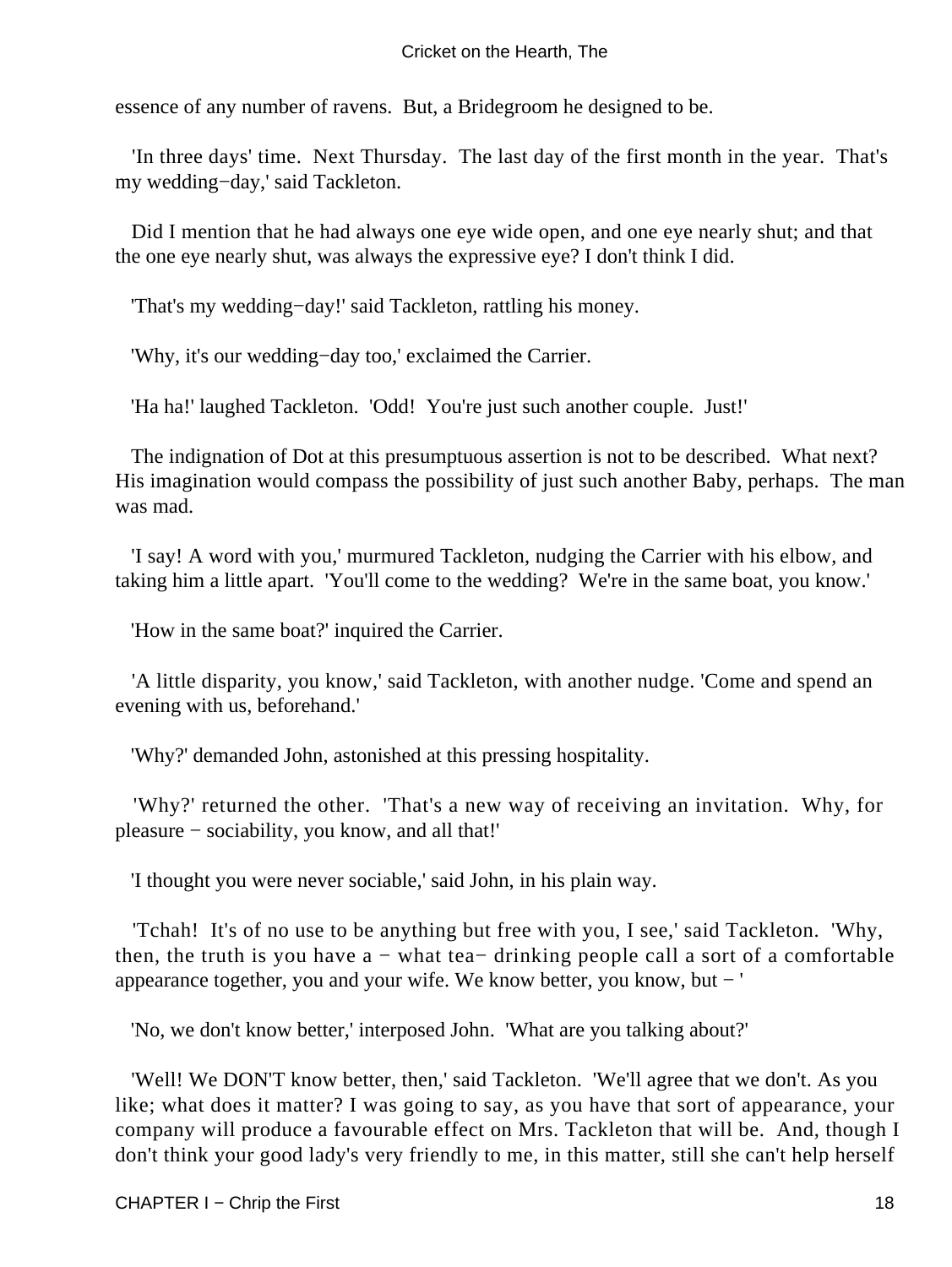from falling into my views, for there's a compactness and cosiness of appearance about her that always tells, even in an indifferent case. You'll say you'll come?'

 'We have arranged to keep our Wedding−Day (as far as that goes) at home,' said John. 'We have made the promise to ourselves these six months. We think, you see, that home − '

 'Bah! what's home?' cried Tackleton. 'Four walls and a ceiling! (why don't you kill that Cricket? I would! I always do. I hate their noise.) There are four walls and a ceiling at my house. Come to me!'

'You kill your Crickets, eh?' said John.

 'Scrunch 'em, sir,' returned the other, setting his heel heavily on the floor. 'You'll say you'll come? it's as much your interest as mine, you know, that the women should persuade each other that they're quiet and contented, and couldn't be better off. I know their way. Whatever one woman says, another woman is determined to clinch, always. There's that spirit of emulation among 'em, sir, that if your wife says to my wife, «I'm the happiest woman in the world, and mine's the best husband in the world, and I dote on him,» my wife will say the same to yours, or more, and half believe it.'

'Do you mean to say she don't, then?' asked the Carrier.

'Don't!' cried Tackleton, with a short, sharp laugh. 'Don't what?'

 The Carrier had some faint idea of adding, 'dote upon you.' But, happening to meet the half−closed eye, as it twinkled upon him over the turned−up collar of the cape, which was within an ace of poking it out, he felt it such an unlikely part and parcel of anything to be doted on, that he substituted, 'that she don't believe it?'

'Ah you dog! You're joking,' said Tackleton.

 But the Carrier, though slow to understand the full drift of his meaning, eyed him in such a serious manner, that he was obliged to be a little more explanatory.

 'I have the humour,' said Tackleton: holding up the fingers of his left hand, and tapping the forefinger, to imply 'there I am, Tackleton to wit:' 'I have the humour, sir, to marry a young wife, and a pretty wife:' here he rapped his little finger, to express the Bride; not sparingly, but sharply; with a sense of power. 'I'm able to gratify that humour and I do. It's my whim. But − now look there!'

 He pointed to where Dot was sitting, thoughtfully, before the fire; leaning her dimpled chin upon her hand, and watching the bright blaze. The Carrier looked at her, and then at him, and then at her, and then at him again.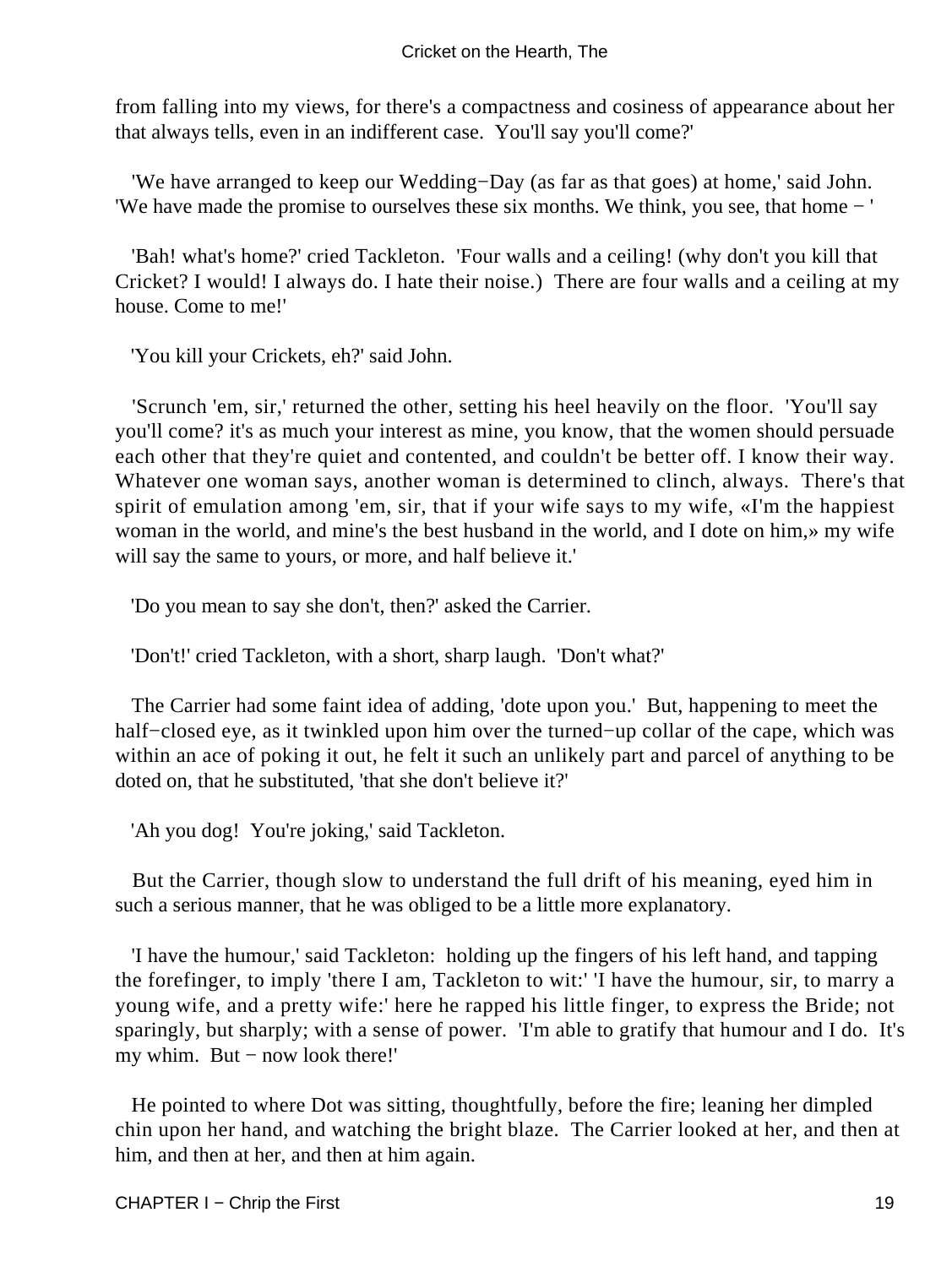'She honours and obeys, no doubt, you know,' said Tackleton; 'and that, as I am not a man of sentiment, is quite enough for ME. But do you think there's anything more in it?'

 'I think,' observed the Carrier, 'that I should chuck any man out of window, who said there wasn't.'

 'Exactly so,' returned the other with an unusual alacrity of assent. 'To be sure! Doubtless you would. Of course. I'm certain of it. Good night. Pleasant dreams!'

 The Carrier was puzzled, and made uncomfortable and uncertain, in spite of himself. He couldn't help showing it, in his manner.

 'Good night, my dear friend!' said Tackleton, compassionately. 'I'm off. We're exactly alike, in reality, I see. You won't give us to−morrow evening? Well! Next day you go out visiting, I know. I'll meet you there, and bring my wife that is to be. It'll do her good. You're agreeable? Thank'ee. What's that!'

 It was a loud cry from the Carrier's wife: a loud, sharp, sudden cry, that made the room ring, like a glass vessel. She had risen from her seat, and stood like one transfixed by terror and surprise. The Stranger had advanced towards the fire to warm himself, and stood within a short stride of her chair. But quite still.

'Dot!' cried the Carrier. 'Mary! Darling! What's the matter?'

 They were all about her in a moment. Caleb, who had been dozing on the cake−box, in the first imperfect recovery of his suspended presence of mind, seized Miss Slowboy by the hair of her head, but immediately apologised.

 'Mary!' exclaimed the Carrier, supporting her in his arms. 'Are you ill! What is it? Tell me, dear!'

 She only answered by beating her hands together, and falling into a wild fit of laughter. Then, sinking from his grasp upon the ground, she covered her face with her apron, and wept bitterly. And then she laughed again, and then she cried again, and then she said how cold it was, and suffered him to lead her to the fire, where she sat down as before. The old man standing, as before, quite still.

'I'm better, John,' she said. 'I'm quite well now − I −'

 'John!' But John was on the other side of her. Why turn her face towards the strange old gentleman, as if addressing him! Was her brain wandering?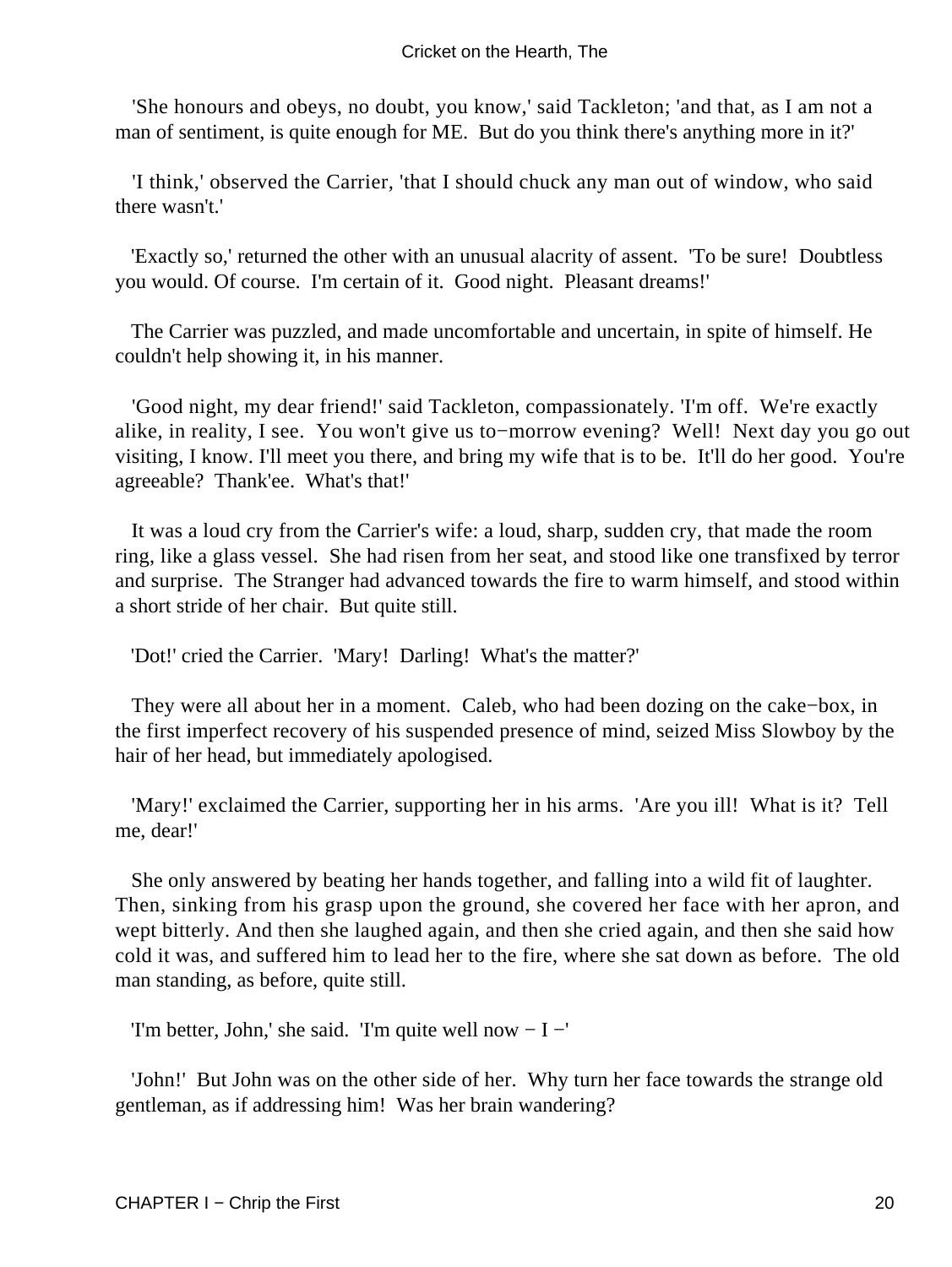#### Cricket on the Hearth, The

 'Only a fancy, John dear − a kind of shock − a something coming suddenly before my eyes − I don't know what it was. It's quite gone, quite gone.'

 'I'm glad it's gone,' muttered Tackleton, turning the expressive eye all round the room. 'I wonder where it's gone, and what it was. Humph! Caleb, come here! Who's that with the grey hair?'

 'I don't know, sir,' returned Caleb in a whisper. 'Never see him before, in all my life. A beautiful figure for a nut−cracker; quite a new model. With a screw−jaw opening down into his waistcoat, he'd be lovely.'

'Not ugly enough,' said Tackleton.

 'Or for a firebox, either,' observed Caleb, in deep contemplation, 'what a model! Unscrew his head to put the matches in; turn him heels up'ards for the light; and what a firebox for a gentleman's mantel−shelf, just as he stands!'

 'Not half ugly enough,' said Tackleton. 'Nothing in him at all! Come! Bring that box! All right now, I hope?'

'Quite gone!' said the little woman, waving him hurriedly away. 'Good night!'

 'Good night,' said Tackleton. 'Good night, John Peerybingle! Take care how you carry that box, Caleb. Let it fall, and I'll murder you! Dark as pitch, and weather worse than ever, eh? Good night!'

 So, with another sharp look round the room, he went out at the door; followed by Caleb with the wedding−cake on his head.

 The Carrier had been so much astounded by his little wife, and so busily engaged in soothing and tending her, that he had scarcely been conscious of the Stranger's presence, until now, when he again stood there, their only guest.

'He don't belong to them, you see,' said John. 'I must give him a hint to go.'

 'I beg your pardon, friend,' said the old gentleman, advancing to him; 'the more so, as I fear your wife has not been well; but the Attendant whom my infirmity,' he touched his ears and shook his head, 'renders almost indispensable, not having arrived, I fear there must be some mistake. The bad night which made the shelter of your comfortable cart (may I never have a worse!) so acceptable, is still as bad as ever. Would you, in your kindness, suffer me to rent a bed here?'

'Yes, yes,' cried Dot. 'Yes! Certainly!'

CHAPTER I – Chrip the First 21 and 21 and 21 and 21 and 21 and 21 and 21 and 21 and 21 and 21 and 21 and 21 and 21 and 21 and 21 and 21 and 21 and 21 and 21 and 21 and 21 and 21 and 21 and 22 and 22 and 22 and 22 and 22 a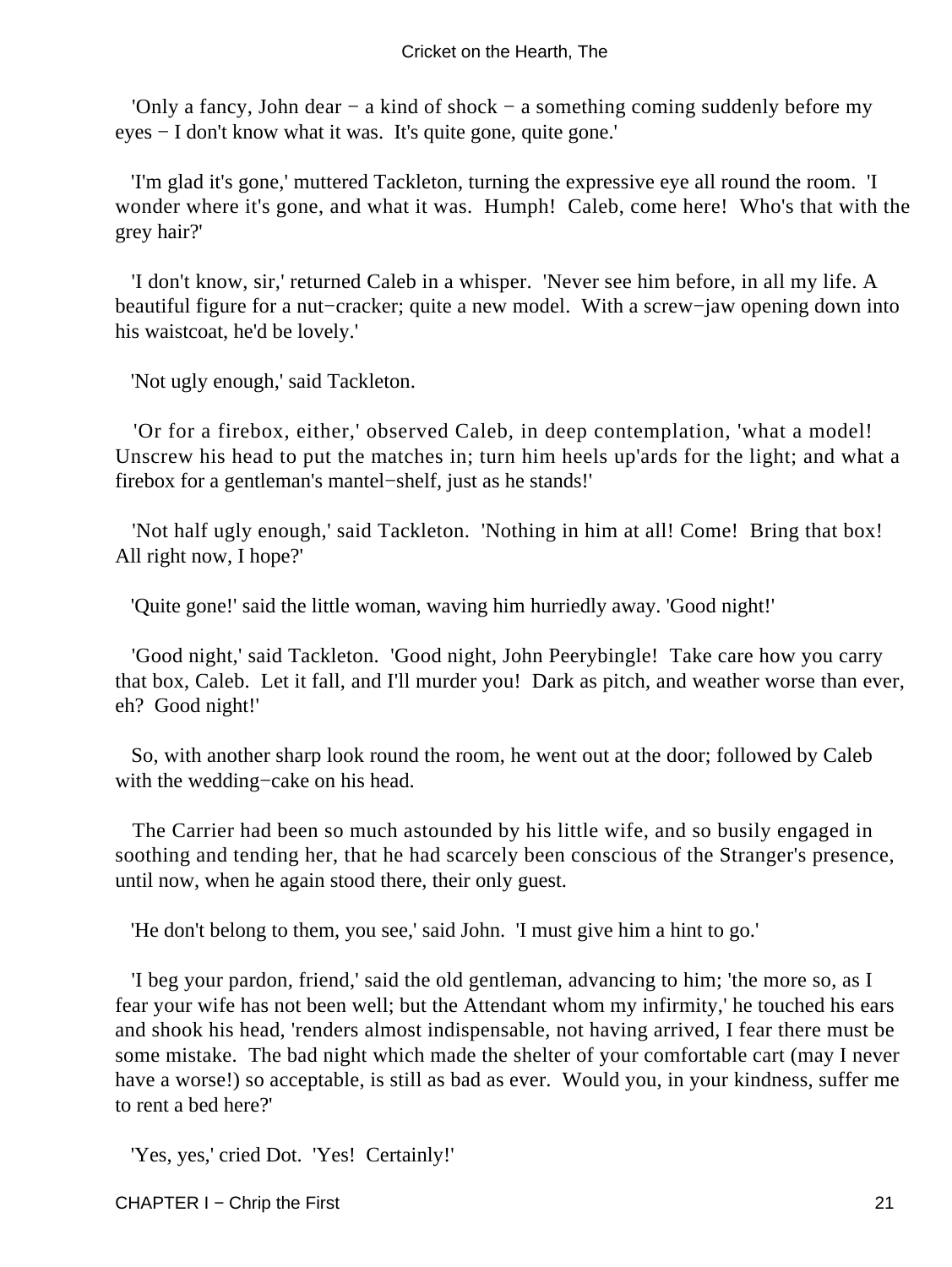'Oh!' said the Carrier, surprised by the rapidity of this consent.

'Well! I don't object; but, still I'm not quite sure that − '

'Hush!' she interrupted. 'Dear John!'

'Why, he's stone deaf,' urged John.

 'I know he is, but − Yes, sir, certainly. Yes! certainly! I'll make him up a bed, directly, John.'

 As she hurried off to do it, the flutter of her spirits, and the agitation of her manner, were so strange that the Carrier stood looking after her, quite confounded.

 'Did its mothers make it up a Beds then!' cried Miss Slowboy to the Baby; 'and did its hair grow brown and curly, when its caps was lifted off, and frighten it, a precious Pets, a−sitting by the fires!'

With that unaccountable attraction of the mind to trifles, which is often incidental to a state of doubt and confusion, the Carrier as he walked slowly to and fro, found himself mentally repeating even these absurd words, many times. So many times that he got them by heart, and was still conning them over and over, like a lesson, when Tilly, after administering as much friction to the little bald head with her hand as she thought wholesome (according to the practice of nurses), had once more tied the Baby's cap on.

 'And frighten it, a precious Pets, a−sitting by the fires. What frightened Dot, I wonder!' mused the Carrier, pacing to and fro.

 He scouted, from his heart, the insinuations of the Toy−merchant, and yet they filled him with a vague, indefinite uneasiness. For, Tackleton was quick and sly; and he had that painful sense, himself, of being of slow perception, that a broken hint was always worrying to him. He certainly had no intention in his mind of linking anything that Tackleton had said, with the unusual conduct of his wife, but the two subjects of reflection came into his mind together, and he could not keep them asunder.

 The bed was soon made ready; and the visitor, declining all refreshment but a cup of tea, retired. Then, Dot − quite well again, she said, quite well again − arranged the great chair in the chimney−corner for her husband; filled his pipe and gave it him; and took her usual little stool beside him on the hearth.

 She always **WOULD** sit on that little stool. I think she must have had a kind of notion that it was a coaxing, wheedling little stool.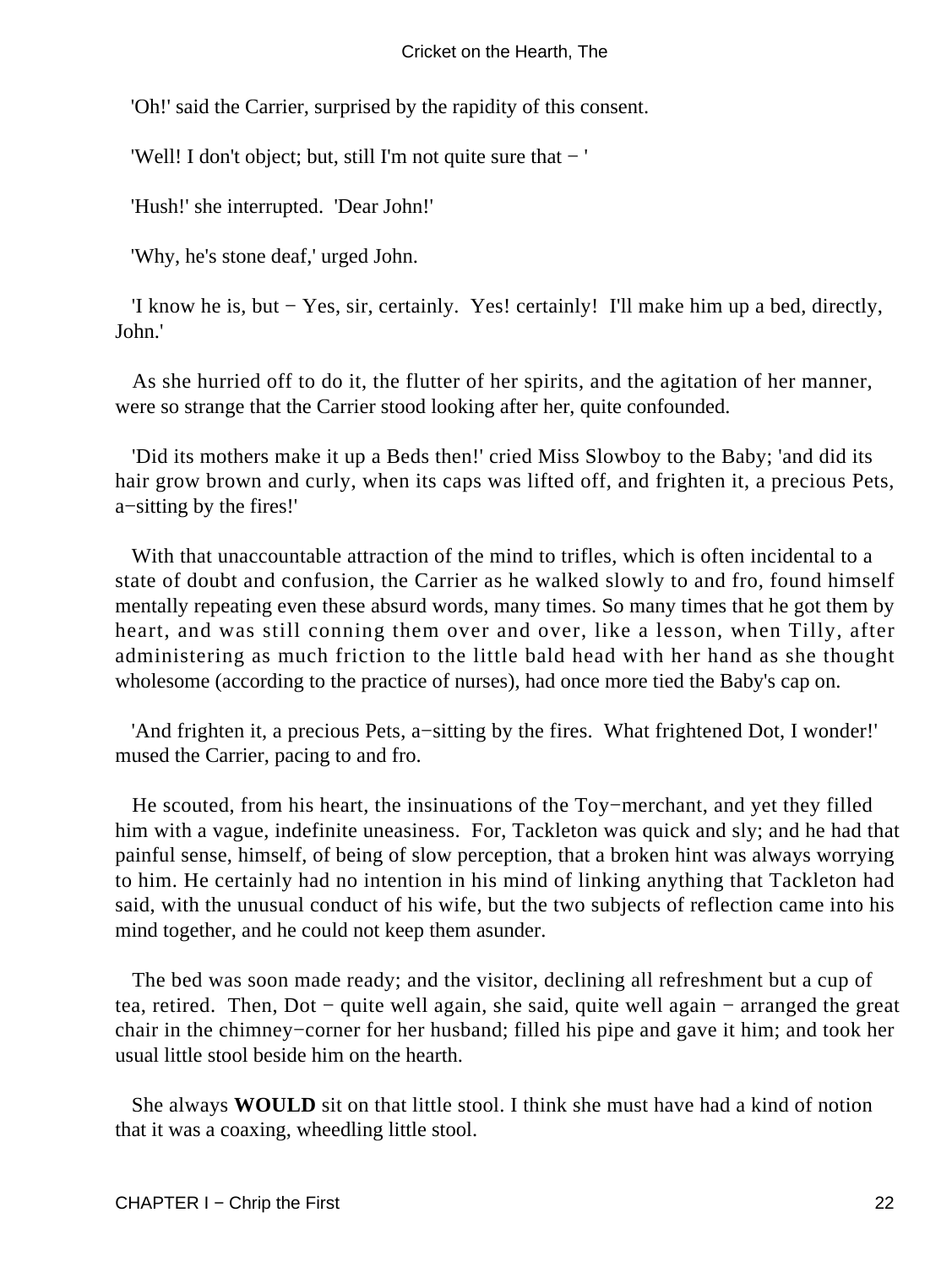#### Cricket on the Hearth, The

 She was, out and out, the very best filler of a pipe, I should say, in the four quarters of the globe. To see her put that chubby little finger in the bowl, and then blow down the pipe to clear the tube, and, when she had done so, affect to think that there was really something in the tube, and blow a dozen times, and hold it to her eye like a telescope, with a most provoking twist in her capital little face, as she looked down it, was quite a brilliant thing. As to the tobacco, she was perfect mistress of the subject; and her lighting of the pipe, with a wisp of paper, when the Carrier had it in his mouth – going so very near his nose, and yet not scorching it − was Art, high Art.

 And the Cricket and the kettle, turning up again, acknowledged it! The bright fire, blazing up again, acknowledged it! The little Mower on the clock, in his unheeded work, acknowledged it! The Carrier, in his smoothing forehead and expanding face, acknowledged it, the readiest of all.

 And as he soberly and thoughtfully puffed at his old pipe, and as the Dutch clock ticked, and as the red fire gleamed, and as the Cricket chirped; that Genius of his Hearth and Home (for such the Cricket was) came out, in fairy shape, into the room, and summoned many forms of Home about him. Dots of all ages, and all sizes, filled the chamber. Dots who were merry children, running on before him gathering flowers, in the fields; coy Dots, half shrinking from, half yielding to, the pleading of his own rough image; newly−married Dots, alighting at the door, and taking wondering possession of the household keys; motherly little Dots, attended by fictitious Slowboys, bearing babies to be christened; matronly Dots, still young and blooming, watching Dots of daughters, as they danced at rustic balls; fat Dots, encircled and beset by troops of rosy grandchildren; withered Dots, who leaned on sticks, and tottered as they crept along. Old Carriers too, appeared, with blind old Boxers lying at their feet; and newer carts with younger drivers ('Peerybingle Brothers' on the tilt); and sick old Carriers, tended by the gentlest hands; and graves of dead and gone old Carriers, green in the churchyard. And as the Cricket showed him all these things − he saw them plainly, though his eyes were fixed upon the fire − the Carrier's heart grew light and happy, and he thanked his Household Gods with all his might, and cared no more for Gruff and Tackleton than you do.

 But, what was that young figure of a man, which the same Fairy Cricket set so near Her stool, and which remained there, singly and alone? Why did it linger still, so near her, with its arm upon the chimney−piece, ever repeating 'Married! and not to me!'

 O Dot! O failing Dot! There is no place for it in all your husband's visions; why has its shadow fallen on his hearth!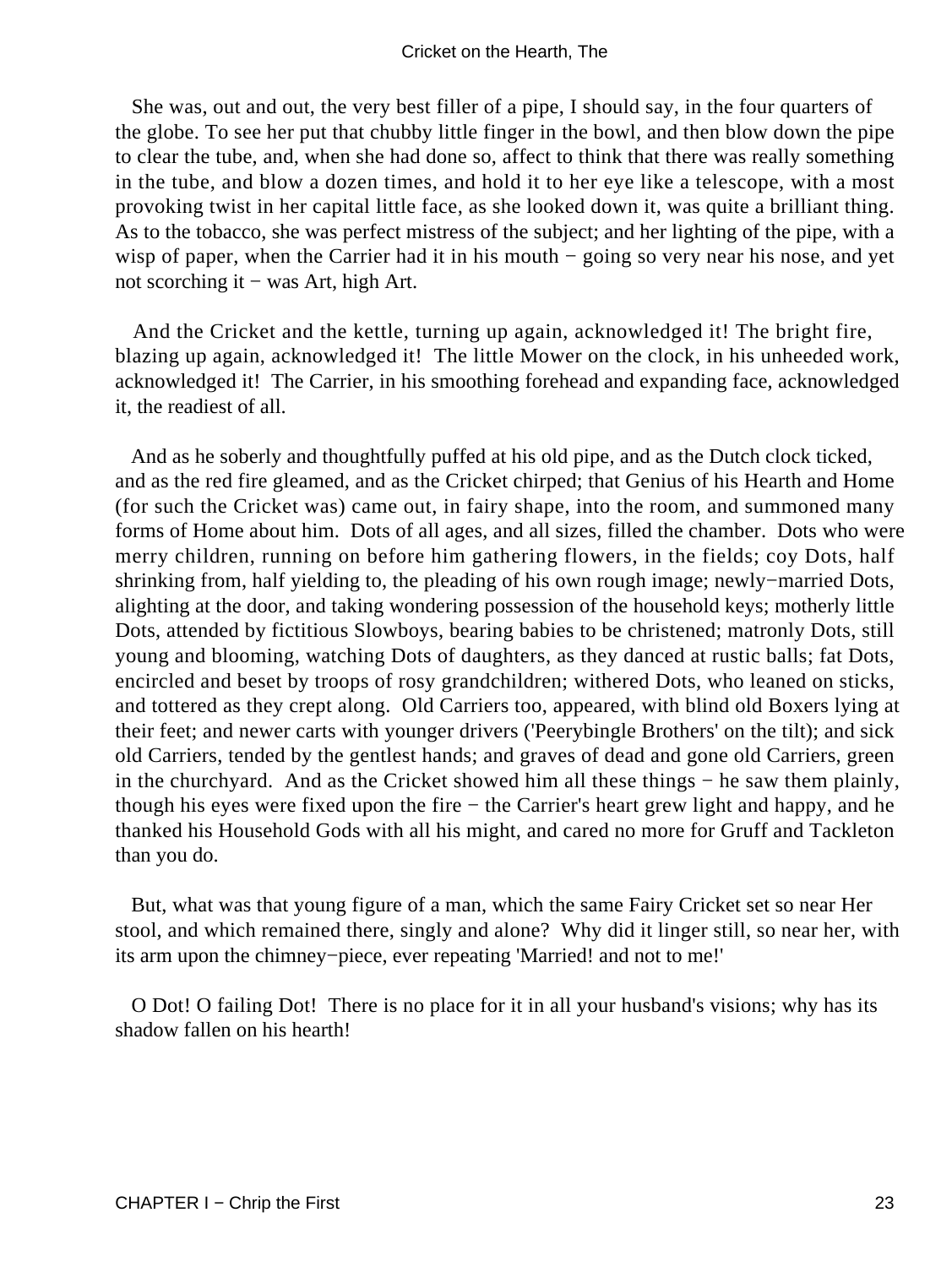## **[CHAPTER II − Chirp The Second](#page-75-0)**

*C*ALEB **PLUMMER** and his Blind Daughter lived all alone by themselves, as the Story−books say − and my blessing, with yours to back it I hope, on the Story−books, for saying anything in this workaday world! – Caleb Plummer and his Blind Daughter lived all alone by themselves, in a little cracked nutshell of a wooden house, which was, in truth, no better than a pimple on the prominent red−brick nose of Gruff and Tackleton. The premises of Gruff and Tackleton were the great feature of the street; but you might have knocked down Caleb Plummer's dwelling with a hammer or two, and carried off the pieces in a cart.

 If any one had done the dwelling−house of Caleb Plummer the honour to miss it after such an inroad, it would have been, no doubt, to commend its demolition as a vast improvement. It stuck to the premises of Gruff and Tackleton, like a barnacle to a ship's keel, or a snail to a door, or a little bunch of toadstools to the stem of a tree.

 But, it was the germ from which the full−grown trunk of Gruff and Tackleton had sprung; and, under its crazy roof, the Gruff before last, had, in a small way, made toys for a generation of old boys and girls, who had played with them, and found them out, and broken them, and gone to sleep.

 I have said that Caleb and his poor Blind Daughter lived here. I should have said that Caleb lived here, and his poor Blind Daughter somewhere else − in an enchanted home of Caleb's furnishing, where scarcity and shabbiness were not, and trouble never entered. Caleb was no sorcerer, but in the only magic art that still remains to us, the magic of devoted, deathless love, Nature had been the mistress of his study; and from her teaching, all the wonder came.

 The Blind Girl never knew that ceilings were discoloured, walls blotched and bare of plaster here and there, high crevices unstopped and widening every day, beams mouldering and tending downward. The Blind Girl never knew that iron was rusting, wood rotting, paper peeling off; the size, and shape, and true proportion of the dwelling, withering away. The Blind Girl never knew that ugly shapes of delf and earthenware were on the board; that sorrow and faintheartedness were in the house; that Caleb's scanty hairs were turning greyer and more grey, before her sightless face. The Blind Girl never knew they had a master, cold, exacting, and uninterested − never knew that Tackleton was Tackleton in short; but lived in the belief of an eccentric humourist who loved to have his jest with them, and who, while he was the Guardian Angel of their lives, disdained to hear one word of thankfulness.

 And all was Caleb's doing; all the doing of her simple father! But he too had a Cricket on his Hearth; and listening sadly to its music when the motherless Blind Child was very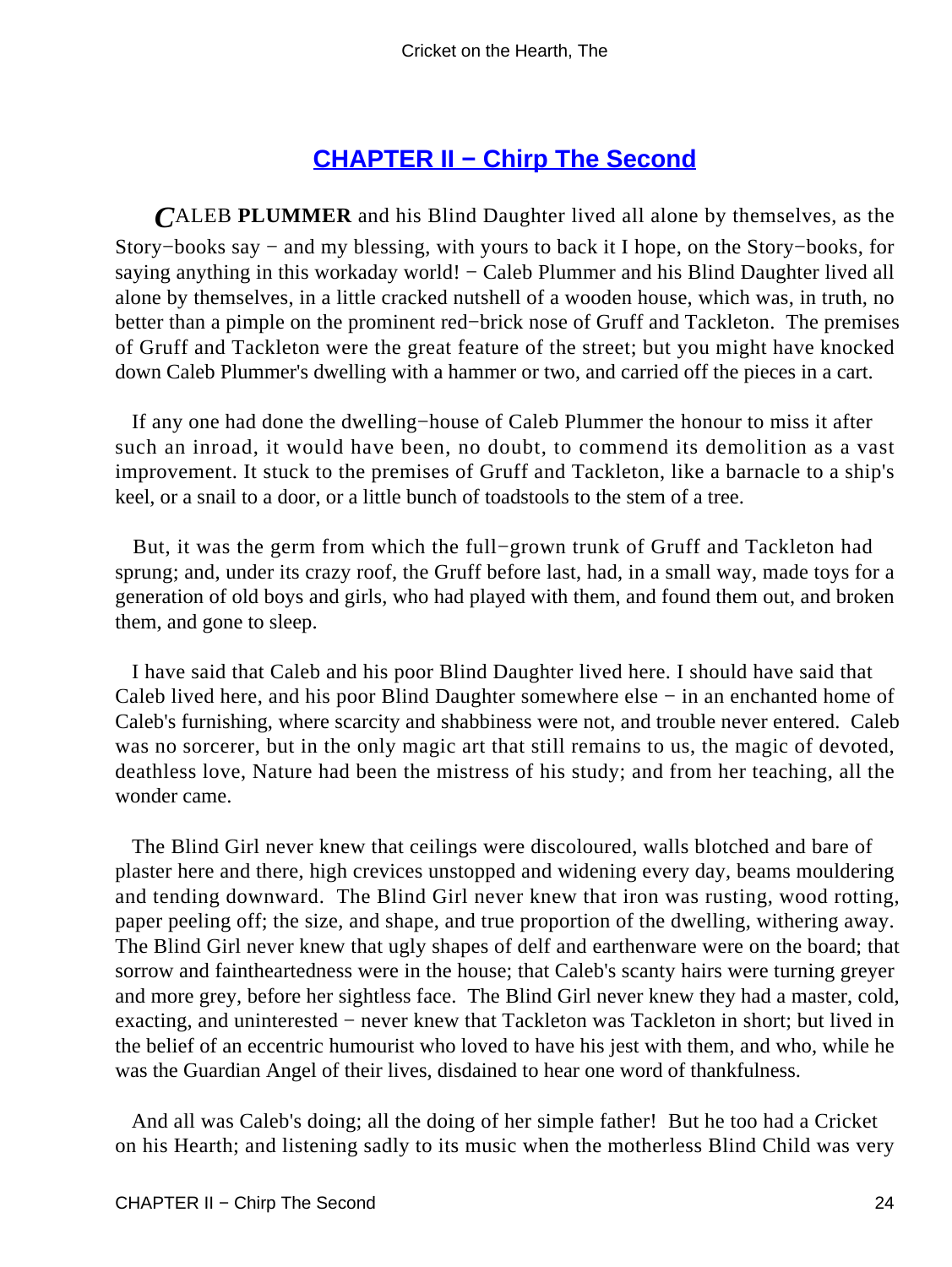young, that Spirit had inspired him with the thought that even her great deprivation might be almost changed into a blessing, and the girl made happy by these little means. For all the Cricket tribe are potent Spirits, even though the people who hold converse with them do not know it (which is frequently the case); and there are not in the unseen world, voices more gentle and more true, that may be so implicitly relied on, or that are so certain to give none but tenderest counsel, as the Voices in which the Spirits of the Fireside and the Hearth address themselves to human kind.

 Caleb and his daughter were at work together in their usual working−room, which served them for their ordinary living–room as well; and a strange place it was. There were houses in it, finished and unfinished, for Dolls of all stations in life. Suburban tenements for Dolls of moderate means; kitchens and single apartments for Dolls of the lower classes; capital town residences for Dolls of high estate. Some of these establishments were already furnished according to estimate, with a view to the convenience of Dolls of limited income; others could be fitted on the most expensive scale, at a moment's notice, from whole shelves of chairs and tables, sofas, bedsteads, and upholstery. The nobility and gentry, and public in general, for whose accommodation these tenements were designed, lay, here and there, in baskets, staring straight up at the ceiling; but, in denoting their degrees in society, and confining them to their respective stations (which experience shows to be lamentably difficult in real life), the makers of these Dolls had far improved on Nature, who is often froward and perverse; for, they, not resting on such arbitrary marks as satin, cotton−print, and bits of rag, had superadded striking personal differences which allowed of no mistake. Thus, the Doll−lady of distinction had wax limbs of perfect symmetry; but only she and her compeers. The next grade in the social scale being made of leather, and the next of coarse linen stuff. As to the common−people, they had just so many matches out of tinder− boxes, for their arms and legs, and there they were − established in their sphere at once, beyond the possibility of getting out of it.

 There were various other samples of his handicraft, besides Dolls, in Caleb Plummer's room. There were Noah's Arks, in which the Birds and Beasts were an uncommonly tight fit, I assure you; though they could be crammed in, anyhow, at the roof, and rattled and shaken into the smallest compass. By a bold poetical licence, most of these Noah's Arks had knockers on the doors; inconsistent appendages, perhaps, as suggestive of morning callers and a Postman, yet a pleasant finish to the outside of the building. There were scores of melancholy little carts, which, when the wheels went round, performed most doleful music. Many small fiddles, drums, and other instruments of torture; no end of cannon, shields, swords, spears, and guns. There were little tumblers in red breeches, incessantly swarming up high obstacles of red−tape, and coming down, head first, on the other side; and there were innumerable old gentlemen of respectable, not to say venerable, appearance, insanely flying over horizontal pegs, inserted, for the purpose, in their own street doors. There were beasts of all sorts; horses, in particular, of every breed, from the spotted barrel on four pegs, with a small tippet for a mane, to the thoroughbred rocker on his highest mettle. As it would have been hard to count the dozens upon dozens of grotesque figures that were ever ready to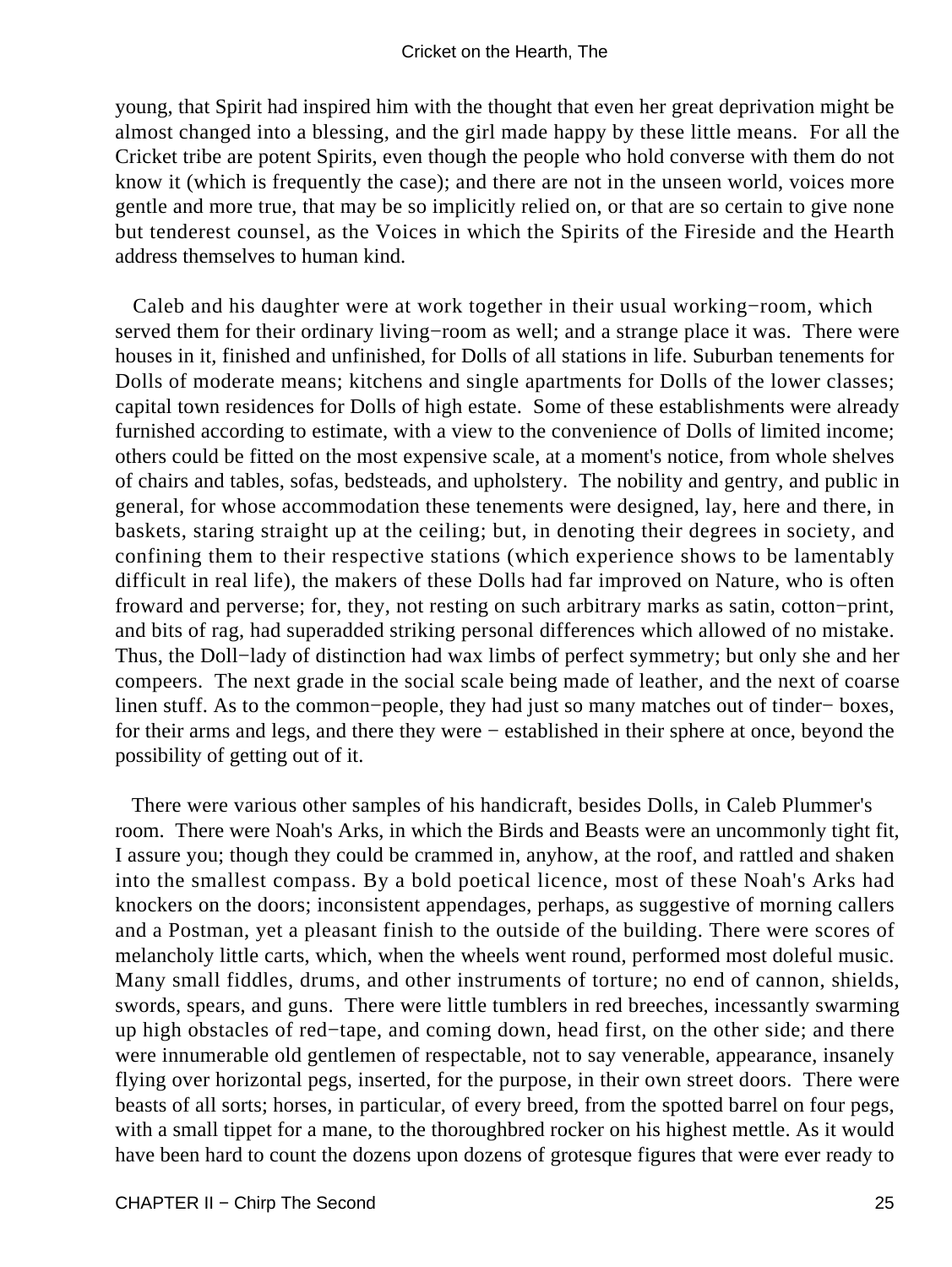commit all sorts of absurdities on the turning of a handle, so it would have been no easy task to mention any human folly, vice, or weakness, that had not its type, immediate or remote, in Caleb Plummer's room. And not in an exaggerated form, for very little handles will move men and women to as strange performances, as any Toy was ever made to undertake.

 In the midst of all these objects, Caleb and his daughter sat at work. The Blind Girl busy as a Doll's dressmaker; Caleb painting and glazing the four−pair front of a desirable family mansion.

 The care imprinted in the lines of Caleb's face, and his absorbed and dreamy manner, which would have sat well on some alchemist or abstruse student, were at first sight an odd contrast to his occupation, and the trivialities about him. But, trivial things, invented and pursued for bread, become very serious matters of fact; and, apart from this consideration, I am not at all prepared to say, myself, that if Caleb had been a Lord Chamberlain, or a Member of Parliament, or a lawyer, or even a great speculator, he would have dealt in toys one whit less whimsical, while I have a very great doubt whether they would have been as harmless.

 'So you were out in the rain last night, father, in your beautiful new great−coat,' said Caleb's daughter.

 'In my beautiful new great−coat,' answered Caleb, glancing towards a clothes−line in the room, on which the sack−cloth garment previously described, was carefully hung up to dry.

'How glad I am you bought it, father!'

'And of such a tailor, too,' said Caleb. 'Quite a fashionable tailor. It's too good for me.'

The Blind Girl rested from her work, and laughed with delight.

'Too good, father! What can be too good for you?'

 'I'm half−ashamed to wear it though,' said Caleb, watching the effect of what he said, upon her brightening face; 'upon my word! When I hear the boys and people say behind me, «Hal−loa! Here's a swell!» I don't know which way to look. And when the beggar wouldn't go away last night; and when I said I was a very common man, said «No, your Honour! Bless your Honour, don't say that!» I was quite ashamed. I really felt as if I hadn't a right to wear it.'

Happy Blind Girl! How merry she was, in her exultation!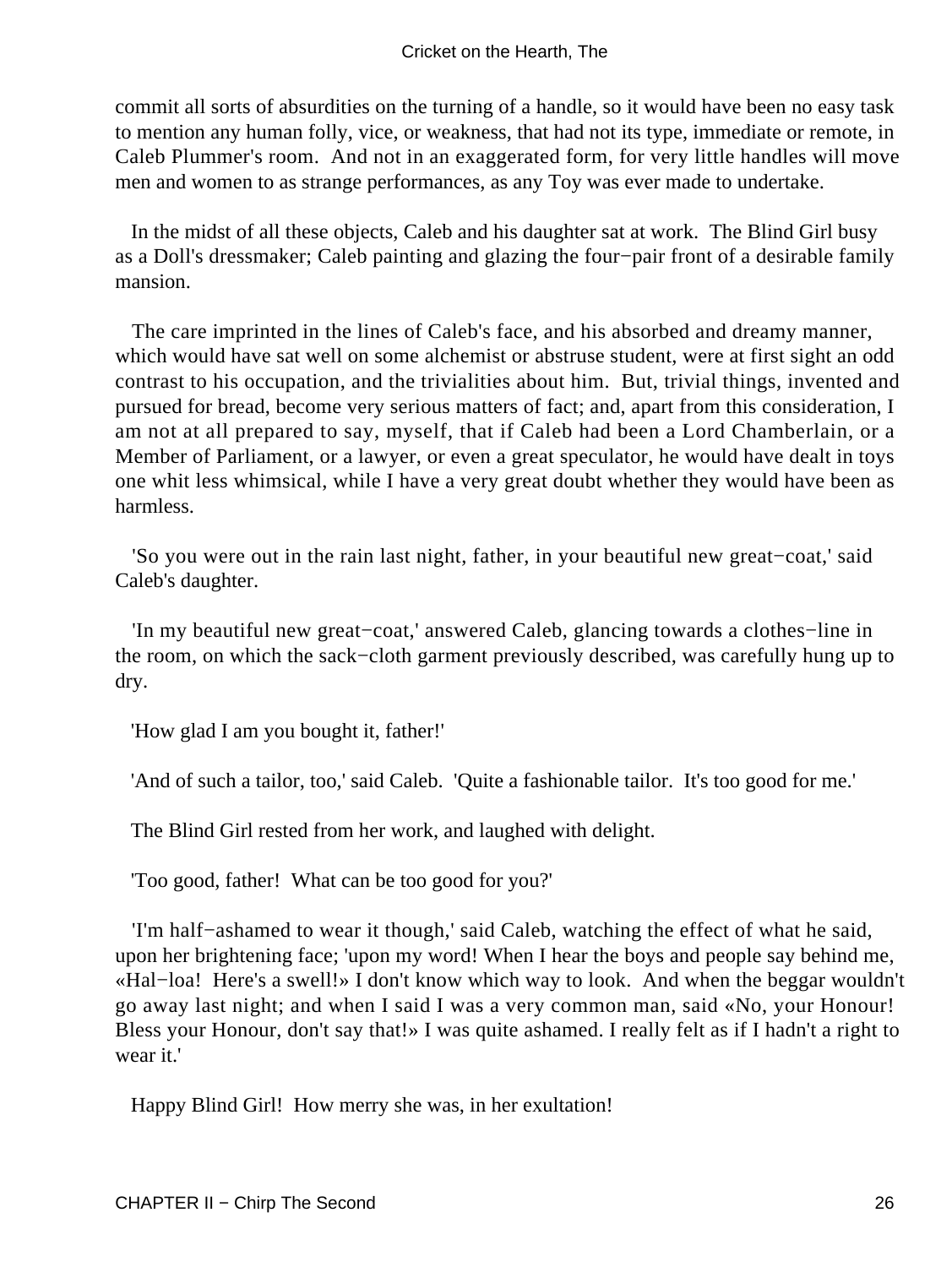'I see you, father,' she said, clasping her hands, 'as plainly, as if I had the eyes I never want when you are with me. A blue coat  $-$  '

'Bright blue,' said Caleb.

 'Yes, yes! Bright blue!' exclaimed the girl, turning up her radiant face; 'the colour I can just remember in the blessed sky! You told me it was blue before! A bright blue coat − '

'Made loose to the figure,' suggested Caleb.

 'Made loose to the figure!' cried the Blind Girl, laughing heartily; 'and in it, you, dear father, with your merry eye, your smiling face, your free step, and your dark hair − looking so young and handsome!'

'Halloa! Halloa!' said Caleb. 'I shall be vain, presently!'

 'I think you are, already,' cried the Blind Girl, pointing at him, in her glee. 'I know you, father! Ha, ha, ha! I've found you out, you see!'

 How different the picture in her mind, from Caleb, as he sat observing her! She had spoken of his free step. She was right in that. For years and years, he had never once crossed that threshold at his own slow pace, but with a footfall counterfeited for her ear; and never had he, when his heart was heaviest, forgotten the light tread that was to render hers so cheerful and courageous!

 Heaven knows! But I think Caleb's vague bewilderment of manner may have half originated in his having confused himself about himself and everything around him, for the love of his Blind Daughter. How could the little man be otherwise than bewildered, after labouring for so many years to destroy his own identity, and that of all the objects that had any bearing on it!

 'There we are,' said Caleb, falling back a pace or two to form the better judgment of his work; 'as near the real thing as sixpenn'orth of halfpence is to sixpence. What a pity that the whole front of the house opens at once! If there was only a staircase in it, now, and regular doors to the rooms to go in at! But that's the worst of my calling, I'm always deluding myself, and swindling myself.'

'You are speaking quite softly. You are not tired, father?'

 'Tired!' echoed Caleb, with a great burst of animation, 'what should tire me, Bertha? I was never tired. What does it mean?'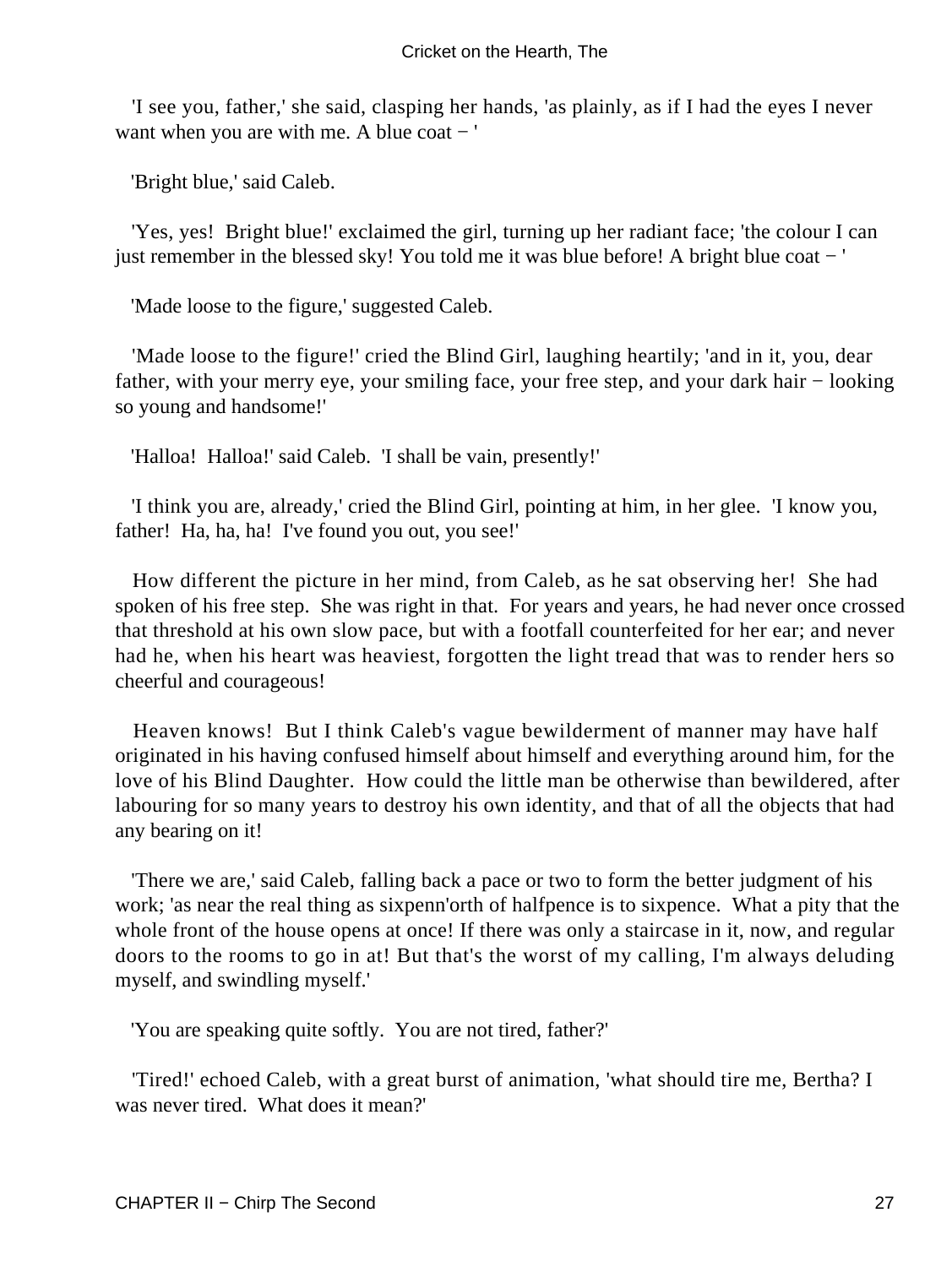To give the greater force to his words, he checked himself in an involuntary imitation of two half−length stretching and yawning figures on the mantel−shelf, who were represented as in one eternal state of weariness from the waist upwards; and hummed a fragment of a song. It was a Bacchanalian song, something about a Sparkling Bowl. He sang it with an assumption of a Devil−may−care voice, that made his face a thousand times more meagre and more thoughtful than ever.

 'What! You're singing, are you?' said Tackleton, putting his head in at the door. 'Go it! I can't sing.'

 Nobody would have suspected him of it. He hadn't what is generally termed a singing face, by any means.

 'I can't afford to sing,' said Tackleton. 'I'm glad **YOU CAN.** I hope you can afford to work too. Hardly time for both, I should think?'

 'If you could only see him, Bertha, how he's winking at me!' whispered Caleb. 'Such a man to joke! you'd think, if you didn't know him, he was in earnest – wouldn't you now?'

The Blind Girl smiled and nodded.

 'The bird that can sing and won't sing, must be made to sing, they say,' grumbled Tackleton. 'What about the owl that can't sing, and oughtn't to sing, and will sing; is there anything that HE should be made to do?'

 'The extent to which he's winking at this moment!' whispered Caleb to his daughter. 'O, my gracious!'

'Always merry and light−hearted with us!' cried the smiling Bertha.

'O, you're there, are you?' answered Tackleton. 'Poor Idiot!'

 He really did believe she was an Idiot; and he founded the belief, I can't say whether consciously or not, upon her being fond of him.

'Well! and being there, − how are you?' said Tackleton, in his grudging way.

 'Oh! well; quite well. And as happy as even you can wish me to be. As happy as you would make the whole world, if you could!'

'Poor Idiot!' muttered Tackleton. 'No gleam of reason. Not a gleam!'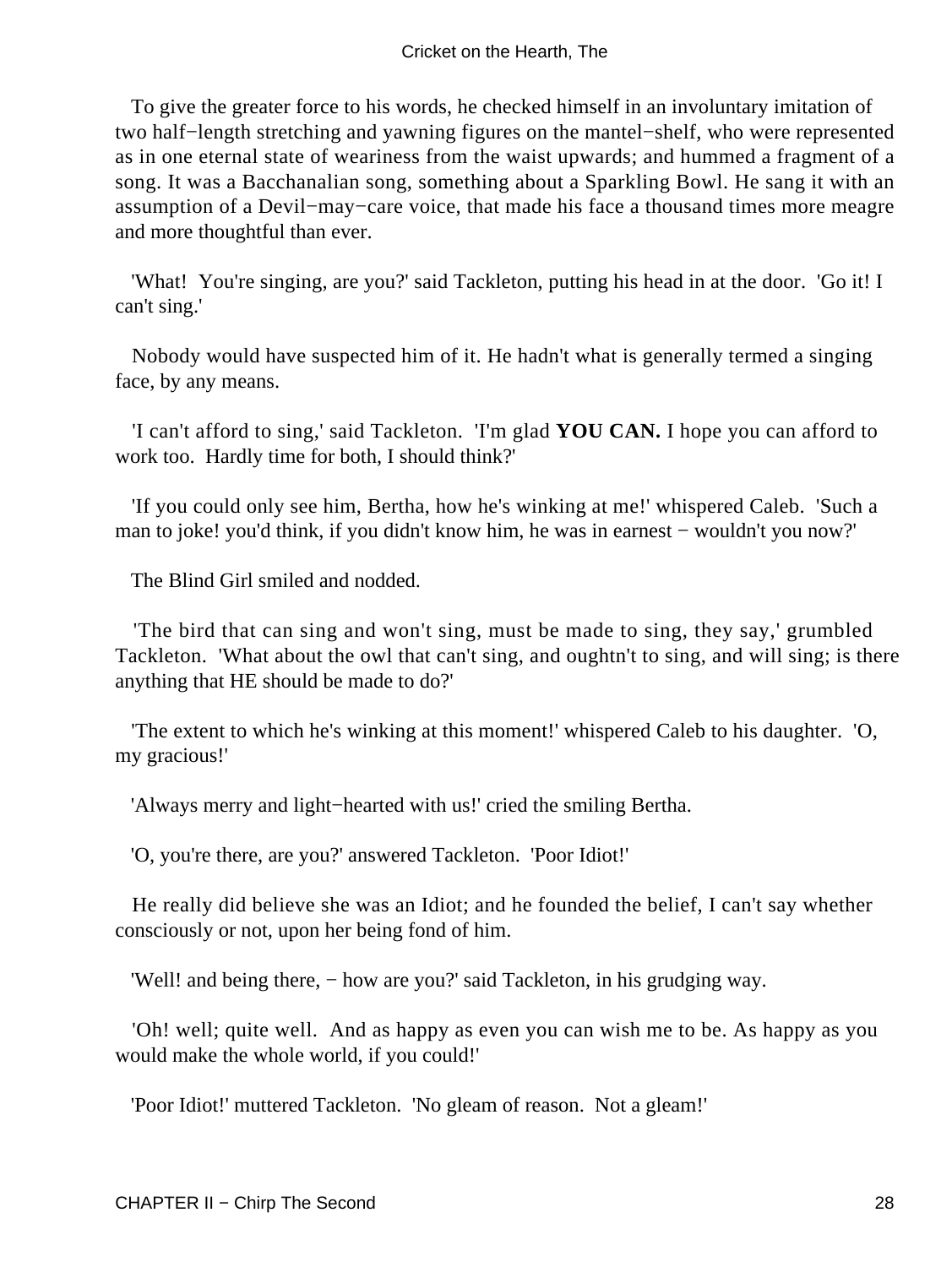The Blind Girl took his hand and kissed it; held it for a moment in her own two hands; and laid her cheek against it tenderly, before releasing it. There was such unspeakable affection and such fervent gratitude in the act, that Tackleton himself was moved to say, in a milder growl than usual:

'What's the matter now?'

 'I stood it close beside my pillow when I went to sleep last night, and remembered it in my dreams. And when the day broke, and the glorious red sun − the RED sun, father?'

 'Red in the mornings and the evenings, Bertha,' said poor Caleb, with a woeful glance at his employer.

 'When it rose, and the bright light I almost fear to strike myself against in walking, came into the room, I turned the little tree towards it, and blessed Heaven for making things so precious, and blessed you for sending them to cheer me!'

 'Bedlam broke loose!' said Tackleton under his breath. 'We shall arrive at the strait−waistcoat and mufflers soon. We're getting on!'

 Caleb, with his hands hooked loosely in each other, stared vacantly before him while his daughter spoke, as if he really were uncertain (I believe he was) whether Tackleton had done anything to deserve her thanks, or not. If he could have been a perfectly free agent, at that moment, required, on pain of death, to kick the Toy− merchant, or fall at his feet, according to his merits, I believe it would have been an even chance which course he would have taken. Yet, Caleb knew that with his own hands he had brought the little rose−tree home for her, so carefully, and that with his own lips he had forged the innocent deception which should help to keep her from suspecting how much, how very much, he every day, denied himself, that she might be the happier.

'Bertha!' said Tackleton, assuming, for the nonce, a little cordiality. 'Come here.'

'Oh! I can come straight to you! You needn't guide me!' she rejoined.

'Shall I tell you a secret, Bertha?'

'If you will!' she answered, eagerly.

How bright the darkened face! How adorned with light, the listening head!

 'This is the day on which little what's−her−name, the spoilt child, Peerybingle's wife, pays her regular visit to you − makes her fantastic Pic−Nic here; an't it?' said Tackleton, with a strong expression of distaste for the whole concern.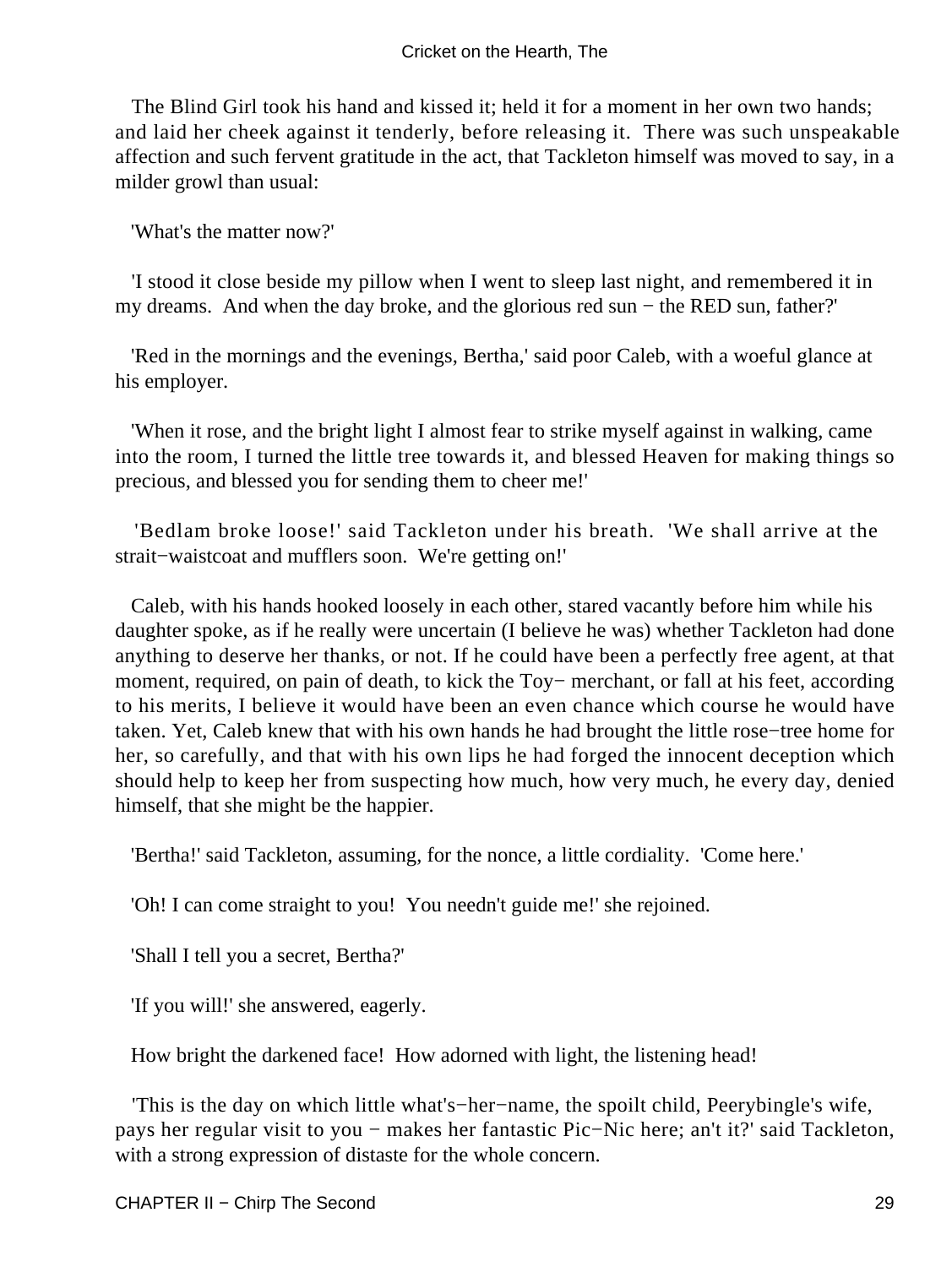'Yes,' replied Bertha. 'This is the day.'

'I thought so,' said Tackleton. 'I should like to join the party.'

'Do you hear that, father!' cried the Blind Girl in an ecstasy.

 'Yes, yes, I hear it,' murmured Caleb, with the fixed look of a sleep−walker; 'but I don't believe it. It's one of my lies, I've no doubt.'

 'You see I − I want to bring the Peerybingles a little more into company with May Fielding,' said Tackleton. 'I am going to be married to May.'

'Married!' cried the Blind Girl, starting from him.

 'She's such a con−founded Idiot,' muttered Tackleton, 'that I was afraid she'd never comprehend me. Ah, Bertha! Married! Church, parson, clerk, beadle, glass−coach, bells, breakfast, bride−cake, favours, marrow−bones, cleavers, and all the rest of the tomfoolery. A wedding, you know; a wedding. Don't you know what a wedding is?'

'I know,' replied the Blind Girl, in a gentle tone. 'I understand!'

 'Do you?' muttered Tackleton. 'It's more than I expected. Well! On that account I want to join the party, and to bring May and her mother. I'll send in a little something or other, before the afternoon. A cold leg of mutton, or some comfortable trifle of that sort. You'll expect me?'

'Yes,' she answered.

 She had drooped her head, and turned away; and so stood, with her hands crossed, musing.

 'I don't think you will,' muttered Tackleton, looking at her; 'for you seem to have forgotten all about it, already. Caleb!'

'I may venture to say I'm here, I suppose,' thought Caleb. 'Sir!'

'Take care she don't forget what I've been saying to her.'

'SHE never forgets,' returned Caleb. 'It's one of the few things she an't clever in.'

 'Every man thinks his own geese swans,' observed the Toy−merchant, with a shrug. 'Poor devil!'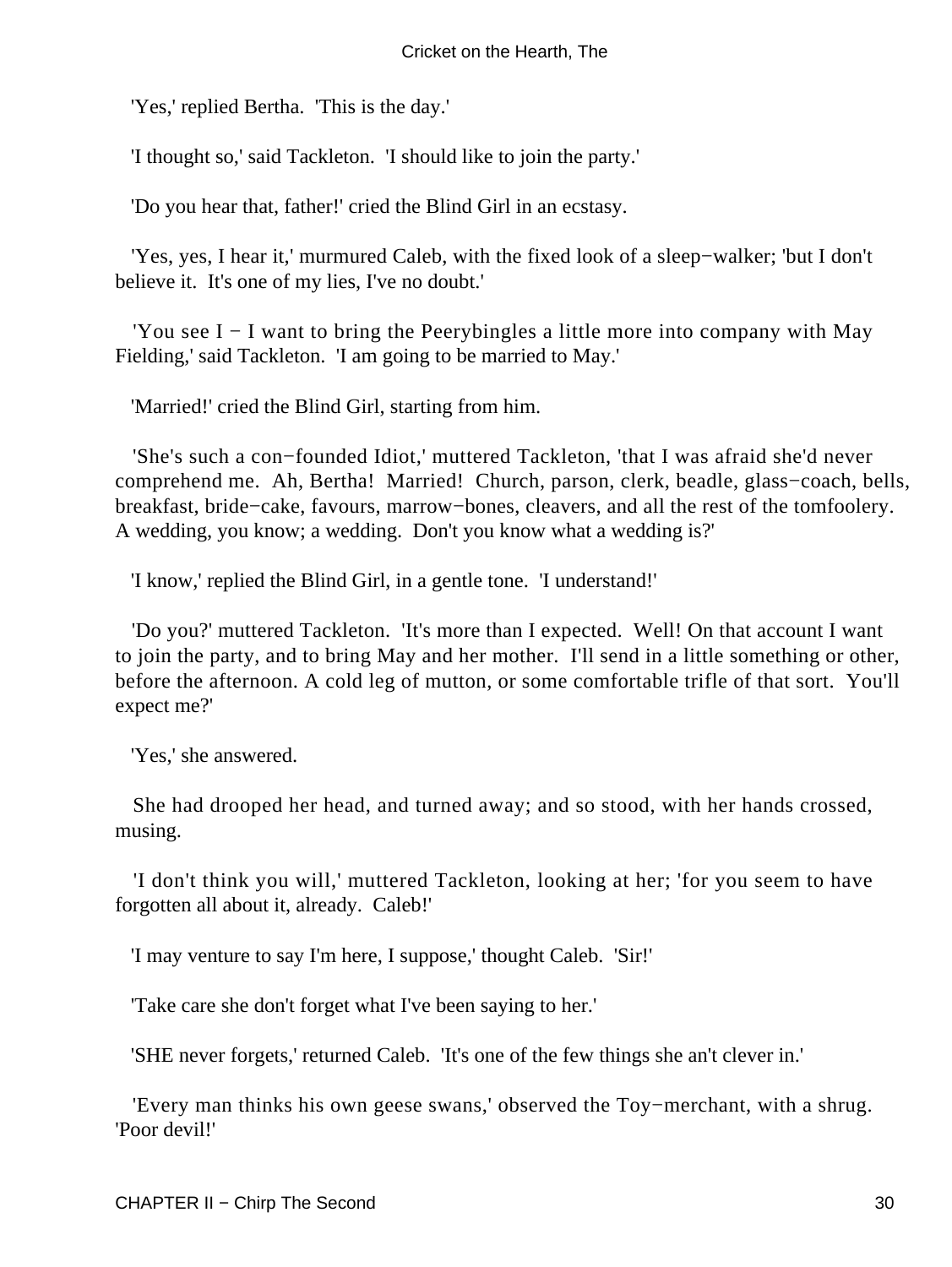Having delivered himself of which remark, with infinite contempt, old Gruff and Tackleton withdrew.

 Bertha remained where he had left her, lost in meditation. The gaiety had vanished from her downcast face, and it was very sad. Three or four times she shook her head, as if bewailing some remembrance or some loss; but her sorrowful reflections found no vent in words.

 It was not until Caleb had been occupied, some time, in yoking a team of horses to a waggon by the summary process of nailing the harness to the vital parts of their bodies, that she drew near to his working−stool, and sitting down beside him, said:

'Father, I am lonely in the dark. I want my eyes, my patient, willing eyes.'

 'Here they are,' said Caleb. 'Always ready. They are more yours than mine, Bertha, any hour in the four−and−twenty. What shall your eyes do for you, dear?'

'Look round the room, father.'

'All right,' said Caleb. 'No sooner said than done, Bertha.'

'Tell me about it.'

 'It's much the same as usual,' said Caleb. 'Homely, but very snug. The gay colours on the walls; the bright flowers on the plates and dishes; the shining wood, where there are beams or panels; the general cheerfulness and neatness of the building; make it very pretty.'

 Cheerful and neat it was wherever Bertha's hands could busy themselves. But nowhere else, were cheerfulness and neatness possible, in the old crazy shed which Caleb's fancy so transformed.

 'You have your working dress on, and are not so gallant as when you wear the handsome coat?' said Bertha, touching him.

'Not quite so gallant,' answered Caleb. 'Pretty brisk though.'

 'Father,' said the Blind Girl, drawing close to his side, and stealing one arm round his neck, 'tell me something about May. She is very fair?'

 'She is indeed,' said Caleb. And she was indeed. It was quite a rare thing to Caleb, not to have to draw on his invention.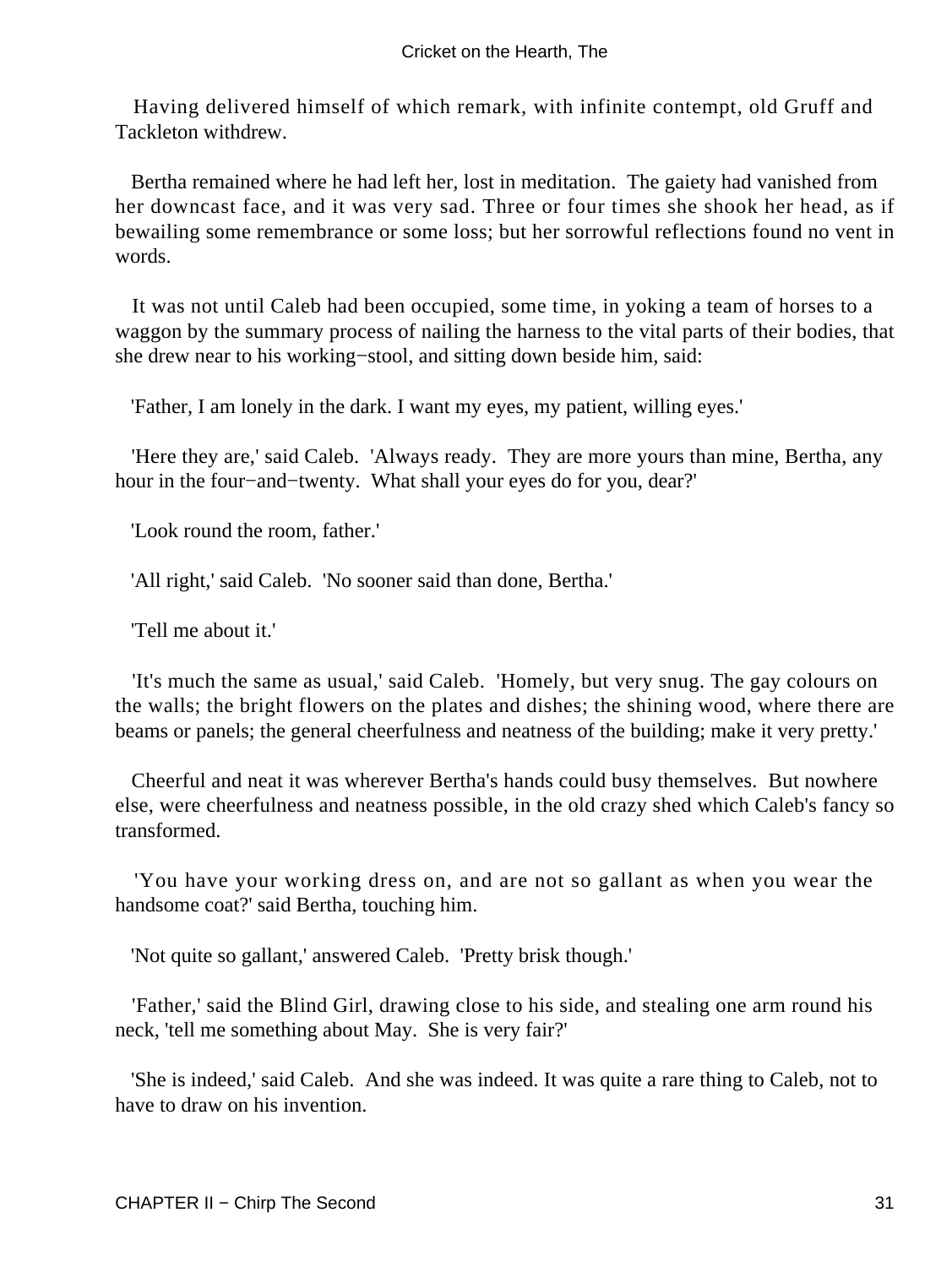'Her hair is dark,' said Bertha, pensively, 'darker than mine. Her voice is sweet and musical, I know. I have often loved to hear it. Her shape − '

'There's not a Doll's in all the room to equal it,' said Caleb. 'And her eyes! − '

 He stopped; for Bertha had drawn closer round his neck, and from the arm that clung about him, came a warning pressure which he understood too well.

 He coughed a moment, hammered for a moment, and then fell back upon the song about the sparkling bowl; his infallible resource in all such difficulties.

 'Our friend, father, our benefactor. I am never tired, you know, of hearing about him. − Now, was I ever?' she said, hastily.

'Of course not,' answered Caleb, 'and with reason.'

'Ah! With how much reason!' cried the Blind Girl. With such fervency, that Caleb, though his motives were so pure, could not endure to meet her face; but dropped his eyes, as if she could have read in them his innocent deceit.

 'Then, tell me again about him, dear father,' said Bertha. 'Many times again! His face is benevolent, kind, and tender. Honest and true, I am sure it is. The manly heart that tries to cloak all favours with a show of roughness and unwillingness, beats in its every look and glance.'

'And makes it noble!' added Caleb, in his quiet desperation.

'And makes it noble!' cried the Blind Girl. 'He is older than May, father.'

'Ye−es,' said Caleb, reluctantly. 'He's a little older than May. But that don't signify.'

 'Oh father, yes! To be his patient companion in infirmity and age; to be his gentle nurse in sickness, and his constant friend in suffering and sorrow; to know no weariness in working for his sake; to watch him, tend him, sit beside his bed and talk to him awake, and pray for him asleep; what privileges these would be! What opportunities for proving all her truth and devotion to him! Would she do all this, dear father?

'No doubt of it,' said Caleb.

 'I love her, father; I can love her from my soul!' exclaimed the Blind Girl. And saying so, she laid her poor blind face on Caleb's shoulder, and so wept and wept, that he was almost sorry to have brought that tearful happiness upon her.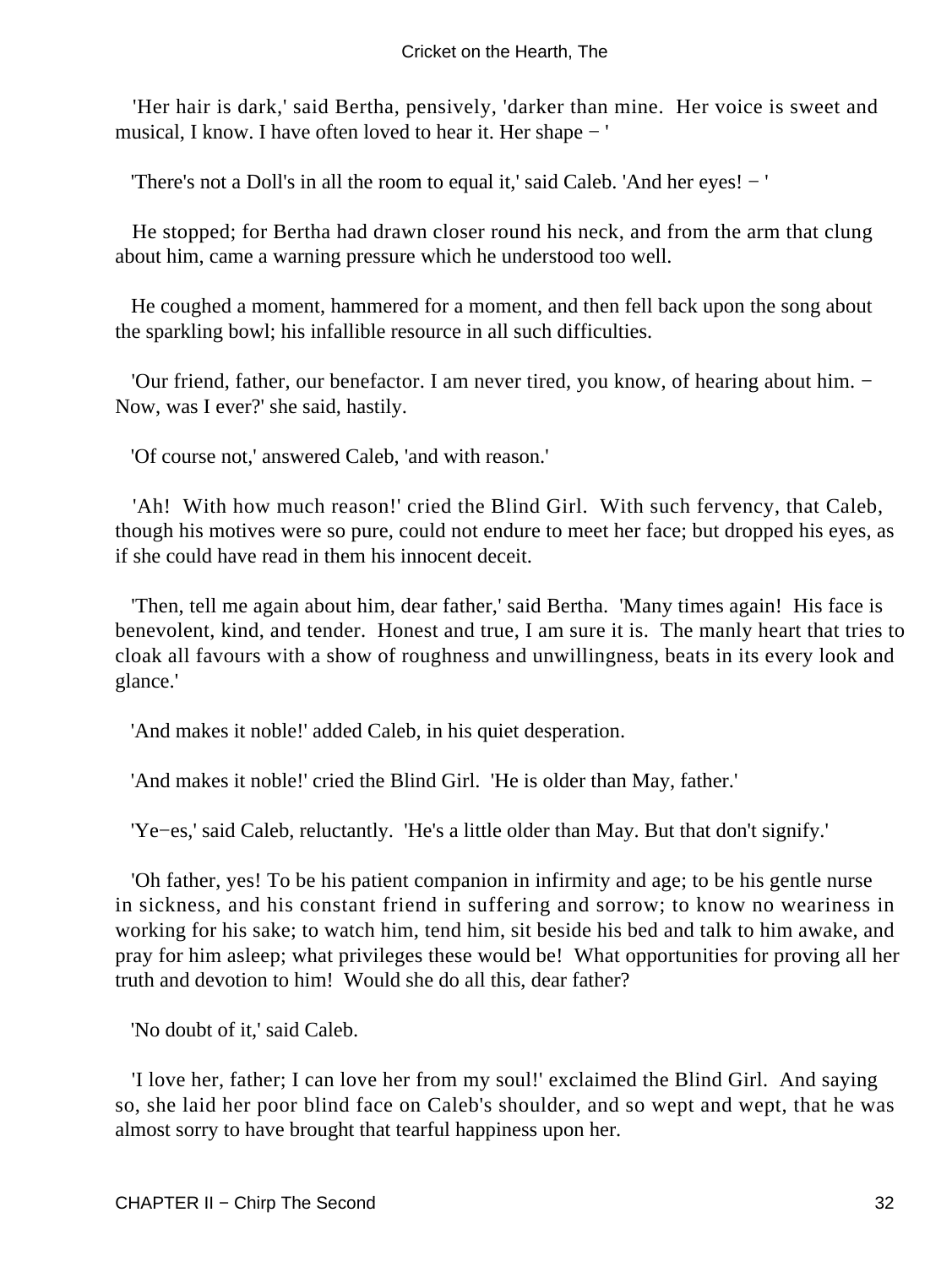In the mean time, there had been a pretty sharp commotion at John Peerybingle's, for little Mrs. Peerybingle naturally couldn't think of going anywhere without the Baby; and to get the Baby under weigh took time. Not that there was much of the Baby, speaking of it as a thing of weight and measure, but there was a vast deal to do about and about it, and it all had to be done by easy stages. For instance, when the Baby was got, by hook and by crook, to a certain point of dressing, and you might have rationally supposed that another touch or two would finish him off, and turn him out a tip− top Baby challenging the world, he was unexpectedly extinguished in a flannel cap, and hustled off to bed; where he simmered (so to speak) between two blankets for the best part of an hour. From this state of inaction he was then recalled, shining very much and roaring violently, to partake of − well? I would rather say, if you'll permit me to speak generally – of a slight repast. After which, he went to sleep again. Mrs. Peerybingle took advantage of this interval, to make herself as smart in a small way as ever you saw anybody in all your life; and, during the same short truce, Miss Slowboy insinuated herself into a spencer of a fashion so surprising and ingenious, that it had no connection with herself, or anything else in the universe, but was a shrunken, dog's−eared, independent fact, pursuing its lonely course without the least regard to anybody. By this time, the Baby, being all alive again, was invested, by the united efforts of Mrs. Peerybingle and Miss Slowboy, with a cream−coloured mantle for its body, and a sort of nankeen raised−pie for its head; and so in course of time they all three got down to the door, where the old horse had already taken more than the full value of his day's toll out of the Turnpike Trust, by tearing up the road with his impatient autographs; and whence Boxer might be dimly seen in the remote perspective, standing looking back, and tempting him to come on without orders.

 As to a chair, or anything of that kind for helping Mrs. Peerybingle into the cart, you know very little of John, if you think **THAT** was necessary. Before you could have seen him lift her from the ground, there she was in her place, fresh and rosy, saying, 'John! How CAN you! Think of Tilly!'

 If I might be allowed to mention a young lady's legs, on any terms, I would observe of Miss Slowboy's that there was a fatality about them which rendered them singularly liable to be grazed; and that she never effected the smallest ascent or descent, without recording the circumstance upon them with a notch, as Robinson Crusoe marked the days upon his wooden calendar. But as this might be considered ungenteel, I'll think of it.

 'John? You've got the Basket with the Veal and Ham−Pie and things, and the bottles of Beer?' said Dot. 'If you haven't, you must turn round again, this very minute.'

 'You're a nice little article,' returned the Carrier, 'to be talking about turning round, after keeping me a full quarter of an hour behind my time.'

 'I am sorry for it, John,' said Dot in a great bustle, 'but I really could not think of going to Bertha's − I would not do it, John, on any account − without the Veal and Ham−Pie and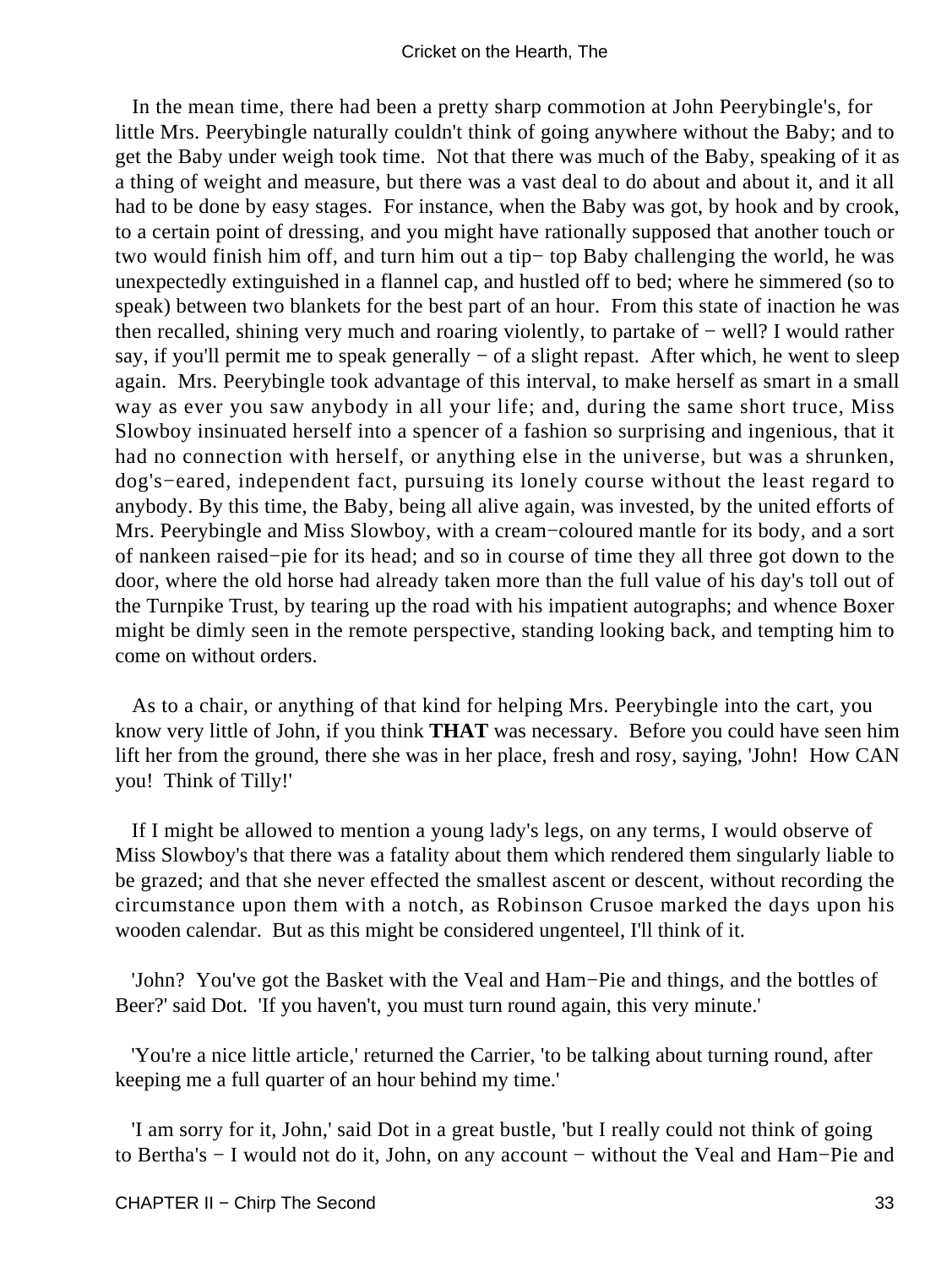things, and the bottles of Beer. Way!'

This monosyllable was addressed to the horse, who didn't mind it at all.

'Oh DO way, John!' said Mrs. Peerybingle. 'Please!'

 'It'll be time enough to do that,' returned John, 'when I begin to leave things behind me. The basket's here, safe enough.'

 'What a hard−hearted monster you must be, John, not to have said so, at once, and save me such a turn! I declared I wouldn't go to Bertha's without the Veal and Ham−Pie and things, and the bottles of Beer, for any money. Regularly once a fortnight ever since we have been married, John, have we made our little Pic−Nic there. If anything was to go wrong with it, I should almost think we were never to be lucky again.'

 'It was a kind thought in the first instance,' said the Carrier: 'and I honour you for it, little woman.'

 'My dear John,' replied Dot, turning very red, 'don't talk about honouring ME. Good Gracious!'

'By the bye − ' observed the Carrier. 'That old gentleman − '

Again so visibly, and instantly embarrassed!

 'He's an odd fish,' said the Carrier, looking straight along the road before them. 'I can't make him out. I don't believe there's any harm in him.'

'None at all. I'm − I'm sure there's none at all.'

 'Yes,' said the Carrier, with his eyes attracted to her face by the great earnestness of her manner. 'I am glad you feel so certain of it, because it's a confirmation to me. It's curious that he should have taken it into his head to ask leave to go on lodging with us; an't it? Things come about so strangely.'

'So very strangely,' she rejoined in a low voice, scarcely audible.

 'However, he's a good−natured old gentleman,' said John, 'and pays as a gentleman, and I think his word is to be relied upon, like a gentleman's. I had quite a long talk with him this morning: he can hear me better already, he says, as he gets more used to my voice. He told me a great deal about himself, and I told him a great deal about myself, and a rare lot of questions he asked me. I gave him information about my having two beats, you know, in my business; one day to the right from our house and back again; another day to the left from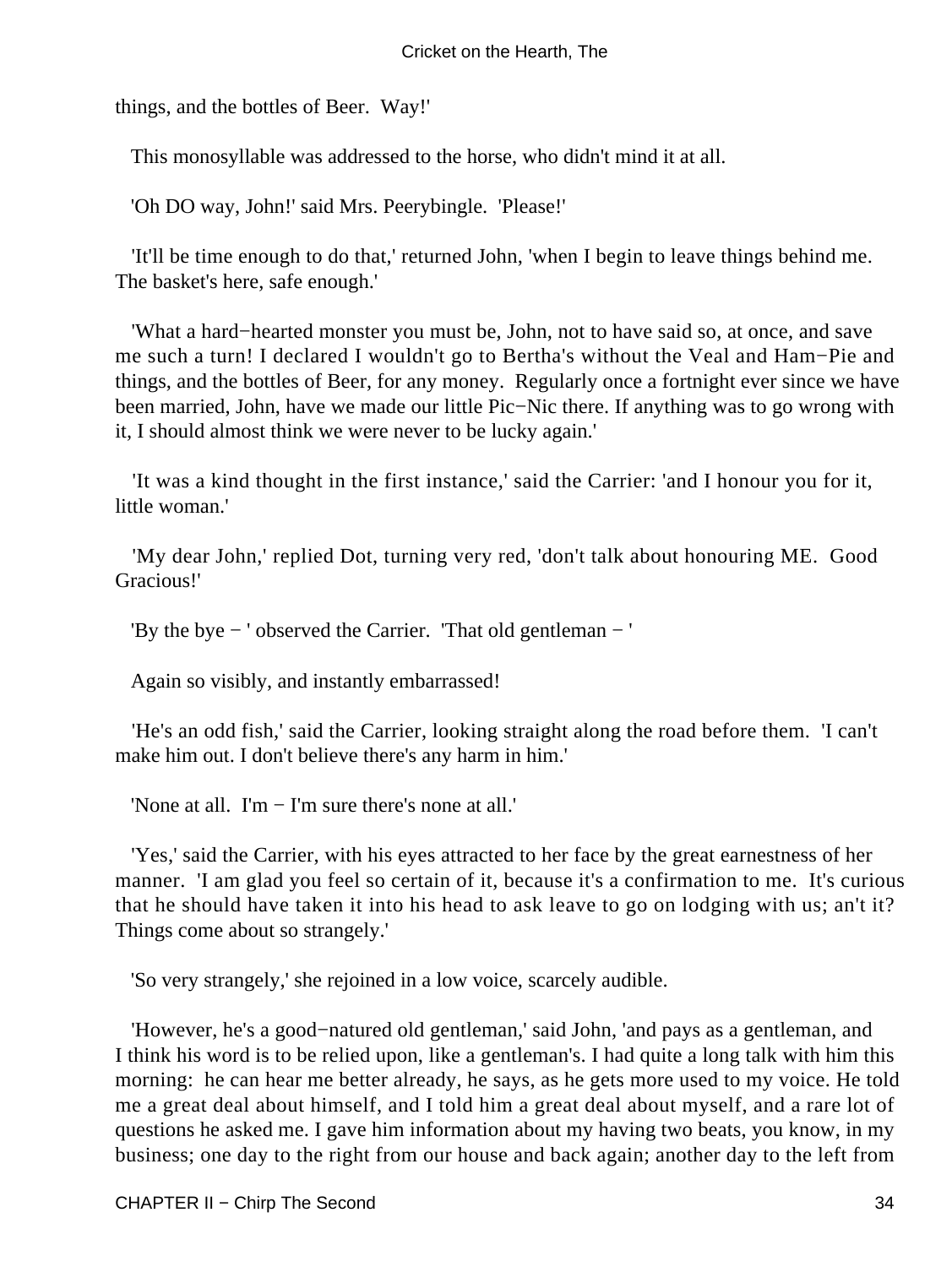our house and back again (for he's a stranger and don't know the names of places about here); and he seemed quite pleased. «Why, then I shall be returning home to− night your way,» he says, «when I thought you'd be coming in an exactly opposite direction. That's capital! I may trouble you for another lift perhaps, but I'll engage not to fall so sound asleep again.» He WAS sound asleep, sure−ly! − Dot! what are you thinking of?'

'Thinking of, John? I − I was listening to you.'

 'O! That's all right!' said the honest Carrier. 'I was afraid, from the look of your face, that I had gone rambling on so long, as to set you thinking about something else. I was very near it, I'll be bound.'

 Dot making no reply, they jogged on, for some little time, in silence. But, it was not easy to remain silent very long in John Peerybingle's cart, for everybody on the road had something to say. Though it might only be 'How are you!' and indeed it was very often nothing else, still, to give that back again in the right spirit of cordiality, required, not merely a nod and a smile, but as wholesome an action of the lungs withal, as a long−winded Parliamentary speech. Sometimes, passengers on foot, or horseback, plodded on a little way beside the cart, for the express purpose of having a chat; and then there was a great deal to be said, on both sides.

 Then, Boxer gave occasion to more good−natured recognitions of, and by, the Carrier, than half−a−dozen Christians could have done! Everybody knew him, all along the road − especially the fowls and pigs, who when they saw him approaching, with his body all on one side, and his ears pricked up inquisitively, and that knob of a tail making the most of itself in the air, immediately withdrew into remote back settlements, without waiting for the honour of a nearer acquaintance. He had business everywhere; going down all the turnings, looking into all the wells, bolting in and out of all the cottages, dashing into the midst of all the Dame−Schools, fluttering all the pigeons, magnifying the tails of all the cats, and trotting into the public−houses like a regular customer. Wherever he went, somebody or other might have been heard to cry, 'Halloa! Here's Boxer!' and out came that somebody forthwith, accompanied by at least two or three other somebodies, to give John Peerybingle and his pretty wife, Good Day.

 The packages and parcels for the errand cart, were numerous; and there were many stoppages to take them in and give them out, which were not by any means the worst parts of the journey. Some people were so full of expectation about their parcels, and other people were so full of wonder about their parcels, and other people were so full of inexhaustible directions about their parcels, and John had such a lively interest in all the parcels, that it was as good as a play. Likewise, there were articles to carry, which required to be considered and discussed, and in reference to the adjustment and disposition of which, councils had to be holden by the Carrier and the senders: at which Boxer usually assisted, in short fits of the closest attention, and long fits of tearing round and round the assembled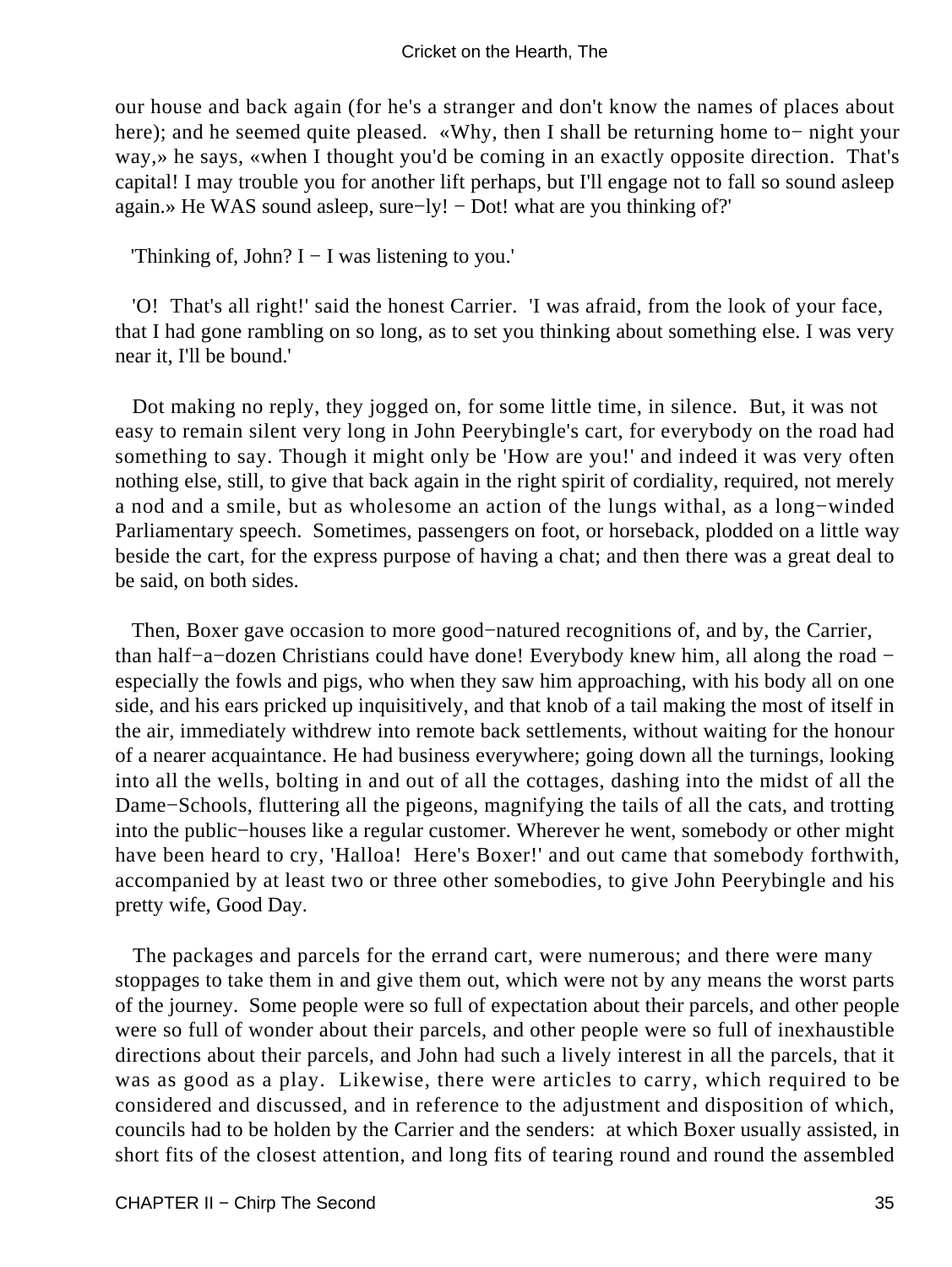sages and barking himself hoarse. Of all these little incidents, Dot was the amused and open−eyed spectatress from her chair in the cart; and as she sat there, looking on − a charming little portrait framed to admiration by the tilt − there was no lack of nudgings and glancings and whisperings and envyings among the younger men. And this delighted John the Carrier, beyond measure; for he was proud to have his little wife admired, knowing that she didn't mind it − that, if anything, she rather liked it perhaps.

 The trip was a little foggy, to be sure, in the January weather; and was raw and cold. But who cared for such trifles? Not Dot, decidedly. Not Tilly Slowboy, for she deemed sitting in a cart, on any terms, to be the highest point of human joys; the crowning circumstance of earthly hopes. Not the Baby, I'll be sworn; for it's not in Baby nature to be warmer or more sound asleep, though its capacity is great in both respects, than that blessed young Peerybingle was, all the way.

 You couldn't see very far in the fog, of course; but you could see a great deal! It's astonishing how much you may see, in a thicker fog than that, if you will only take the trouble to look for it. Why, even to sit watching for the Fairy−rings in the fields, and for the patches of hoar−frost still lingering in the shade, near hedges and by trees, was a pleasant occupation: to make no mention of the unexpected shapes in which the trees themselves came starting out of the mist, and glided into it again. The hedges were tangled and bare, and waved a multitude of blighted garlands in the wind; but there was no discouragement in this. It was agreeable to contemplate; for it made the fireside warmer in possession, and the summer greener in expectancy. The river looked chilly; but it was in motion, and moving at a good pace − which was a great point. The canal was rather slow and torpid; that must be admitted. Never mind. It would freeze the sooner when the frost set fairly in, and then there would be skating, and sliding; and the heavy old barges, frozen up somewhere near a wharf, would smoke their rusty iron chimney pipes all day, and have a lazy time of it.

 In one place, there was a great mound of weeds or stubble burning; and they watched the fire, so white in the daytime, flaring through the fog, with only here and there a dash of red in it, until, in consequence, as she observed, of the smoke 'getting up her nose,' Miss Slowboy choked − she could do anything of that sort, on the smallest provocation − and woke the Baby, who wouldn't go to sleep again. But, Boxer, who was in advance some quarter of a mile or so, had already passed the outposts of the town, and gained the corner of the street where Caleb and his daughter lived; and long before they had reached the door, he and the Blind Girl were on the pavement waiting to receive them.

 Boxer, by the way, made certain delicate distinctions of his own, in his communication with Bertha, which persuade me fully that he knew her to be blind. He never sought to attract her attention by looking at her, as he often did with other people, but touched her invariably. What experience he could ever have had of blind people or blind dogs, I don't know. He had never lived with a blind master; nor had Mr. Boxer the elder, nor Mrs. Boxer, nor any of his respectable family on either side, ever been visited with blindness, that I am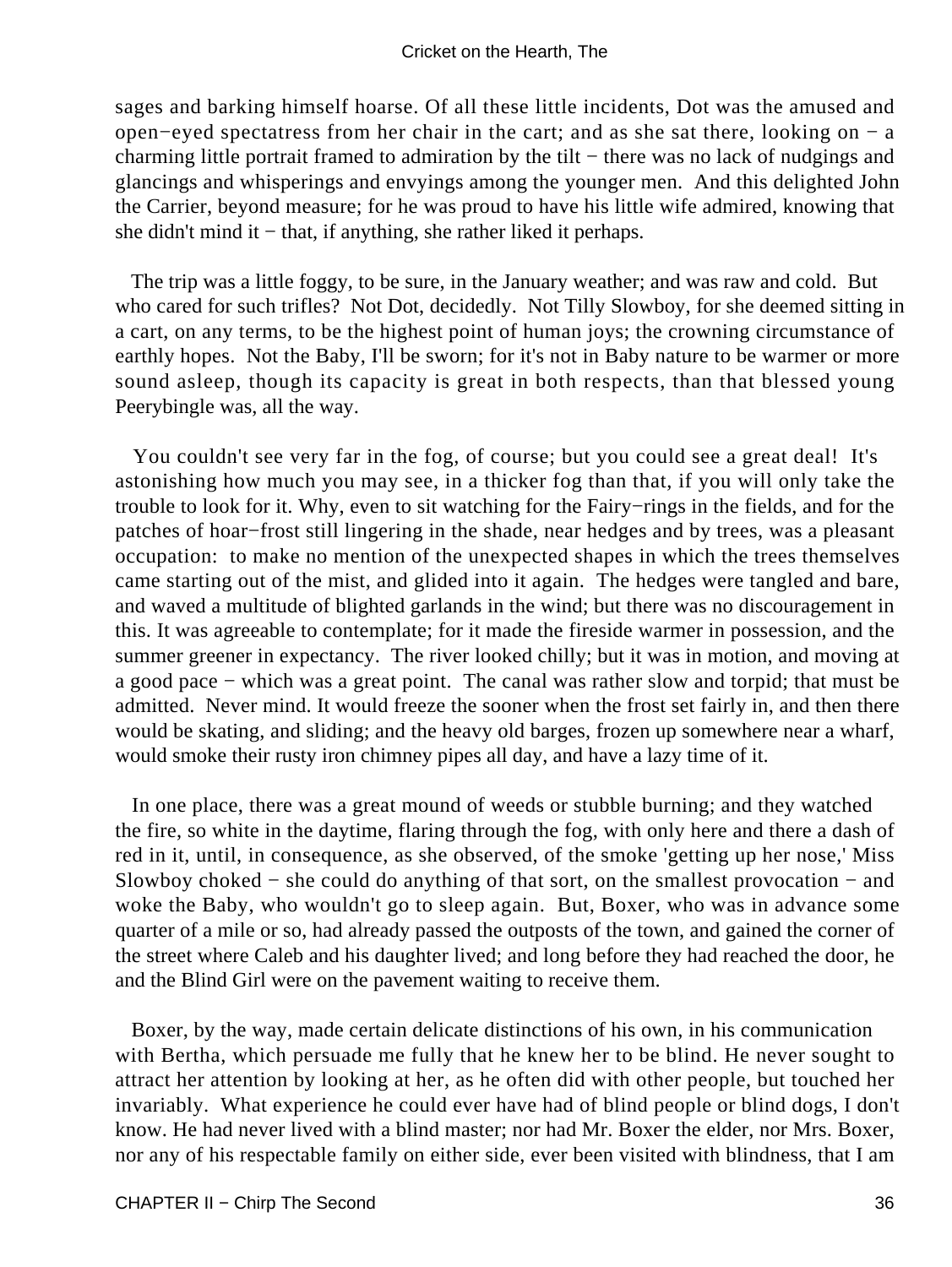aware of. He may have found it out for himself, perhaps, but he had got hold of it somehow; and therefore he had hold of Bertha too, by the skirt, and kept bold, until Mrs. Peerybingle and the Baby, and Miss Slowboy, and the basket, were all got safely within doors.

May Fielding was already come; and so was her mother – a little querulous chip of an old lady with a peevish face, who, in right of having preserved a waist like a bedpost, was supposed to be a most transcendent figure; and who, in consequence of having once been better off, or of labouring under an impression that she might have been, if something had happened which never did happen, and seemed to have never been particularly likely to come to pass − but it's all the same − was very genteel and patronising indeed. Gruff and Tackleton was also there, doing the agreeable, with the evident sensation of being as perfectly at home, and as unquestionably in his own element, as a fresh young salmon on the top of the Great Pyramid.

 'May! My dear old friend!' cried Dot, running up to meet her. 'What a happiness to see you.'

 Her old friend was, to the full, as hearty and as glad as she; and it really was, if you'll believe me, quite a pleasant sight to see them embrace. Tackleton was a man of taste beyond all question. May was very pretty.

 You know sometimes, when you are used to a pretty face, how, when it comes into contact and comparison with another pretty face, it seems for the moment to be homely and faded, and hardly to deserve the high opinion you have had of it. Now, this was not at all the case, either with Dot or May; for May's face set off Dot's, and Dot's face set off May's, so naturally and agreeably, that, as John Peerybingle was very near saying when he came into the room, they ought to have been born sisters − which was the only improvement you could have suggested.

 Tackleton had brought his leg of mutton, and, wonderful to relate, a tart besides − but we don't mind a little dissipation when our brides are in the case. we don't get married every day − and in addition to these dainties, there were the Veal and Ham−Pie, and 'things,' as Mrs. Peerybingle called them; which were chiefly nuts and oranges, and cakes, and such small deer. When the repast was set forth on the board, flanked by Caleb's contribution, which was a great wooden bowl of smoking potatoes (he was prohibited, by solemn compact, from producing any other viands), Tackleton led his intended mother−in−law to the post of honour. For the better gracing of this place at the high festival, the majestic old soul had adorned herself with a cap, calculated to inspire the thoughtless with sentiments of awe. She also wore her gloves. But let us be genteel, or die!

 Caleb sat next his daughter; Dot and her old schoolfellow were side by side; the good Carrier took care of the bottom of the table. Miss Slowboy was isolated, for the time being, from every article of furniture but the chair she sat on, that she might have nothing else to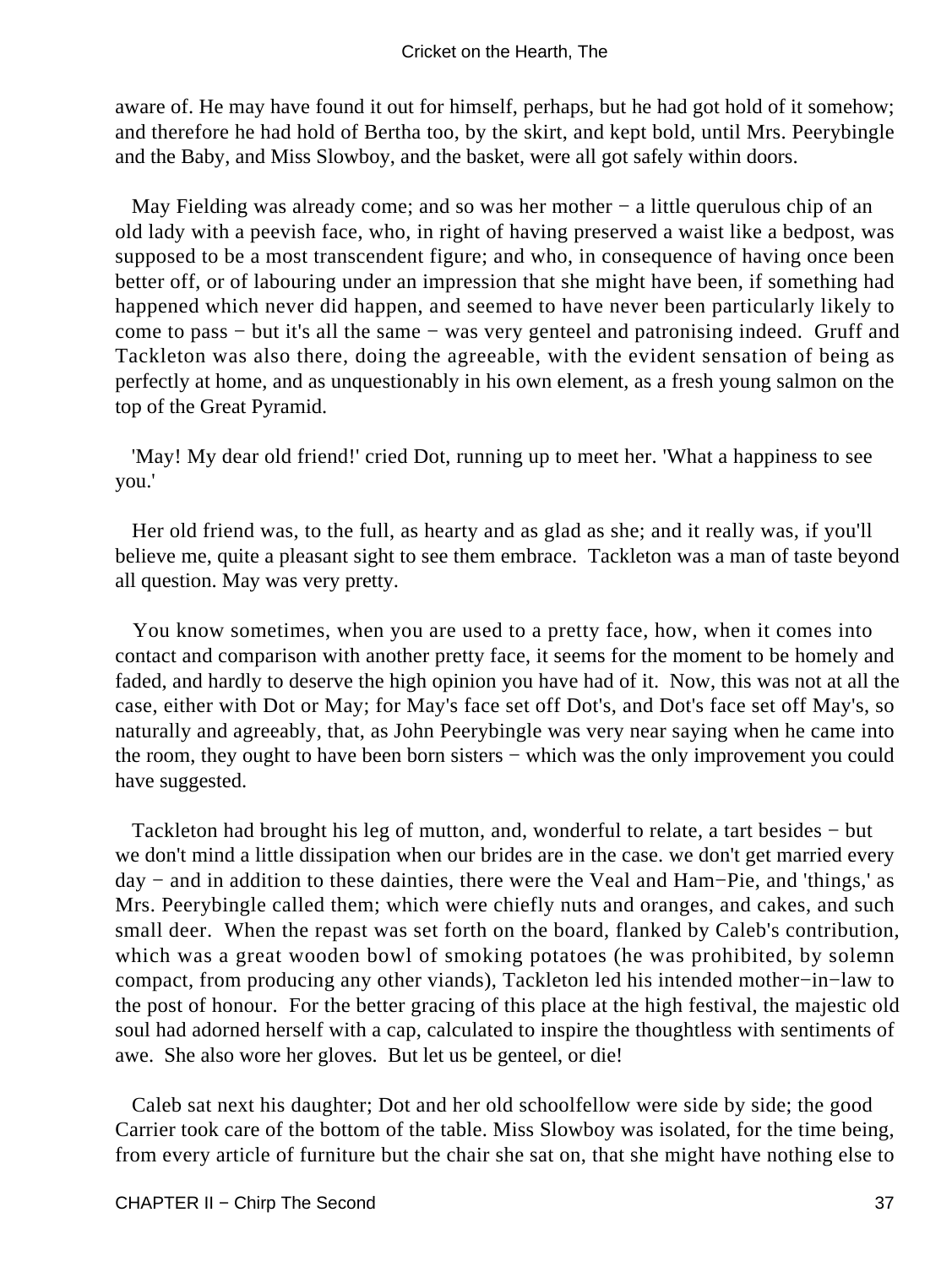knock the Baby's head against.

 As Tilly stared about her at the dolls and toys, they stared at her and at the company. The venerable old gentlemen at the street doors (who were all in full action) showed especial interest in the party, pausing occasionally before leaping, as if they were listening to the conversation, and then plunging wildly over and over, a great many times, without halting for breath − as in a frantic state of delight with the whole proceedings.

 Certainly, if these old gentlemen were inclined to have a fiendish joy in the contemplation of Tackleton's discomfiture, they had good reason to be satisfied. Tackleton couldn't get on at all; and the more cheerful his intended bride became in Dot's society, the less he liked it, though he had brought them together for that purpose. For he was a regular dog in the manger, was Tackleton; and when they laughed and he couldn't, he took it into his head, immediately, that they must be laughing at him.

 'Ah, May!' said Dot. 'Dear dear, what changes! To talk of those merry school−days makes one young again.'

'Why, you an't particularly old, at any time; are you?' said Tackleton.

 'Look at my sober plodding husband there,' returned Dot. 'He adds twenty years to my age at least. Don't you, John?'

'Forty,' John replied.

 'How many YOU'll add to May's, I am sure I don't know,' said Dot, laughing. 'But she can't be much less than a hundred years of age on her next birthday.'

 'Ha ha!' laughed Tackleton. Hollow as a drum, that laugh though. And he looked as if he could have twisted Dot's neck, comfortably.

 'Dear dear!' said Dot. 'Only to remember how we used to talk, at school, about the husbands we would choose. I don't know how young, and how handsome, and how gay, and how lively, mine was not to be! And as to May's! – Ah dear! I don't know whether to laugh or cry, when I think what silly girls we were.'

 May seemed to know which to do; for the colour flushed into her face, and tears stood in her eyes.

 'Even the very persons themselves − real live young men − were fixed on sometimes,' said Dot. 'We little thought how things would come about. I never fixed on John I'm sure; I never so much as thought of him. And if I had told you, you were ever to be married to Mr. Tackleton, why you'd have slapped me. Wouldn't you, May?'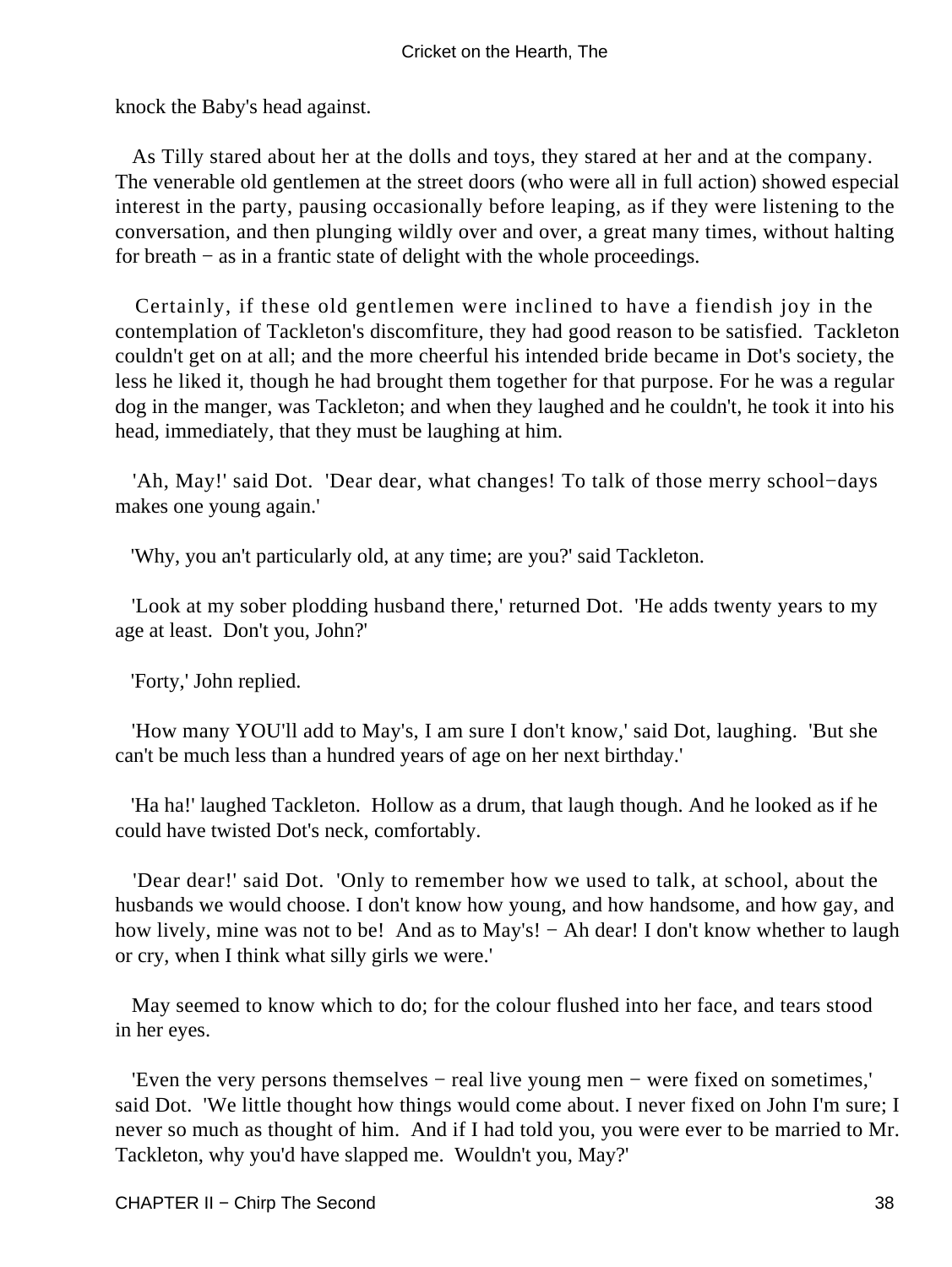Though May didn't say yes, she certainly didn't say no, or express no, by any means.

 Tackleton laughed − quite shouted, he laughed so loud. John Peerybingle laughed too, in his ordinary good−natured and contented manner; but his was a mere whisper of a laugh, to Tackleton's.

 'You couldn't help yourselves, for all that. You couldn't resist us, you see,' said Tackleton. 'Here we are! Here we are!'

'Where are your gay young bridegrooms now!'

 'Some of them are dead,' said Dot; 'and some of them forgotten. Some of them, if they could stand among us at this moment, would not believe we were the same creatures; would not believe that what they saw and heard was real, and we **COULD** forget them so. No! they would not believe one word of it!'

'Why, Dot!' exclaimed the Carrier. 'Little woman!'

 She had spoken with such earnestness and fire, that she stood in need of some recalling to herself, without doubt. Her husband's cheek was very gentle, for he merely interfered, as he supposed, to shield old Tackleton; but it proved effectual, for she stopped, and said no more. There was an uncommon agitation, even in her silence, which the wary Tackleton, who had brought his half−shut eye to bear upon her, noted closely, and remembered to some purpose too.

 May uttered no word, good or bad, but sat quite still, with her eyes cast down, and made no sign of interest in what had passed. The good lady her mother now interposed, observing, in the first instance, that girls were girls, and byegones byegones, and that so long as young people were young and thoughtless, they would probably conduct themselves like young and thoughtless persons: with two or three other positions of a no less sound and incontrovertible character. She then remarked, in a devout spirit, that she thanked Heaven she had always found in her daughter May, a dutiful and obedient child; for which she took no credit to herself, though she had every reason to believe it was entirely owing to herself. With regard to Mr. Tackleton she said, That he was in a moral point of view an undeniable individual, and That he was in an eligible point of view a son−in−law to be desired, no one in their senses could doubt. (She was very emphatic here.) With regard to the family into which he was so soon about, after some solicitation, to be admitted, she believed Mr. Tackleton knew that, although reduced in purse, it had some pretensions to gentility; and if certain circumstances, not wholly unconnected, she would go so far as to say, with the Indigo Trade, but to which she would not more particularly refer, had happened differently, it might perhaps have been in possession of wealth. She then remarked that she would not allude to the past, and would not mention that her daughter had for some time rejected the suit of Mr. Tackleton; and that she would not say a great many other things which she did say, at great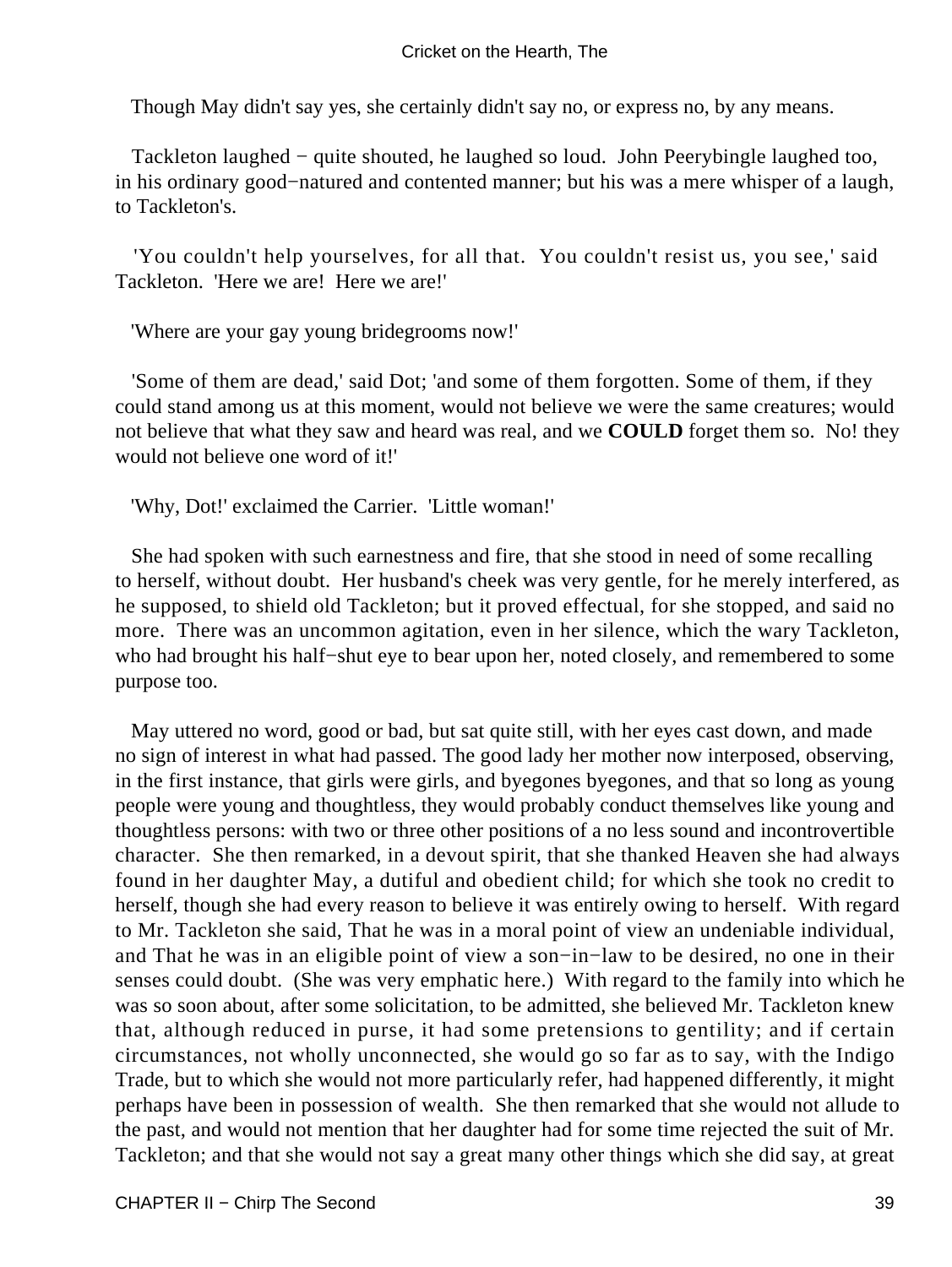length. Finally, she delivered it as the general result of her observation and experience, that those marriages in which there was least of what was romantically and sillily called love, were always the happiest; and that she anticipated the greatest possible amount of bliss − not rapturous bliss; but the solid, steady−going article − from the approaching nuptials. She concluded by informing the company that to−morrow was the day she had lived for, expressly; and that when it was over, she would desire nothing better than to be packed up and disposed of, in any genteel place of burial.

 As these remarks were quite unanswerable − which is the happy property of all remarks that are sufficiently wide of the purpose − they changed the current of the conversation, and diverted the general attention to the Veal and Ham−Pie, the cold mutton, the potatoes, and the tart. In order that the bottled beer might not be slighted, John Peerybingle proposed To−morrow: the Wedding−Day; and called upon them to drink a bumper to it, before he proceeded on his journey.

 For you ought to know that he only rested there, and gave the old horse a bait. He had to go some four of five miles farther on; and when he returned in the evening, he called for Dot, and took another rest on his way home. This was the order of the day on all the Pic−Nic occasions, had been, ever since their institution.

 There were two persons present, besides the bride and bridegroom elect, who did but indifferent honour to the toast. One of these was Dot, too flushed and discomposed to adapt herself to any small occurrence of the moment; the other, Bertha, who rose up hurriedly, before the rest, and left the table.

 'Good bye!' said stout John Peerybingle, pulling on his dreadnought coat. 'I shall be back at the old time. Good bye all!'

'Good bye, John,' returned Caleb.

 He seemed to say it by rote, and to wave his hand in the same unconscious manner; for he stood observing Bertha with an anxious wondering face, that never altered its expression.

 'Good bye, young shaver!' said the jolly Carrier, bending down to kiss the child; which Tilly Slowboy, now intent upon her knife and fork, had deposited asleep (and strange to say, without damage) in a little cot of Bertha's furnishing; 'good bye! Time will come, I suppose, when YOU'LL turn out into the cold, my little friend, and leave your old father to enjoy his pipe and his rheumatics in the chimney−corner; eh? Where's Dot?'

'I'm here, John!' she said, starting.

'Come, come!' returned the Carrier, clapping his sounding hands. 'Where's the pipe?'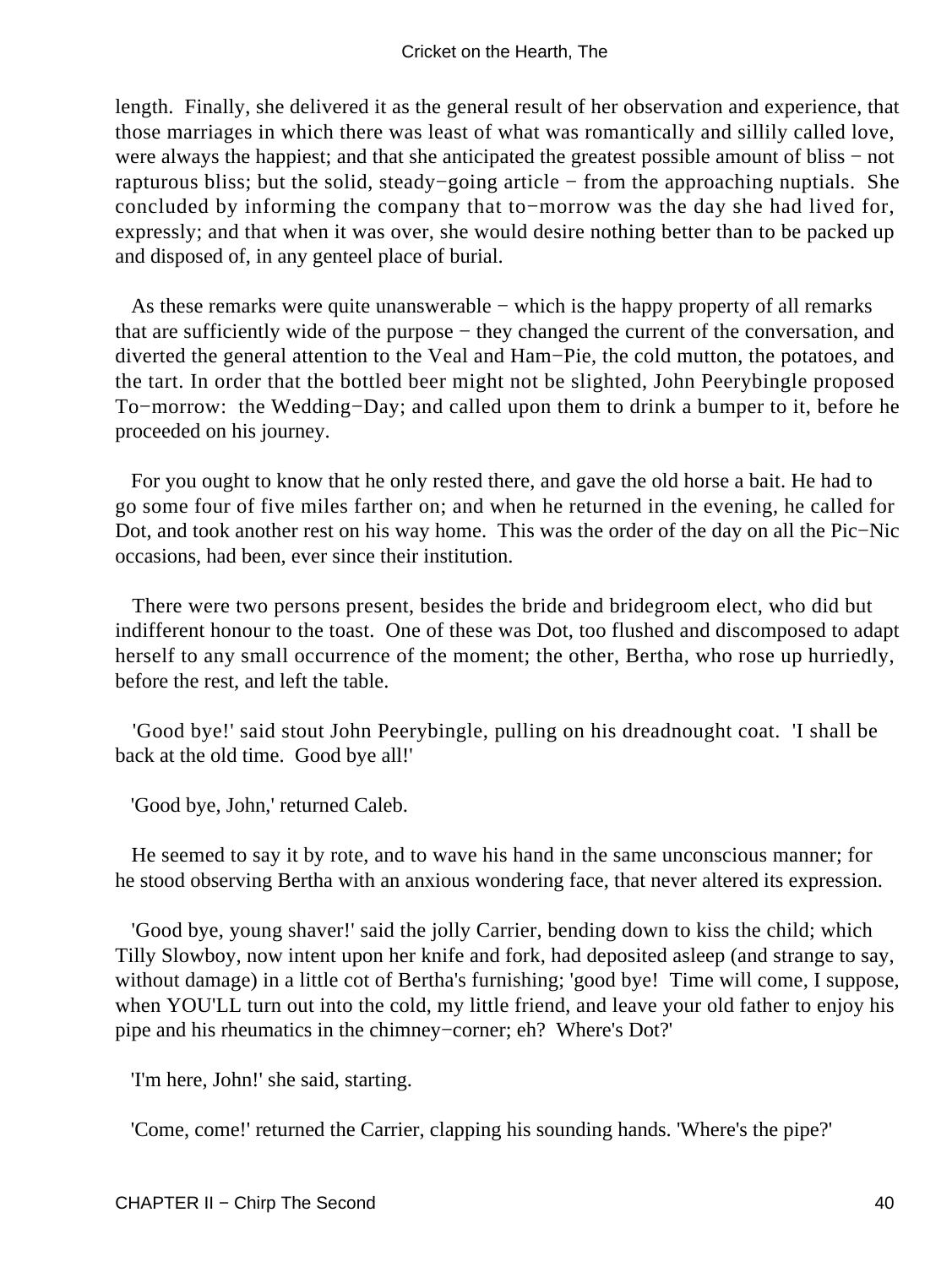'I quite forgot the pipe, John.'

Forgot the pipe! Was such a wonder ever heard of! She! Forgot the pipe!

'I'll − I'll fill it directly. It's soon done.'

 But it was not so soon done, either. It lay in the usual place − the Carrier's dreadnought pocket − with the little pouch, her own work, from which she was used to fill it, but her hand shook so, that she entangled it (and yet her hand was small enough to have come out easily, I am sure), and bungled terribly. The filling of the pipe and lighting it, those little offices in which I have commended her discretion, were vilely done, from first to last. During the whole process, Tackleton stood looking on maliciously with the half−closed eye; which, whenever it met hers − or caught it, for it can hardly be said to have ever met another eye: rather being a kind of trap to snatch it up − augmented her confusion in a most remarkable degree.

 'Why, what a clumsy Dot you are, this afternoon!' said John. 'I could have done it better myself, I verify believe!'

 With these good−natured words, he strode away, and presently was heard, in company with Boxer, and the old horse, and the cart, making lively music down the road. What time the dreamy Caleb still stood, watching his blind daughter, with the same expression on his face.

 'Bertha!' said Caleb, softly. 'What has happened? How changed you are, my darling, in a few hours − since this morning. YOU silent and dull all day! What is it? Tell me!'

'Oh father, father!' cried the Blind Girl, bursting into tears. 'Oh my hard, hard fate!'

Caleb drew his hand across his eyes before he answered her.

 'But think how cheerful and how happy you have been, Bertha! How good, and how much loved, by many people.'

 'That strikes me to the heart, dear father! Always so mindful of me! Always so kind to me!'

Caleb was very much perplexed to understand her.

'To be − to be blind, Bertha, my poor dear,' he faltered, 'is a great affliction; but − '

 'I have never felt it!' cried the Blind Girl. 'I have never felt it, in its fulness. Never! I have sometimes wished that I could see you, or could see him − only once, dear father, only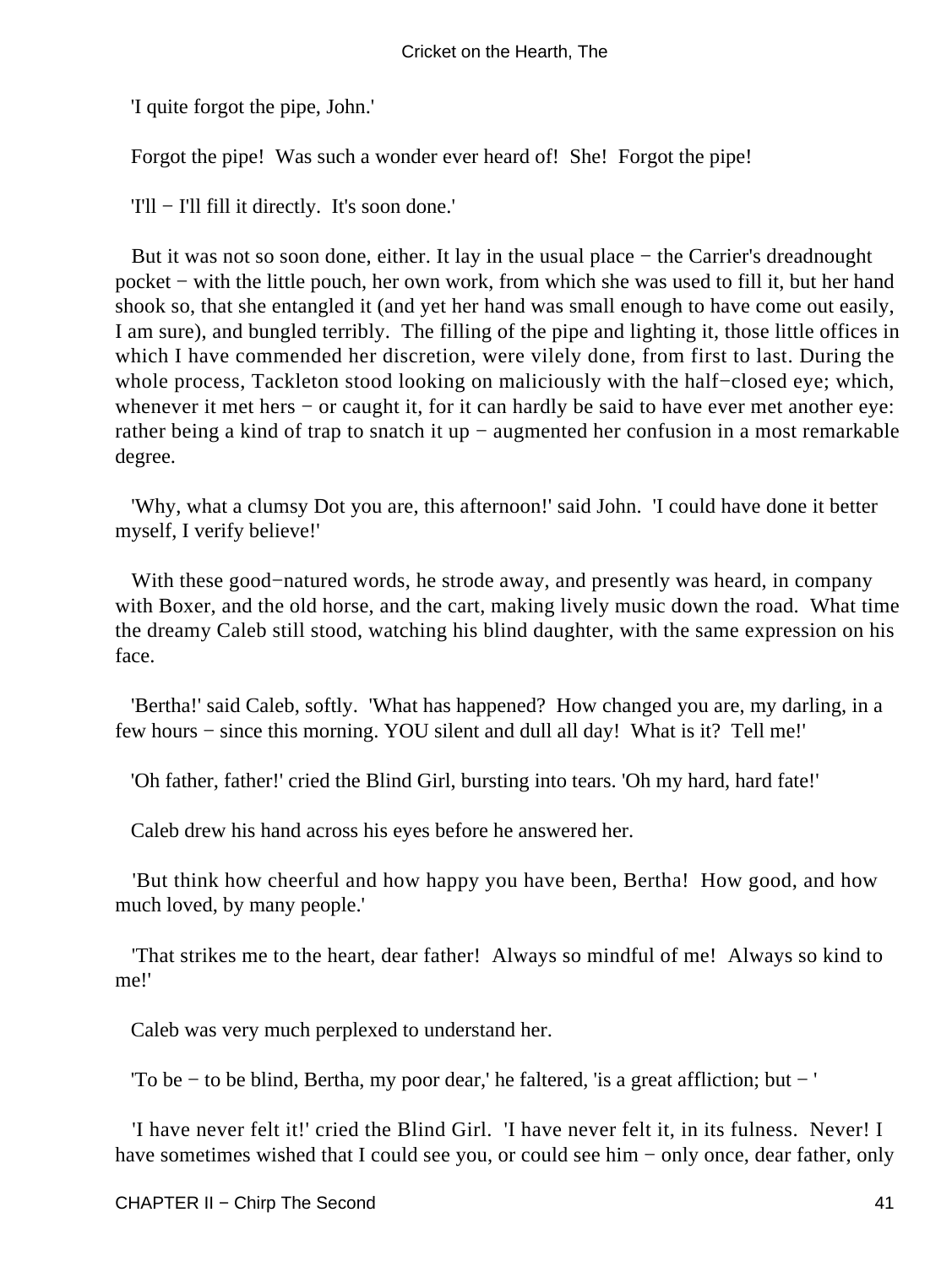for one little minute − that I might know what it is I treasure up,' she laid her hands upon her breast, 'and hold here! That I might be sure and have it right! And sometimes (but then I was a child) I have wept in my prayers at night, to think that when your images ascended from my heart to Heaven, they might not be the true resemblance of yourselves. But I have never had these feelings long. They have passed away and left me tranquil and contented.'

'And they will again,' said Caleb.

 'But, father! Oh my good, gentle father, bear with me, if I am wicked!' said the Blind Girl. 'This is not the sorrow that so weighs me down!'

 Her father could not choose but let his moist eyes overflow; she was so earnest and pathetic, but he did not understand her, yet.

 'Bring her to me,' said Bertha. 'I cannot hold it closed and shut within myself. Bring her to me, father!'

She knew he hesitated, and said, 'May. Bring May!'

 May heard the mention of her name, and coming quietly towards her, touched her on the arm. The Blind Girl turned immediately, and held her by both hands.

 'Look into my face, Dear heart, Sweet heart!' said Bertha. 'Read it with your beautiful eyes, and tell me if the truth is written on it.'

'Dear Bertha, Yes!'

 The Blind Girl still, upturning the blank sightless face, down which the tears were coursing fast, addressed her in these words:

 'There is not, in my soul, a wish or thought that is not for your good, bright May! There is not, in my soul, a grateful recollection stronger than the deep remembrance which is stored there, of the many many times when, in the full pride of sight and beauty, you have had consideration for Blind Bertha, even when we two were children, or when Bertha was as much a child as ever blindness can be! Every blessing on your head! Light upon your happy course! Not the less, my dear May;' and she drew towards her, in a closer grasp; 'not the less, my bird, because, to−day, the knowledge that you are to be His wife has wrung my heart almost to breaking! Father, May, Mary! oh forgive me that it is so, for the sake of all he has done to relieve the weariness of my dark life: and for the sake of the belief you have in me, when I call Heaven to witness that I could not wish him married to a wife more worthy of his goodness!'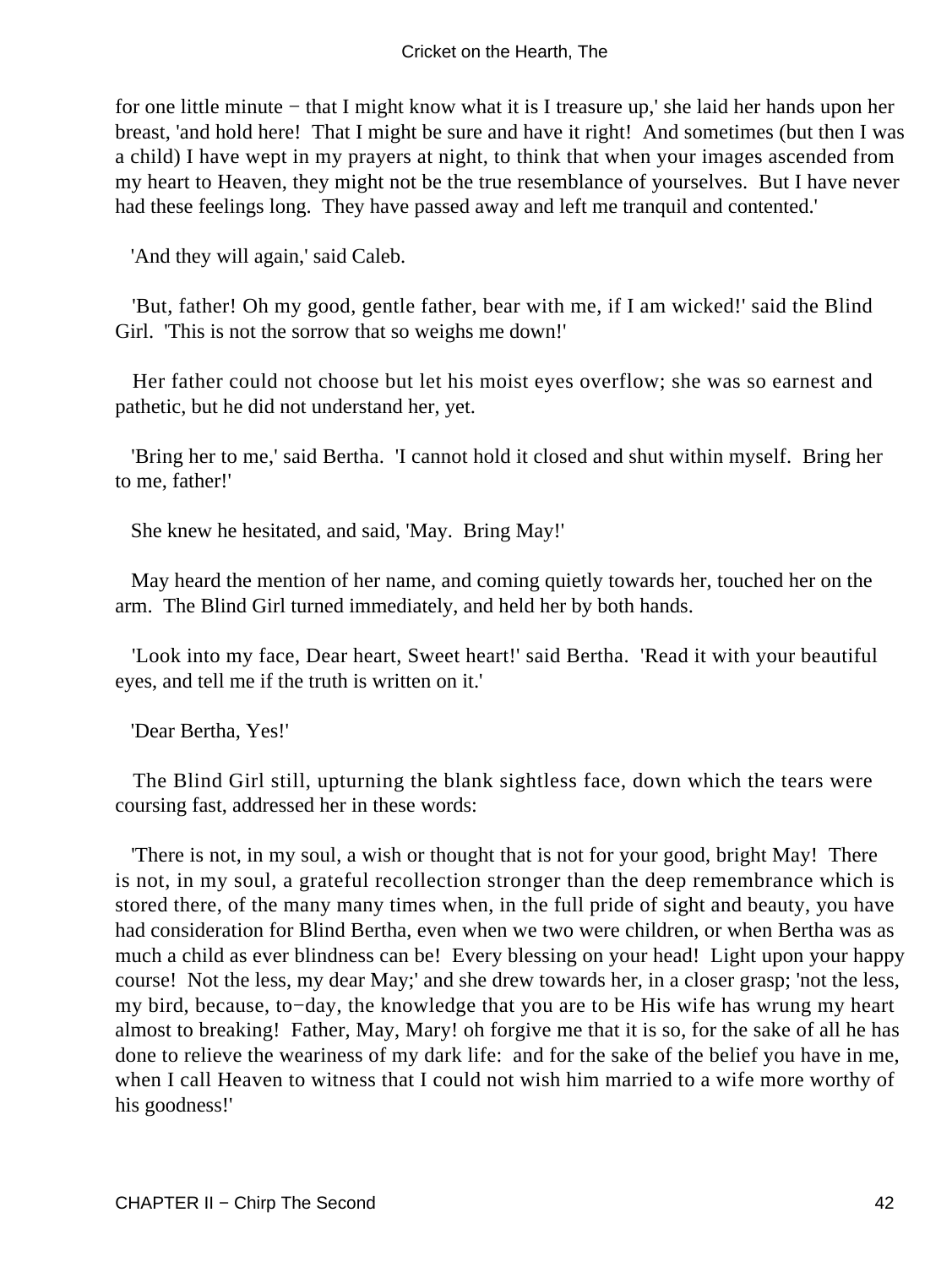While speaking, she had released May Fielding's hands, and clasped her garments in an attitude of mingled supplication and love. Sinking lower and lower down, as she proceeded in her strange confession, she dropped at last at the feet of her friend, and hid her blind face in the folds of her dress.

 'Great Power!' exclaimed her father, smitten at one blow with the truth, 'have I deceived her from the cradle, but to break her heart at last!'

 It was well for all of them that Dot, that beaming, useful, busy little Dot − for such she was, whatever faults she had, and however you may learn to hate her, in good time − it was well for all of them, I say, that she was there: or where this would have ended, it were hard to tell. But Dot, recovering her self−possession, interposed, before May could reply, or Caleb say another word.

 'Come, come, dear Bertha! come away with me! Give her your arm, May. So! How composed she is, you see, already; and how good it is of her to mind us,' said the cheery little woman, kissing her upon the forehead. 'Come away, dear Bertha. Come! and here's her good father will come with her; won't you, Caleb? To − be − sure!'

Well, well! she was a noble little Dot in such things, and it must have been an obdurate nature that could have withstood her influence. When she had got poor Caleb and his Bertha away, that they might comfort and console each other, as she knew they only could, she presently came bouncing back, – the saying is, as fresh as any daisy; I say fresher – to mount guard over that bridling little piece of consequence in the cap and gloves, and prevent the dear old creature from making discoveries.

 'So bring me the precious Baby, Tilly,' said she, drawing a chair to the fire; 'and while I have it in my lap, here's Mrs. Fielding, Tilly, will tell me all about the management of Babies, and put me right in twenty points where I'm as wrong as can be. Won't you, Mrs. Fielding?'

 Not even the Welsh Giant, who, according to the popular expression, was so 'slow' as to perform a fatal surgical operation upon himself, in emulation of a juggling−trick achieved by his arch− enemy at breakfast−time; not even he fell half so readily into the snare prepared for him, as the old lady did into this artful pitfall. The fact of Tackleton having walked out; and furthermore, of two or three people having been talking together at a distance, for two minutes, leaving her to her own resources; was quite enough to have put her on her dignity, and the bewailment of that mysterious convulsion in the Indigo trade, for four−and−twenty hours. But this becoming deference to her experience, on the part of the young mother, was so irresistible, that after a short affectation of humility, she began to enlighten her with the best grace in the world; and sitting bolt upright before the wicked Dot, she did, in half an hour, deliver more infallible domestic recipes and precepts, than would (if acted on) have utterly destroyed and done up that Young Peerybingle, though he had been an Infant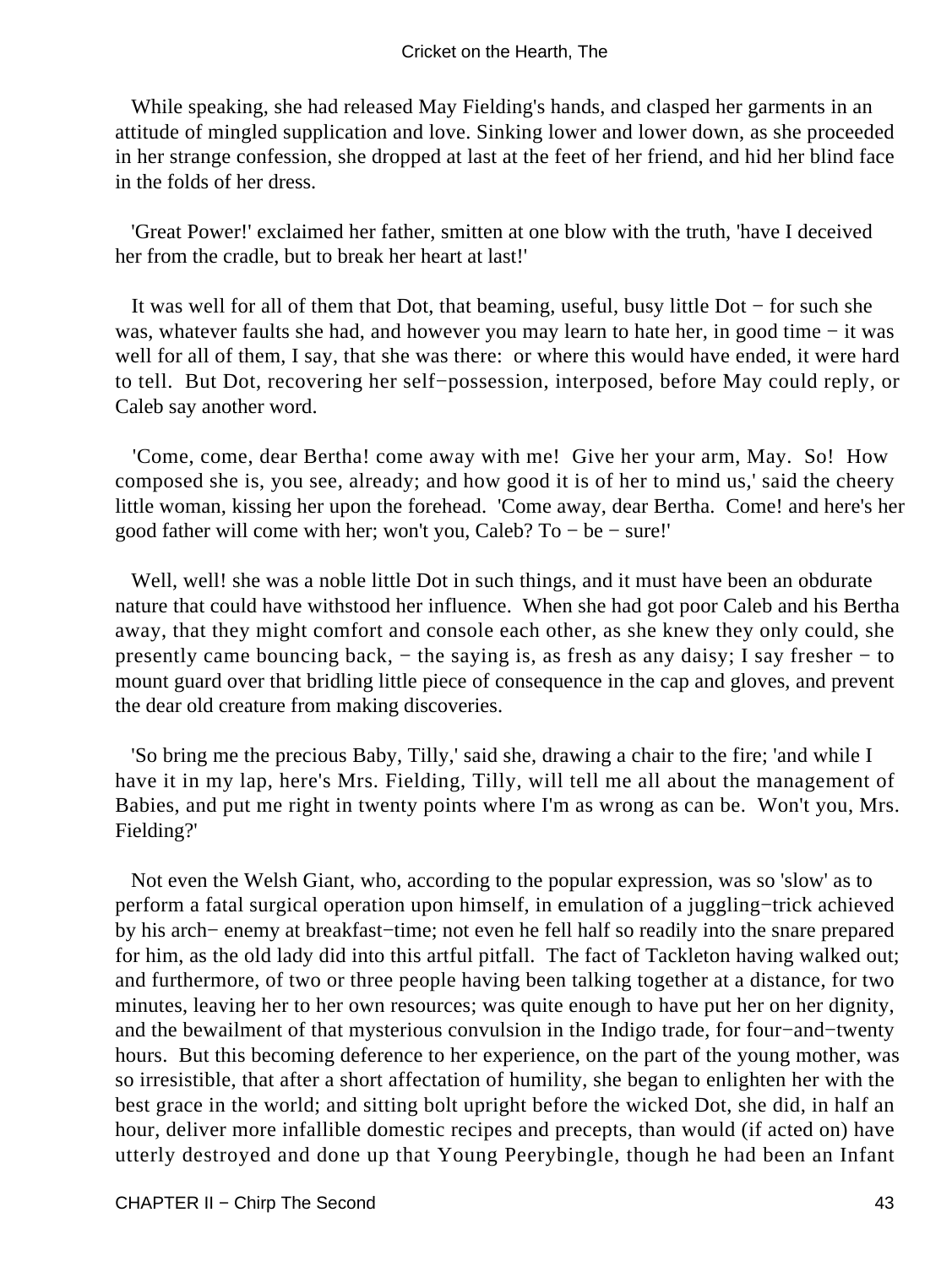Samson.

 To change the theme, Dot did a little needlework − she carried the contents of a whole workbox in her pocket; however she contrived it, I don't know − then did a little nursing; then a little more needlework; then had a little whispering chat with May, while the old lady dozed; and so in little bits of bustle, which was quite her manner always, found it a very short afternoon. Then, as it grew dark, and as it was a solemn part of this Institution of the Pic−Nic that she should perform all Bertha's household tasks, she trimmed the fire, and swept the hearth, and set the tea−board out, and drew the curtain, and lighted a candle. Then she played an air or two on a rude kind of harp, which Caleb had contrived for Bertha, and played them very well; for Nature had made her delicate little ear as choice a one for music as it would have been for jewels, if she had had any to wear. By this time it was the established hour for having tea; and Tackleton came back again, to share the meal, and spend the evening.

 Caleb and Bertha had returned some time before, and Caleb had sat down to his afternoon's work. But he couldn't settle to it, poor fellow, being anxious and remorseful for his daughter. It was touching to see him sitting idle on his working−stool, regarding her so wistfully, and always saying in his face, 'Have I deceived her from her cradle, but to break her heart!'

 When it was night, and tea was done, and Dot had nothing more to do in washing up the cups and saucers; in a word − for I must come to it, and there is no use in putting it off − when the time drew nigh for expecting the Carrier's return in every sound of distant wheels, her manner changed again, her colour came and went, and she was very restless. Not as good wives are, when listening for their husbands. No, no, no. It was another sort of restlessness from that.

 Wheels heard. A horse's feet. The barking of a dog. The gradual approach of all the sounds. The scratching paw of Boxer at the door!

'Whose step is that!' cried Bertha, starting up.

 'Whose step?' returned the Carrier, standing in the portal, with his brown face ruddy as a winter berry from the keen night air. 'Why, mine.'

'The other step,' said Bertha. 'The man's tread behind you!'

 'She is not to be deceived,' observed the Carrier, laughing. 'Come along, sir. You'll be welcome, never fear!'

He spoke in a loud tone; and as he spoke, the deaf old gentleman entered.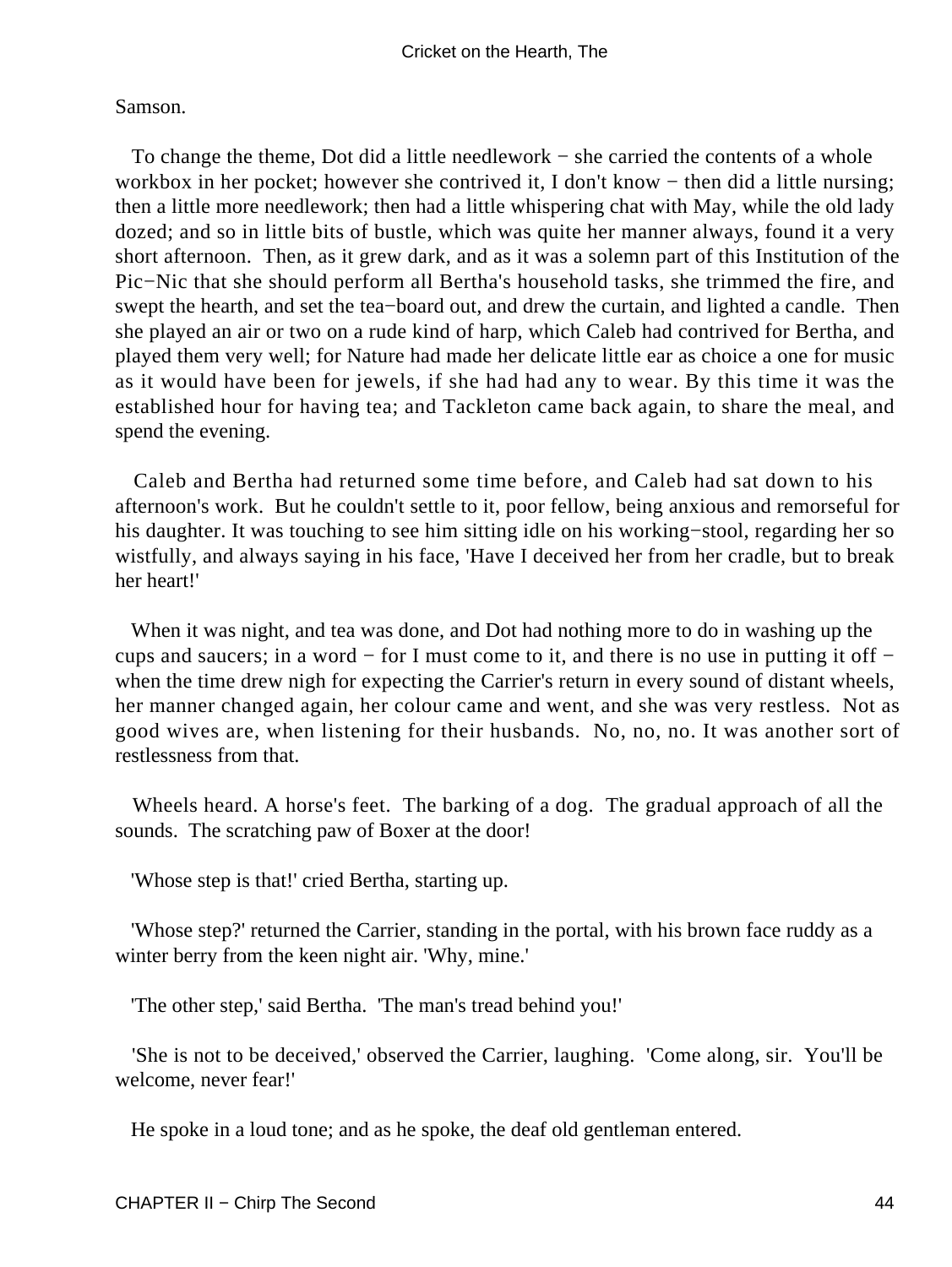'He's not so much a stranger, that you haven't seen him once, Caleb,' said the Carrier. 'You'll give him house−room till we go?'

'Oh surely, John, and take it as an honour.'

 'He's the best company on earth, to talk secrets in,' said John. 'I have reasonable good lungs, but he tries 'em, I can tell you. Sit down, sir. All friends here, and glad to see you!'

 When he had imparted this assurance, in a voice that amply corroborated what he had said about his lungs, he added in his natural tone, 'A chair in the chimney−corner, and leave to sit quite silent and look pleasantly about him, is all he cares for. He's easily pleased.'

 Bertha had been listening intently. She called Caleb to her side, when he had set the chair, and asked him, in a low voice, to describe their visitor. When he had done so (truly now; with scrupulous fidelity), she moved, for the first time since he had come in, and sighed, and seemed to have no further interest concerning him.

 The Carrier was in high spirits, good fellow that he was, and fonder of his little wife than ever.

 'A clumsy Dot she was, this afternoon!' he said, encircling her with his rough arm, as she stood, removed from the rest; 'and yet I like her somehow. See yonder, Dot!'

He pointed to the old man. She looked down. I think she trembled.

'He's – ha ha ha! – he's full of admiration for you!' said the Carrier. 'Talked of nothing else, the whole way here. Why, he's a brave old boy. I like him for it!'

 'I wish he had had a better subject, John,' she said, with an uneasy glance about the room. At Tackleton especially.

 'A better subject!' cried the jovial John. 'There's no such thing. Come, off with the great−coat, off with the thick shawl, off with the heavy wrappers! and a cosy half−hour by the fire! My humble service, Mistress. A game at cribbage, you and I? That's hearty. The cards and board, Dot. And a glass of beer here, if there's any left, small wife!'

 His challenge was addressed to the old lady, who accepting it with gracious readiness, they were soon engaged upon the game. At first, the Carrier looked about him sometimes, with a smile, or now and then called Dot to peep over his shoulder at his hand, and advise him on some knotty point. But his adversary being a rigid disciplinarian, and subject to an occasional weakness in respect of pegging more than she was entitled to, required such vigilance on his part, as left him neither eyes nor ears to spare. Thus, his whole attention gradually became absorbed upon the cards; and he thought of nothing else, until a hand upon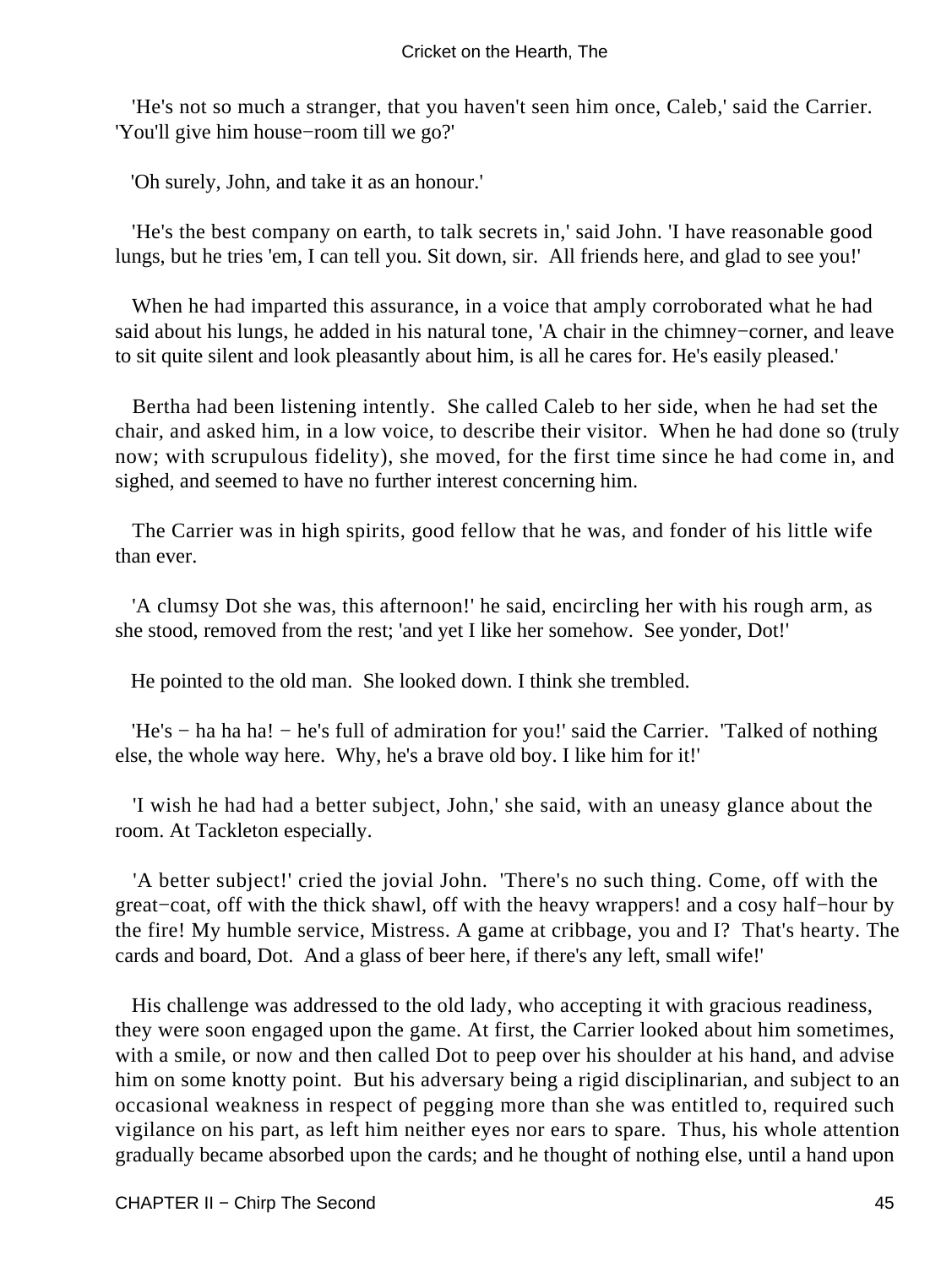his shoulder restored him to a consciousness of Tackleton.

'I am sorry to disturb you − but a word, directly.'

'I'm going to deal,' returned the Carrier. 'It's a crisis.'

'It is,' said Tackleton. 'Come here, man!'

 There was that in his pale face which made the other rise immediately, and ask him, in a hurry, what the matter was.

 'Hush! John Peerybingle,' said Tackleton. 'I am sorry for this. I am indeed. I have been afraid of it. I have suspected it from the first.'

'What is it?' asked the Carrier, with a frightened aspect.

'Hush! I'll show you, if you'll come with me.'

 The Carrier accompanied him, without another word. They went across a yard, where the stars were shining, and by a little side− door, into Tackleton's own counting−house, where there was a glass window, commanding the ware−room, which was closed for the night. There was no light in the counting−house itself, but there were lamps in the long narrow ware−room; and consequently the window was bright.

'A moment!' said Tackleton. 'Can you bear to look through that window, do you think?'

'Why not?' returned the Carrier.

 'A moment more,' said Tackleton. 'Don't commit any violence. It's of no use. It's dangerous too. You're a strong−made man; and you might do murder before you know it.'

 The Carrier looked him in the face, and recoiled a step as if he had been struck. In one stride he was at the window, and he saw −

Oh Shadow on the Hearth! Oh truthful Cricket! Oh perfidious Wife!

He saw her, with the old man – old no longer, but erect and gallant – bearing in his hand the false white hair that had won his way into their desolate and miserable home. He saw her listening to him, as he bent his head to whisper in her ear; and suffering him to clasp her round the waist, as they moved slowly down the dim wooden gallery towards the door by which they had entered it. He saw them stop, and saw her turn − to have the face, the face he loved so, so presented to his view! – and saw her, with her own hands, adjust the lie upon his head, laughing, as she did it, at his unsuspicious nature!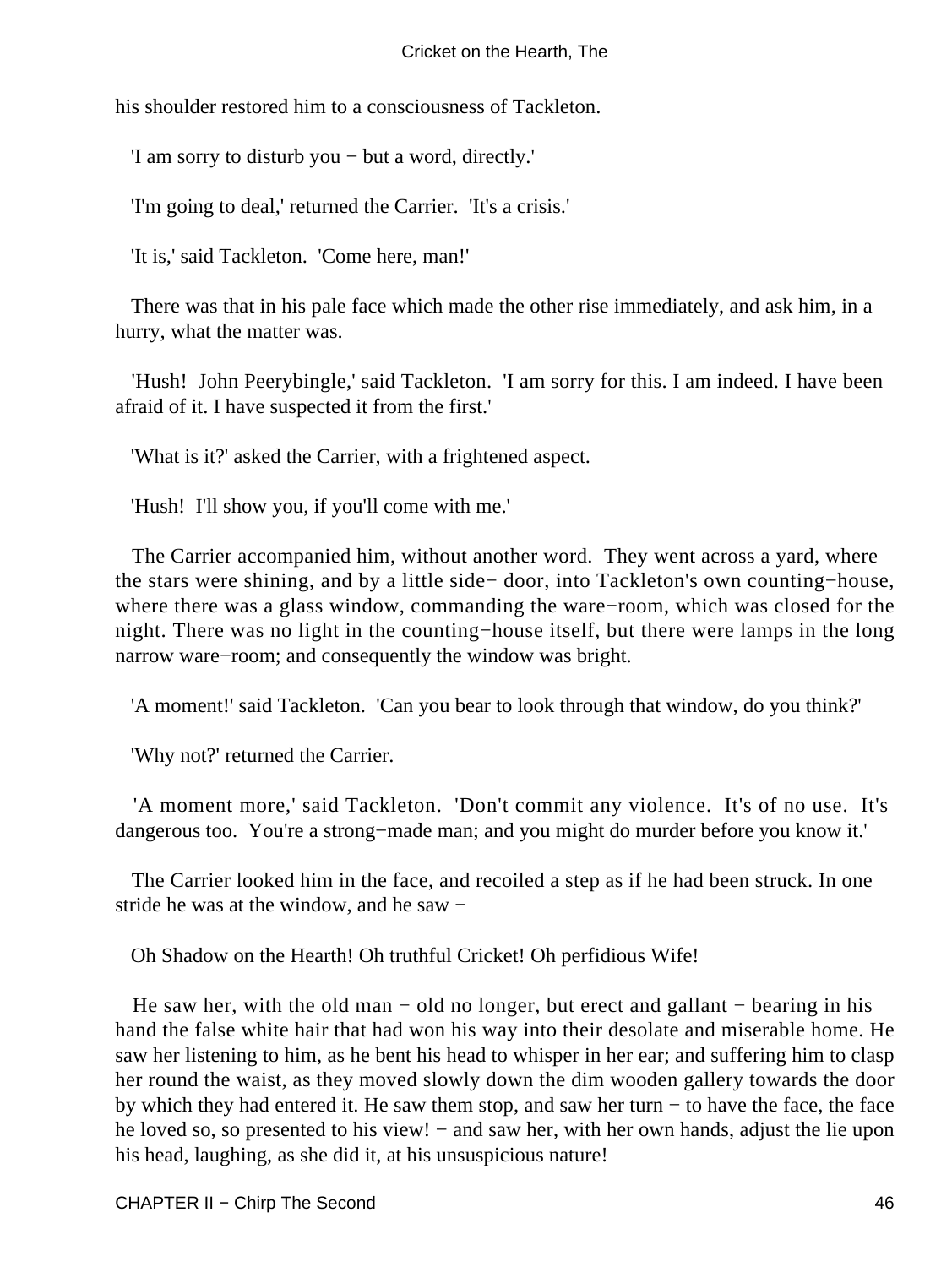He clenched his strong right hand at first, as if it would have beaten down a lion. But opening it immediately again, he spread it out before the eyes of Tackleton (for he was tender of her, even then), and so, as they passed out, fell down upon a desk, and was as weak as any infant.

 He was wrapped up to the chin, and busy with his horse and parcels, when she came into the room, prepared for going home.

'Now, John, dear! Good night, May! Good night, Bertha!'

 Could she kiss them? Could she be blithe and cheerful in her parting? Could she venture to reveal her face to them without a blush? Yes. Tackleton observed her closely, and she did all this.

 Tilly was hushing the Baby, and she crossed and re−crossed Tackleton, a dozen times, repeating drowsily:

 'Did the knowledge that it was to be its wifes, then, wring its hearts almost to breaking; and did its fathers deceive it from its cradles but to break its hearts at last!'

 'Now, Tilly, give me the Baby! Good night, Mr. Tackleton. Where's John, for goodness' sake?'

'He's going to walk beside the horse's head,' said Tackleton; who helped her to her seat.

'My dear John. Walk? To−night?'

 The muffled figure of her husband made a hasty sign in the affirmative; and the false stranger and the little nurse being in their places, the old horse moved off. Boxer, the unconscious Boxer, running on before, running back, running round and round the cart, and barking as triumphantly and merrily as ever.

 When Tackleton had gone off likewise, escorting May and her mother home, poor Caleb sat down by the fire beside his daughter; anxious and remorseful at the core; and still saying in his wistful contemplation of her, 'Have I deceived her from her cradle, but to break her heart at last!'

 The toys that had been set in motion for the Baby, had all stopped, and run down, long ago. In the faint light and silence, the imperturbably calm dolls, the agitated rocking−horses with distended eyes and nostrils, the old gentlemen at the street−doors, standing half doubled up upon their failing knees and ankles, the wry−faced nut−crackers, the very Beasts upon their way into the Ark, in twos, like a Boarding School out walking, might have been imagined to be stricken motionless with fantastic wonder, at Dot being false, or Tackleton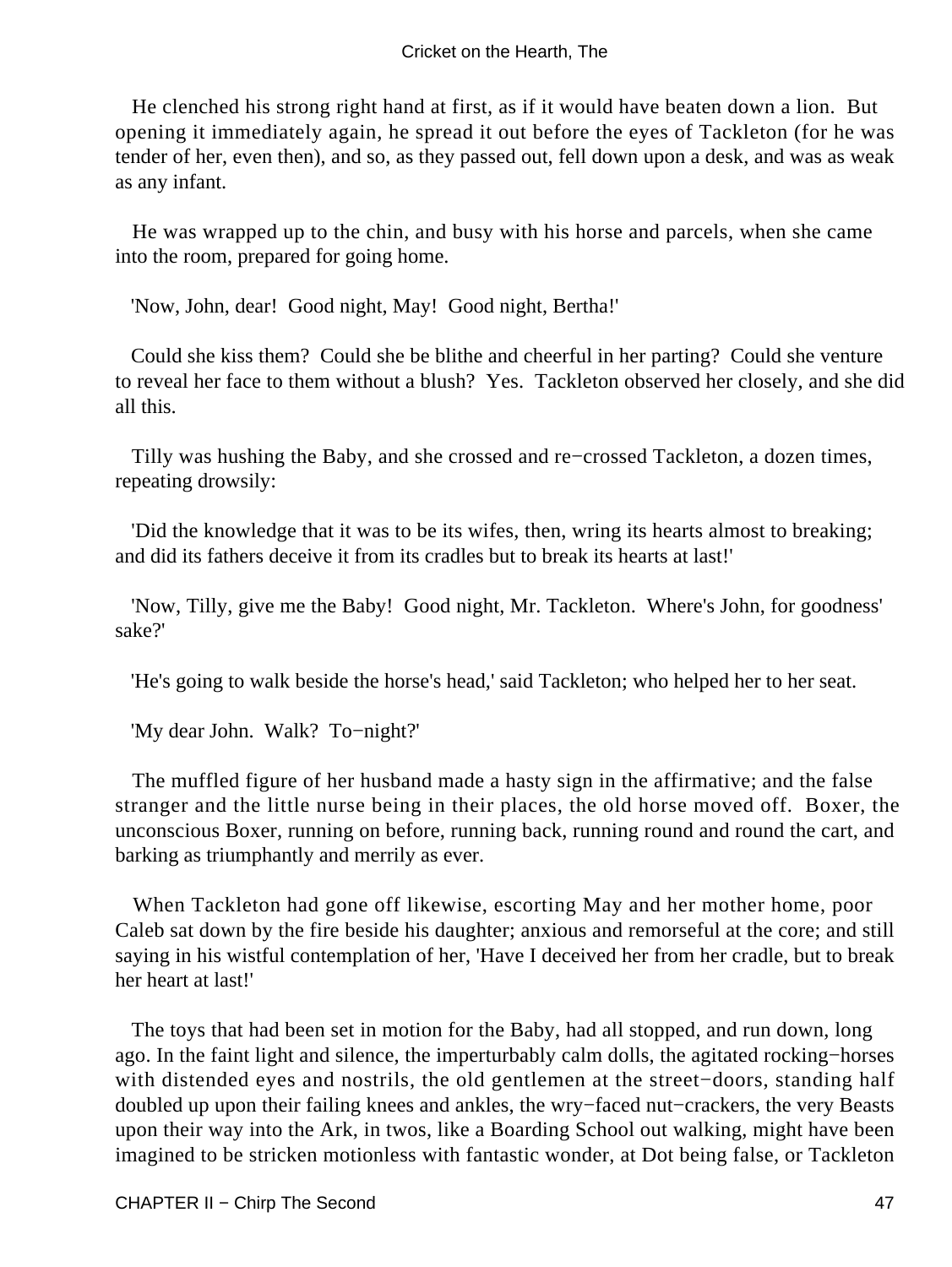beloved, under any combination of circumstances.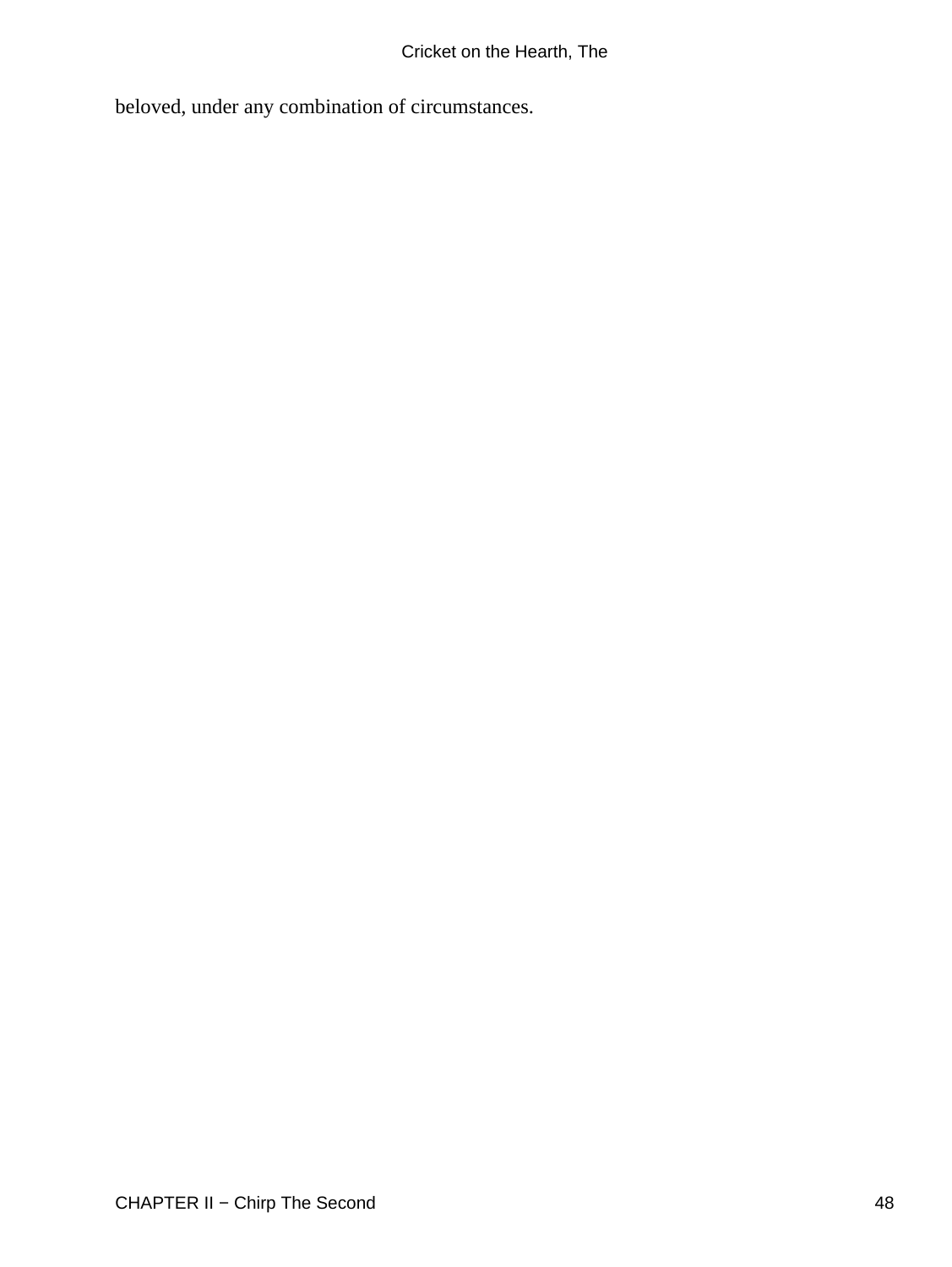## **CHAPTER III - Chirp the Third**

**THE Dutch clock in the corner struck Ten, when the Carrier sat down by his fireside.** So troubled and grief−worn, that he seemed to scare the Cuckoo, who, having cut his ten melodious announcements as short as possible, plunged back into the Moorish Palace again, and clapped his little door behind him, as if the unwonted spectacle were too much for his feelings.

 If the little Haymaker had been armed with the sharpest of scythes, and had cut at every stroke into the Carrier's heart, he never could have gashed and wounded it, as Dot had done.

 It was a heart so full of love for her; so bound up and held together by innumerable threads of winning remembrance, spun from the daily working of her many qualities of endearment; it was a heart in which she had enshrined herself so gently and so closely; a heart so single and so earnest in its Truth, so strong in right, so weak in wrong; that it could cherish neither passion nor revenge at first, and had only room to hold the broken image of its Idol.

 But, slowly, slowly, as the Carrier sat brooding on his hearth, now cold and dark, other and fiercer thoughts began to rise within him, as an angry wind comes rising in the night. The Stranger was beneath his outraged roof. Three steps would take him to his chamber−door. One blow would beat it in. 'You might do murder before you know it,' Tackleton had said. How could it be murder, if he gave the villain time to grapple with him hand to hand! He was the younger man.

 It was an ill−timed thought, bad for the dark mood of his mind. It was an angry thought, goading him to some avenging act, that should change the cheerful house into a haunted place which lonely travellers would dread to pass by night; and where the timid would see shadows struggling in the ruined windows when the moon was dim, and hear wild noises in the stormy weather.

 He was the younger man! Yes, yes; some lover who had won the heart that HE had never touched. Some lover of her early choice, of whom she had thought and dreamed, for whom she had pined and pined, when he had fancied her so happy by his side. O agony to think of it!

 She had been above−stairs with the Baby, getting it to bed. As he sat brooding on the hearth, she came close beside him, without his knowledge – in the turning of the rack of his great misery, he lost all other sounds – and put her little stool at his feet. He only knew it, when he felt her hand upon his own, and saw her looking up into his face.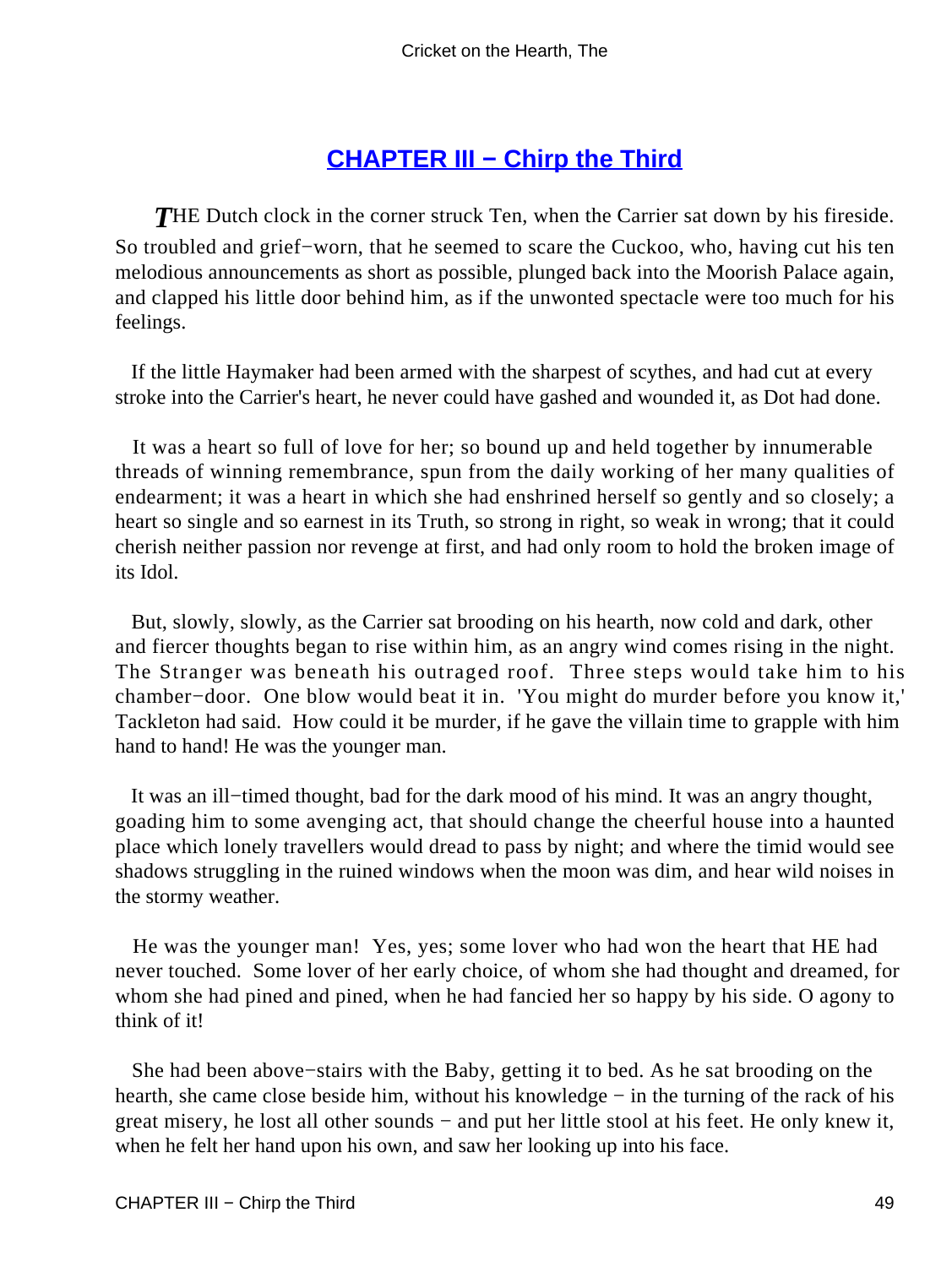## Cricket on the Hearth, The

With wonder? No. It was his first impression, and he was fain to look at her again, to set it right. No, not with wonder. With an eager and inquiring look; but not with wonder. At first it was alarmed and serious; then, it changed into a strange, wild, dreadful smile of recognition of his thoughts; then, there was nothing but her clasped hands on her brow, and her bent head, and falling hair.

 Though the power of Omnipotence had been his to wield at that moment, he had too much of its diviner property of Mercy in his breast, to have turned one feather's weight of it against her. But he could not bear to see her crouching down upon the little seat where he had often looked on her, with love and pride, so innocent and gay; and, when she rose and left him, sobbing as she went, he felt it a relief to have the vacant place beside him rather than her so long−cherished presence. This in itself was anguish keener than all, reminding him how desolate he was become, and how the great bond of his life was rent asunder.

 The more he felt this, and the more he knew he could have better borne to see her lying prematurely dead before him with their little child upon her breast, the higher and the stronger rose his wrath against his enemy. He looked about him for a weapon.

 There was a gun, hanging on the wall. He took it down, and moved a pace or two towards the door of the perfidious Stranger's room. He knew the gun was loaded. Some shadowy idea that it was just to shoot this man like a wild beast, seized him, and dilated in his mind until it grew into a monstrous demon in complete possession of him, casting out all milder thoughts and setting up its undivided empire.

 That phrase is wrong. Not casting out his milder thoughts, but artfully transforming them. Changing them into scourges to drive him on. Turning water into blood, love into hate, gentleness into blind ferocity. Her image, sorrowing, humbled, but still pleading to his tenderness and mercy with resistless power, never left his mind; but, staying there, it urged him to the door; raised the weapon to his shoulder; fitted and nerved his finger to the trigger; and cried 'Kill him! In his bed!'

 He reversed the gun to beat the stock up the door; he already held it lifted in the air; some indistinct design was in his thoughts of calling out to him to fly, for God's sake, by the window –

 When, suddenly, the struggling fire illumined the whole chimney with a glow of light; and the Cricket on the Hearth began to Chirp!

 No sound he could have heard, no human voice, not even hers, could so have moved and softened him. The artless words in which she had told him of her love for this same Cricket, were once more freshly spoken; her trembling, earnest manner at the moment, was again before him; her pleasant voice − O what a voice it was, for making household music at the fireside of an honest man! – thrilled through and through his better nature, and awoke it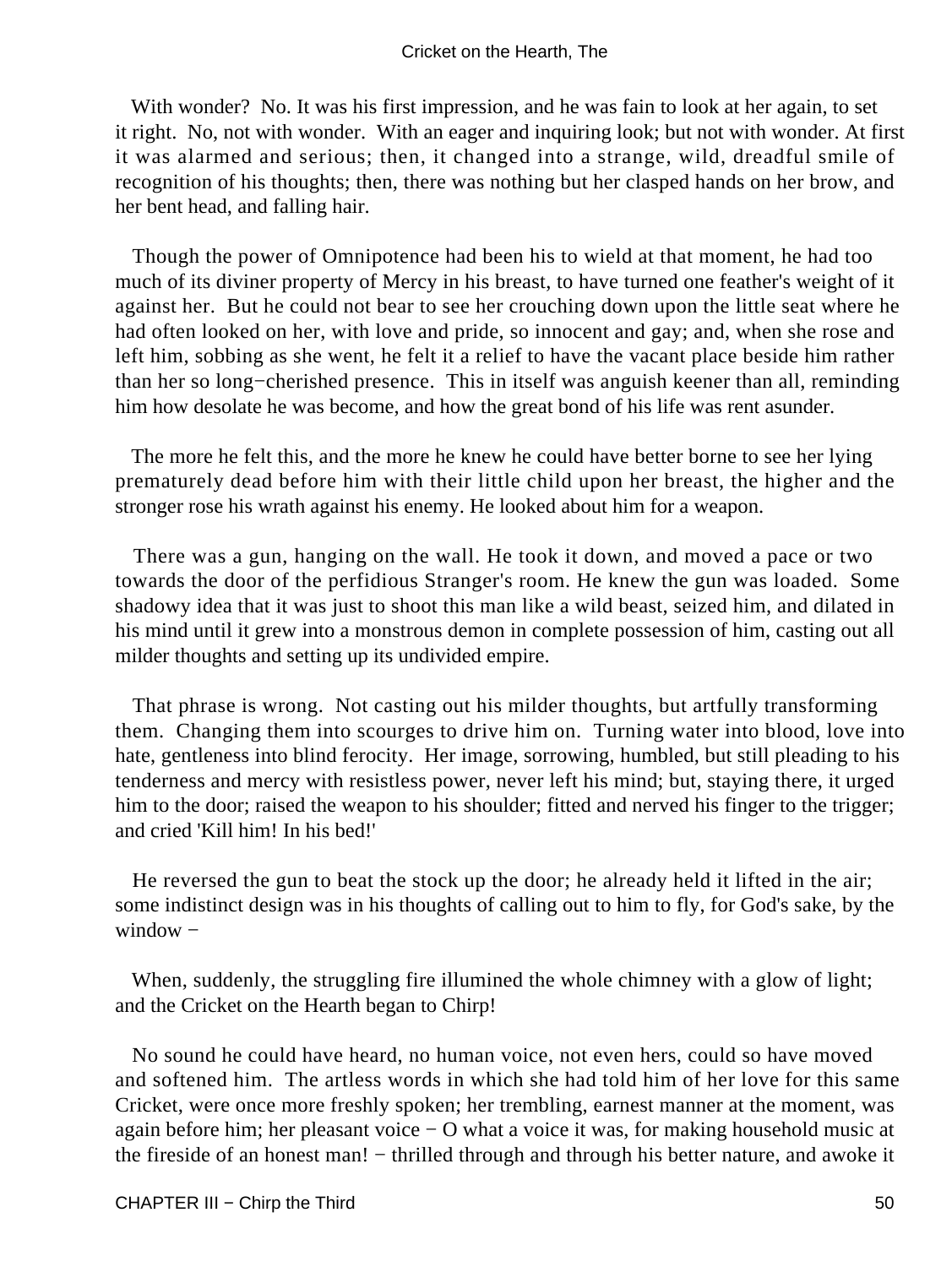into life and action.

 He recoiled from the door, like a man walking in his sleep, awakened from a frightful dream; and put the gun aside. Clasping his hands before his face, he then sat down again beside the fire, and found relief in tears.

The Cricket on the Hearth came out into the room, and stood in Fairy shape before him.

 '«I love it,»' said the Fairy Voice, repeating what he well remembered, '«for the many times I have heard it, and the many thoughts its harmless music has given me.»'

'She said so!' cried the Carrier. 'True!'

'«This has been a happy home, John; and I love the Cricket for its sake!»'

 'It has been, Heaven knows,' returned the Carrier. 'She made it happy, always, − until now.'

 'So gracefully sweet−tempered; so domestic, joyful, busy, and light−hearted!' said the Voice.

'Otherwise I never could have loved her as I did,' returned the Carrier.

The Voice, correcting him, said 'do.'

 The Carrier repeated 'as I did.' But not firmly. His faltering tongue resisted his control, and would speak in its own way, for itself and him.

The Figure, in an attitude of invocation, raised its hand and said:

'Upon your own hearth − '

'The hearth she has blighted,' interposed the Carrier.

 'The hearth she has − how often! − blessed and brightened,' said the Cricket; 'the hearth which, but for her, were only a few stones and bricks and rusty bars, but which has been, through her, the Altar of your Home; on which you have nightly sacrificed some petty passion, selfishness, or care, and offered up the homage of a tranquil mind, a trusting nature, and an overflowing heart; so that the smoke from this poor chimney has gone upward with a better fragrance than the richest incense that is burnt before the richest shrines in all the gaudy temples of this world! − Upon your own hearth; in its quiet sanctuary; surrounded by its gentle influences and associations; hear her! Hear me! Hear everything that speaks the language of your hearth and home!'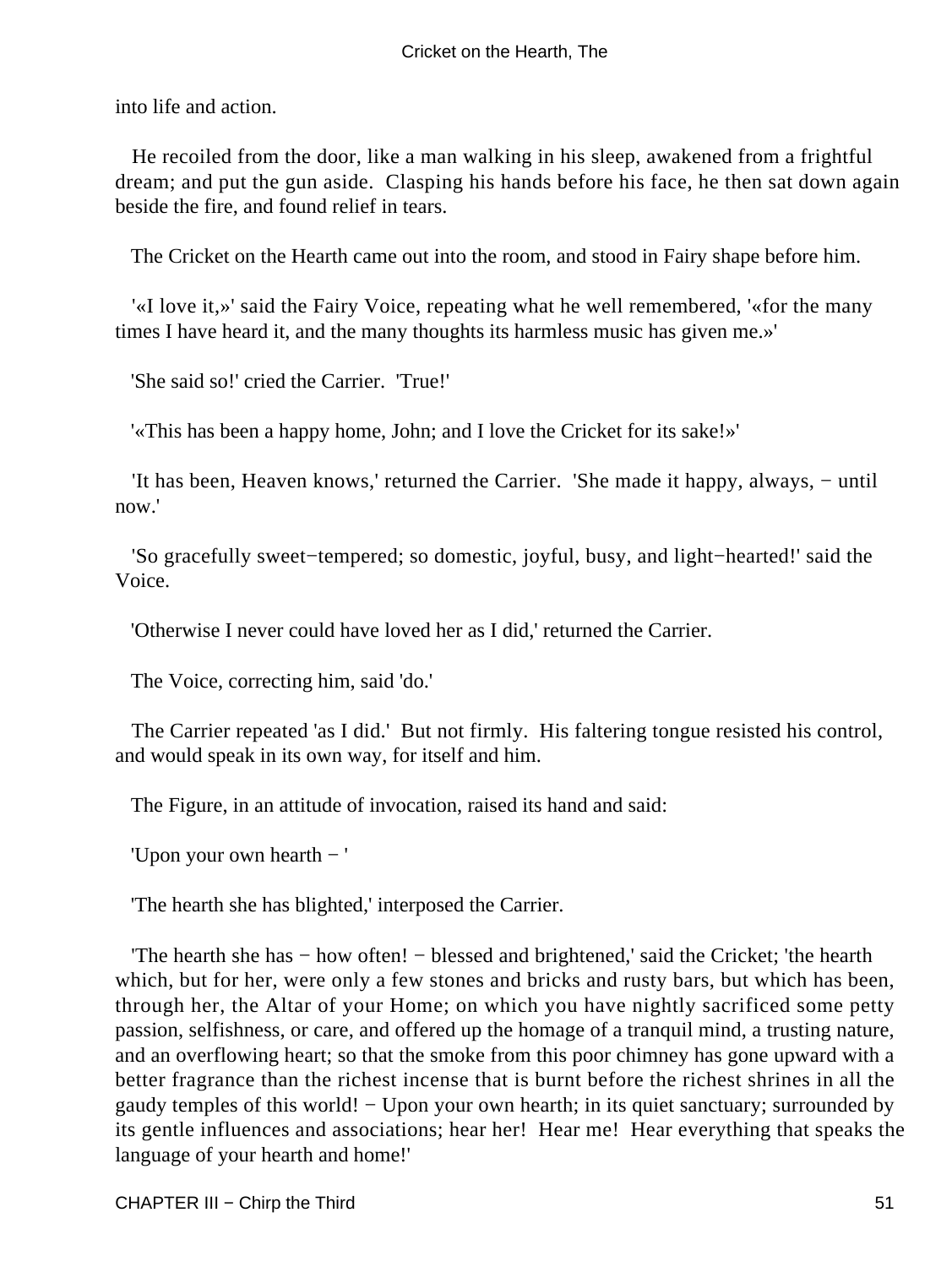'And pleads for her?' inquired the Carrier.

 'All things that speak the language of your hearth and home, must plead for her!' returned the Cricket. 'For they speak the truth.'

 And while the Carrier, with his head upon his hands, continued to sit meditating in his chair, the Presence stood beside him, suggesting his reflections by its power, and presenting them before him, as in a glass or picture. It was not a solitary Presence. From the hearthstone, from the chimney, from the clock, the pipe, the kettle, and the cradle; from the floor, the walls, the ceiling, and the stairs; from the cart without, and the cupboard within, and the household implements; from every thing and every place with which she had ever been familiar, and with which she had ever entwined one recollection of herself in her unhappy husband's mind; Fairies came trooping forth. Not to stand beside him as the Cricket did, but to busy and bestir themselves. To do all honour to her image. To pull him by the skirts, and point to it when it appeared. To cluster round it, and embrace it, and strew flowers for it to tread on. To try to crown its fair head with their tiny hands. To show that they were fond of it and loved it; and that there was not one ugly, wicked or accusatory creature to claim knowledge of it − none but their playful and approving selves.

His thoughts were constant to her image. It was always there.

 She sat plying her needle, before the fire, and singing to herself. Such a blithe, thriving, steady little Dot! The fairy figures turned upon him all at once, by one consent, with one prodigious concentrated stare, and seemed to say, 'Is this the light wife you are mourning for!'

 There were sounds of gaiety outside, musical instruments, and noisy tongues, and laughter. A crowd of young merry−makers came pouring in, among whom were May Fielding and a score of pretty girls. Dot was the fairest of them all; as young as any of them too. They came to summon her to join their party. It was a dance. If ever little foot were made for dancing, hers was, surely. But she laughed, and shook her head, and pointed to her cookery on the fire, and her table ready spread: with an exulting defiance that rendered her more charming than she was before. And so she merrily dismissed them, nodding to her would−be partners, one by one, as they passed, but with a comical indifference, enough to make them go and drown themselves immediately if they were her admirers – and they must have been so, more or less; they couldn't help it. And yet indifference was not her character. O no! For presently, there came a certain Carrier to the door; and bless her what a welcome she bestowed upon him!

 Again the staring figures turned upon him all at once, and seemed to say, 'Is this the wife who has forsaken you!'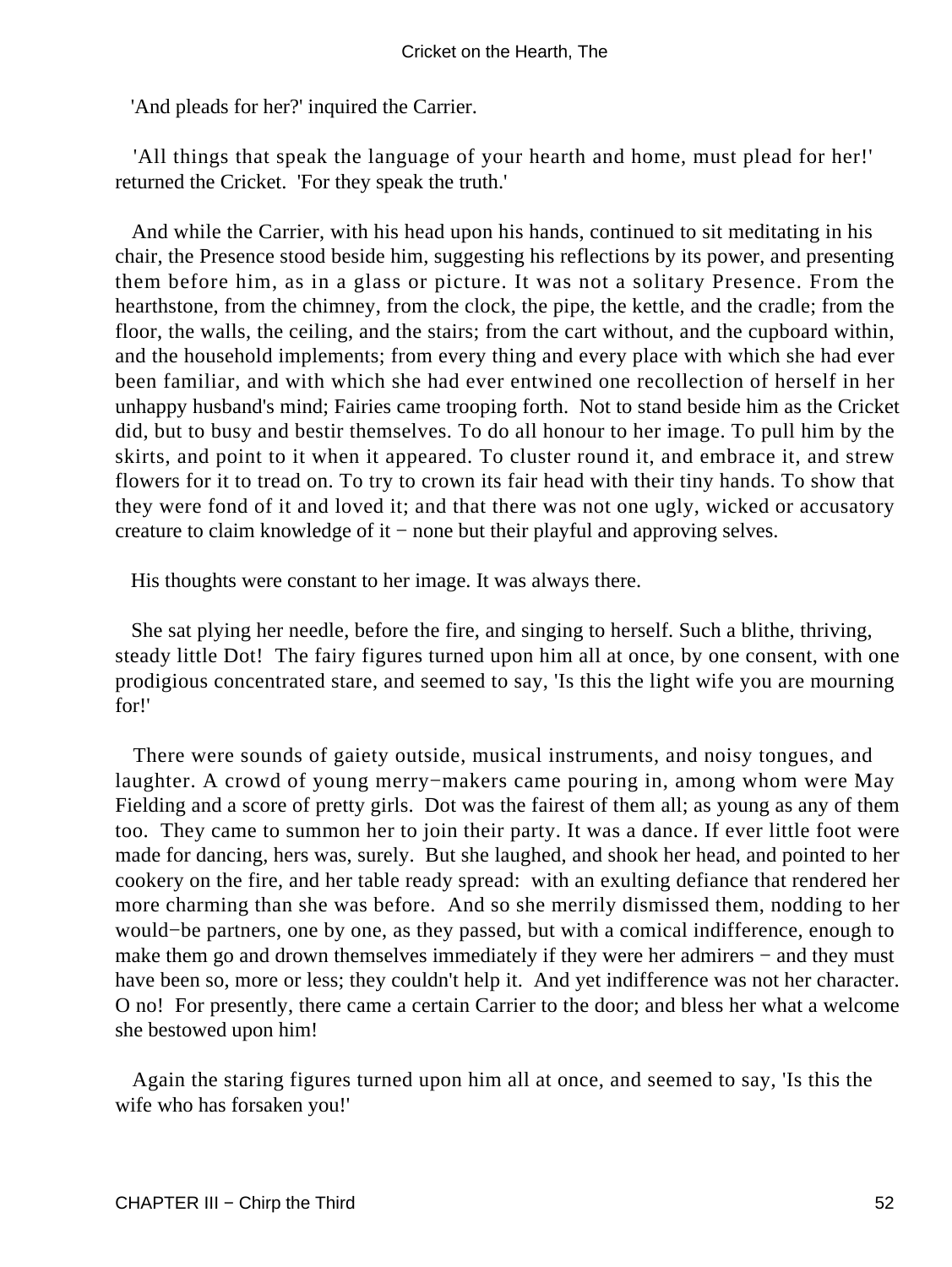A shadow fell upon the mirror or the picture: call it what you will. A great shadow of the Stranger, as he first stood underneath their roof; covering its surface, and blotting out all other objects. But the nimble Fairies worked like bees to clear it off again. And Dot again was there. Still bright and beautiful.

 Rocking her little Baby in its cradle, singing to it softly, and resting her head upon a shoulder which had its counterpart in the musing figure by which the Fairy Cricket stood.

The night − I mean the real night: not going by Fairy clocks – was wearing now; and in this stage of the Carrier's thoughts, the moon burst out, and shone brightly in the sky. Perhaps some calm and quiet light had risen also, in his mind; and he could think more soberly of what had happened.

 Although the shadow of the Stranger fell at intervals upon the glass − always distinct, and big, and thoroughly defined − it never fell so darkly as at first. Whenever it appeared, the Fairies uttered a general cry of consternation, and plied their little arms and legs, with inconceivable activity, to rub it out. And whenever they got at Dot again, and showed her to him once more, bright and beautiful, they cheered in the most inspiring manner.

 They never showed her, otherwise than beautiful and bright, for they were Household Spirits to whom falsehood is annihilation; and being so, what Dot was there for them, but the one active, beaming, pleasant little creature who had been the light and sun of the Carrier's Home!

 The Fairies were prodigiously excited when they showed her, with the Baby, gossiping among a knot of sage old matrons, and affecting to be wondrous old and matronly herself, and leaning in a staid, demure old way upon her husband's arm, attempting − she! such a bud of a little woman − to convey the idea of having abjured the vanities of the world in general, and of being the sort of person to whom it was no novelty at all to be a mother; yet in the same breath, they showed her, laughing at the Carrier for being awkward, and pulling up his shirt−collar to make him smart, and mincing merrily about that very room to teach him how to dance!

 They turned, and stared immensely at him when they showed her with the Blind Girl; for, though she carried cheerfulness and animation with her wheresoever she went, she bore those influences into Caleb Plummer's home, heaped up and running over. The Blind Girl's love for her, and trust in her, and gratitude to her; her own good busy way of setting Bertha's thanks aside; her dexterous little arts for filling up each moment of the visit in doing something useful to the house, and really working hard while feigning to make holiday; her bountiful provision of those standing delicacies, the Veal and Ham−Pie and the bottles of Beer; her radiant little face arriving at the door, and taking leave; the wonderful expression in her whole self, from her neat foot to the crown of her head, of being a part of the establishment − a something necessary to it, which it couldn't be without; all this the Fairies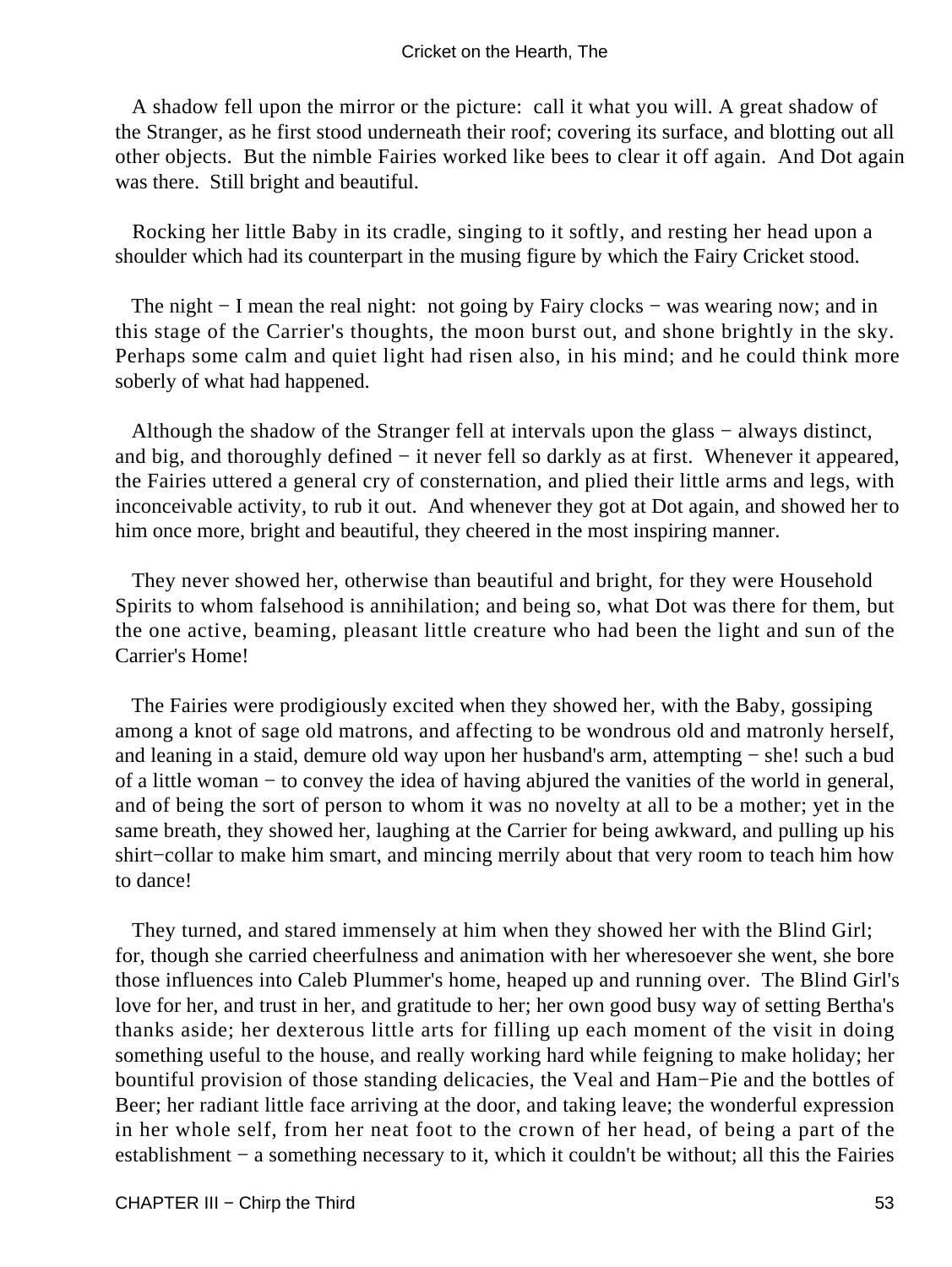revelled in, and loved her for. And once again they looked upon him all at once, appealingly, and seemed to say, while some among them nestled in her dress and fondled her, 'Is this the wife who has betrayed your confidence!'

 More than once, or twice, or thrice, in the long thoughtful night, they showed her to him sitting on her favourite seat, with her bent head, her hands clasped on her brow, her falling hair. As he had seen her last. And when they found her thus, they neither turned nor looked upon him, but gathered close round her, and comforted and kissed her, and pressed on one another to show sympathy and kindness to her, and forgot him altogether.

 Thus the night passed. The moon went down; the stars grew pale; the cold day broke; the sun rose. The Carrier still sat, musing, in the chimney corner. He had sat there, with his head upon his hands, all night. All night the faithful Cricket had been Chirp, Chirp, Chirping on the Hearth. All night he had listened to its voice. All night the household Fairies had been busy with him. All night she had been amiable and blameless in the glass, except when that one shadow fell upon it.

 He rose up when it was broad day, and washed and dressed himself. He couldn't go about his customary cheerful avocations − he wanted spirit for them − but it mattered the less, that it was Tackleton's wedding−day, and he had arranged to make his rounds by proxy. He thought to have gone merrily to church with Dot. But such plans were at an end. It was their own wedding−day too. Ah! how little he had looked for such a close to such a year!

 The Carrier had expected that Tackleton would pay him an early visit; and he was right. He had not walked to and fro before his own door, many minutes, when he saw the Toy−merchant coming in his chaise along the road. As the chaise drew nearer, he perceived that Tackleton was dressed out sprucely for his marriage, and that he had decorated his horse's head with flowers and favours.

 The horse looked much more like a bridegroom than Tackleton, whose half−closed eye was more disagreeably expressive than ever. But the Carrier took little heed of this. His thoughts had other occupation.

 'John Peerybingle!' said Tackleton, with an air of condolence. 'My good fellow, how do you find yourself this morning?'

 'I have had but a poor night, Master Tackleton,' returned the Carrier, shaking his head: 'for I have been a good deal disturbed in my mind. But it's over now! Can you spare me half an hour or so, for some private talk?'

 'I came on purpose,' returned Tackleton, alighting. 'Never mind the horse. He'll stand quiet enough, with the reins over this post, if you'll give him a mouthful of hay.'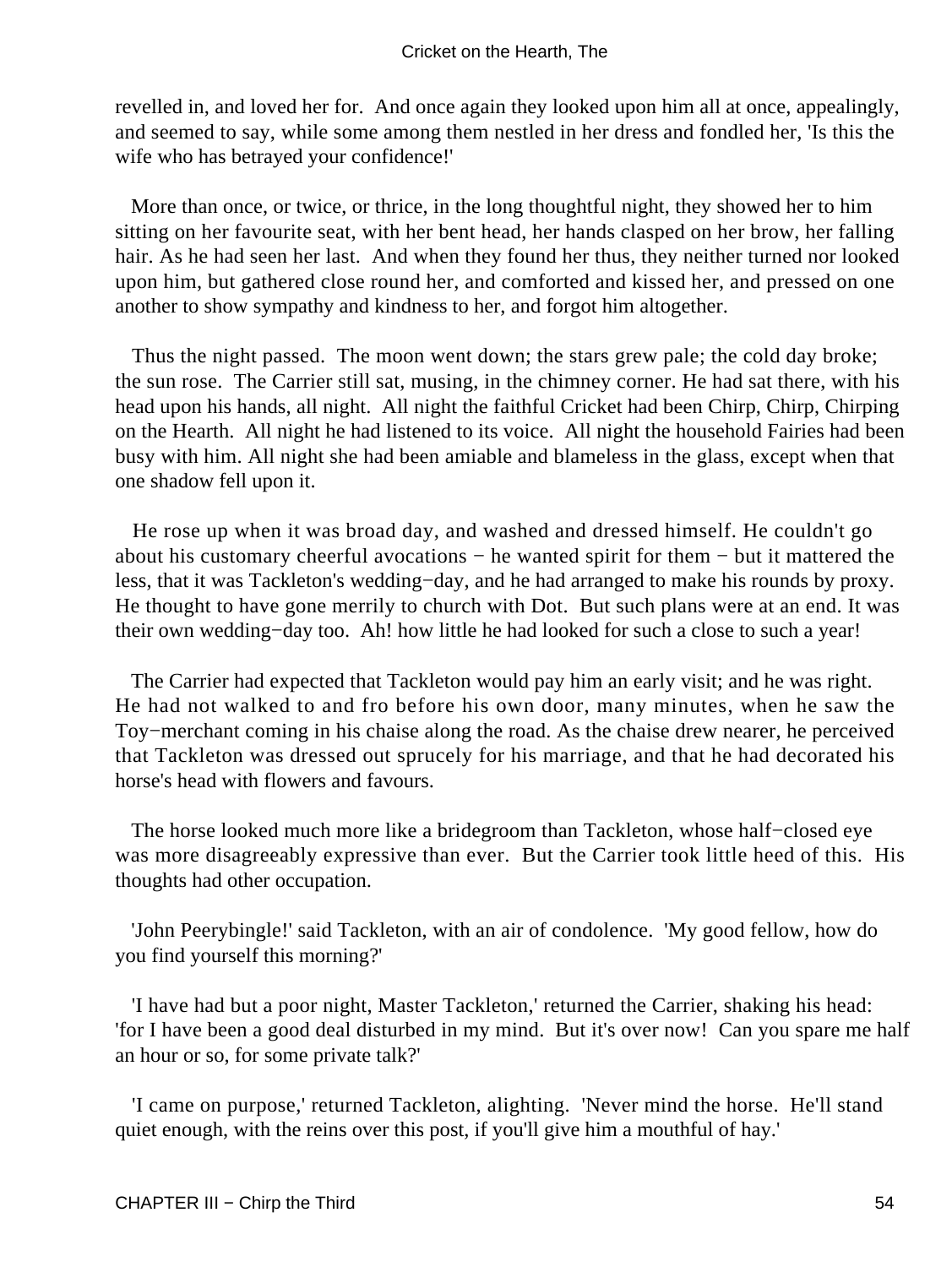The Carrier having brought it from his stable, and set it before him, they turned into the house.

'You are not married before noon,' he said, 'I think?'

'No,' answered Tackleton. 'Plenty of time. Plenty of time.'

 When they entered the kitchen, Tilly Slowboy was rapping at the Stranger's door; which was only removed from it by a few steps. One of her very red eyes (for Tilly had been crying all night long, because her mistress cried) was at the keyhole; and she was knocking very loud; and seemed frightened.

 'If you please I can't make nobody hear,' said Tilly, looking round. 'I hope nobody an't gone and been and died if you please!'

 This philanthropic wish, Miss Slowboy emphasised with various new raps and kicks at the door; which led to no result whatever.

'Shall I go?' said Tackleton. 'It's curious.'

The Carrier, who had turned his face from the door, signed to him to go if he would.

 So Tackleton went to Tilly Slowboy's relief; and he too kicked and knocked; and he too failed to get the least reply. But he thought of trying the handle of the door; and as it opened easily, he peeped in, looked in, went in, and soon came running out again.

 'John Peerybingle,' said Tackleton, in his ear. 'I hope there has been nothing − nothing rash in the night?'

The Carrier turned upon him quickly.

 'Because he's gone!' said Tackleton; 'and the window's open. I don't see any marks − to be sure it's almost on a level with the garden: but I was afraid there might have been some − some scuffle. Eh?'

 He nearly shut up the expressive eye altogether; he looked at him so hard. And he gave his eye, and his face, and his whole person, a sharp twist. As if he would have screwed the truth out of him.

 'Make yourself easy,' said the Carrier. 'He went into that room last night, without harm in word or deed from me, and no one has entered it since. He is away of his own free will. I'd go out gladly at that door, and beg my bread from house to house, for life, if I could so change the past that he had never come. But he has come and gone. And I have done with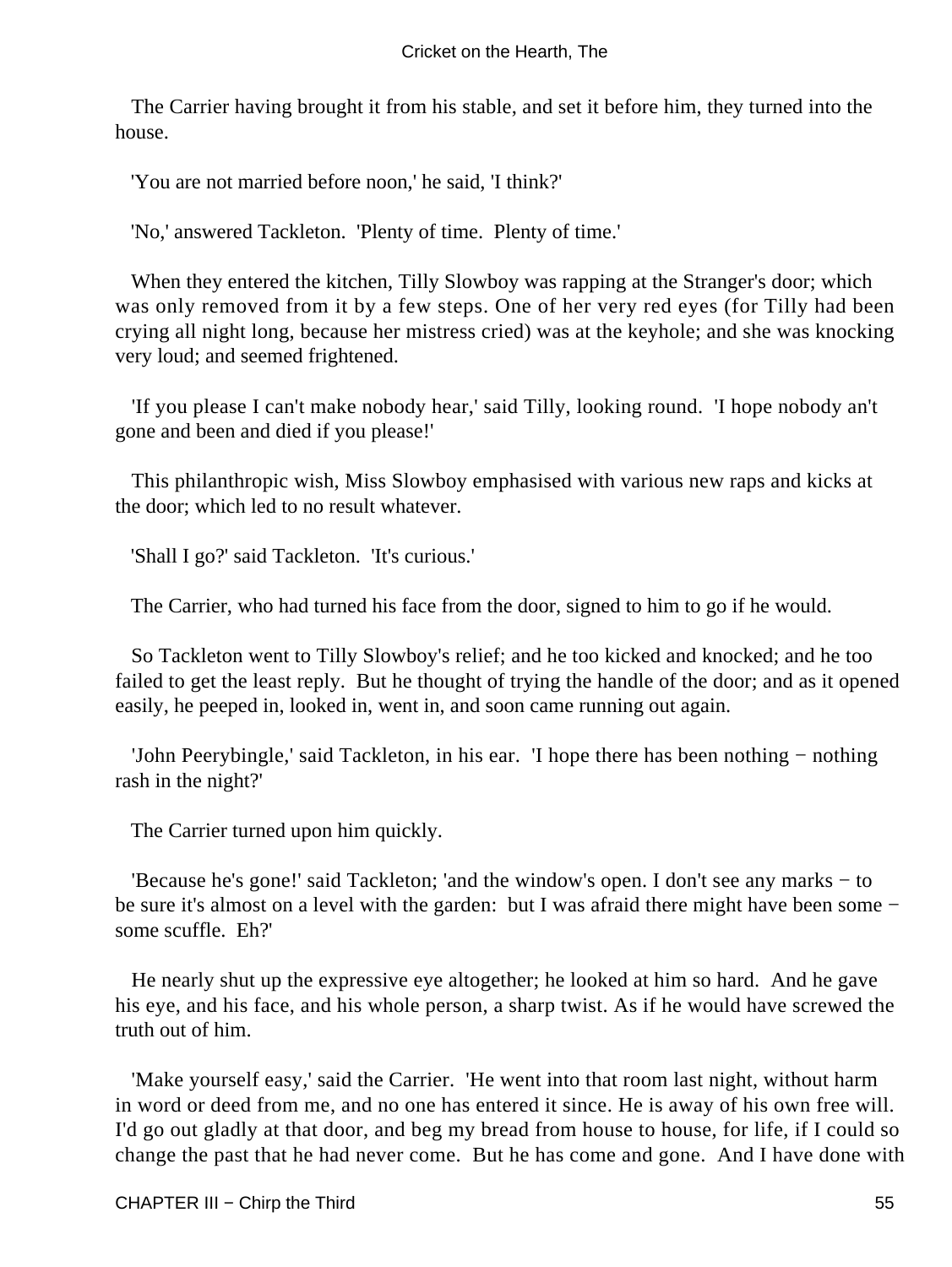him!'

'Oh! − Well, I think he has got off pretty easy,' said Tackleton, taking a chair.

 The sneer was lost upon the Carrier, who sat down too, and shaded his face with his hand, for some little time, before proceeding.

'You showed me last night,' he said at length, 'my wife; my wife that I love; secretly − '

'And tenderly,' insinuated Tackleton.

 'Conniving at that man's disguise, and giving him opportunities of meeting her alone. I think there's no sight I wouldn't have rather seen than that. I think there's no man in the world I wouldn't have rather had to show it me.'

 'I confess to having had my suspicions always,' said Tackleton. 'And that has made me objectionable here, I know.'

 'But as you did show it me,' pursued the Carrier, not minding him; 'and as you saw her, my wife, my wife that I love' − his voice, and eye, and hand, grew steadier and firmer as he repeated these words: evidently in pursuance of a steadfast purpose − 'as you saw her at this disadvantage, it is right and just that you should also see with my eyes, and look into my breast, and know what my mind is, upon the subject. For it's settled,' said the Carrier, regarding him attentively. 'And nothing can shake it now.'

 Tackleton muttered a few general words of assent, about its being necessary to vindicate something or other; but he was overawed by the manner of his companion. Plain and unpolished as it was, it had a something dignified and noble in it, which nothing but the soul of generous honour dwelling in the man could have imparted.

 'I am a plain, rough man,' pursued the Carrier, 'with very little to recommend me. I am not a clever man, as you very well know. I am not a young man. I loved my little Dot, because I had seen her grow up, from a child, in her father's house; because I knew how precious she was; because she had been my life, for years and years. There's many men I can't compare with, who never could have loved my little Dot like me, I think!'

He paused, and softly beat the ground a short time with his foot, before resuming.

 'I often thought that though I wasn't good enough for her, I should make her a kind husband, and perhaps know her value better than another; and in this way I reconciled it to myself, and came to think it might be possible that we should be married. And in the end it came about, and we were married.'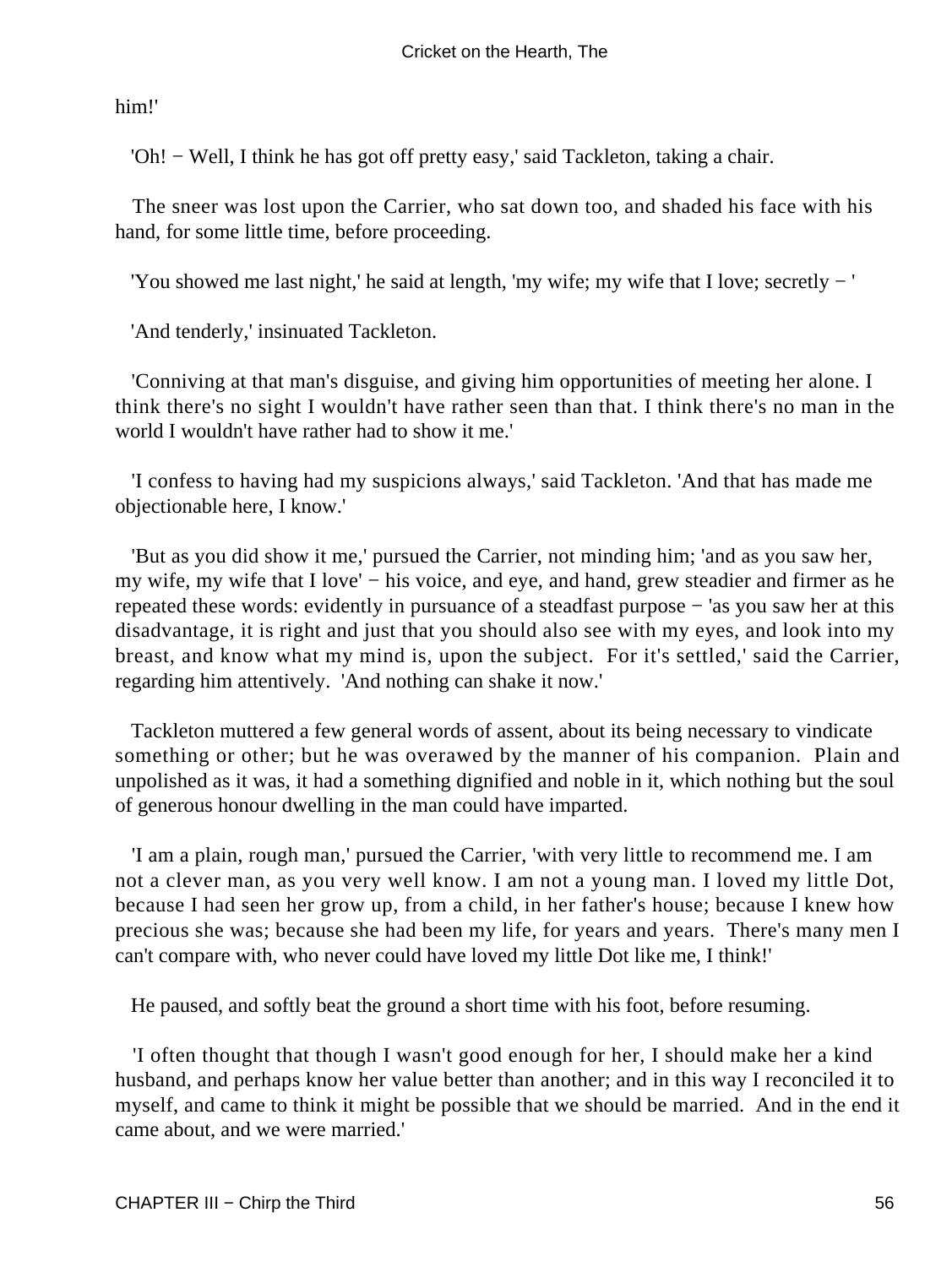'Hah!' said Tackleton, with a significant shake of the head.

 'I had studied myself; I had had experience of myself; I knew how much I loved her, and how happy I should be,' pursued the Carrier. 'But I had not − I feel it now − sufficiently considered her.'

 'To be sure,' said Tackleton. 'Giddiness, frivolity, fickleness, love of admiration! Not considered! All left out of sight! Hah!'

 'You had best not interrupt me,' said the Carrier, with some sternness, 'till you understand me; and you're wide of doing so. If, yesterday, I'd have struck that man down at a blow, who dared to breathe a word against her, to−day I'd set my foot upon his face, if he was my brother!'

The Toy−merchant gazed at him in astonishment. He went on in a softer tone:

 'Did I consider,' said the Carrier, 'that I took her − at her age, and with her beauty − from her young companions, and the many scenes of which she was the ornament; in which she was the brightest little star that ever shone, to shut her up from day to day in my dull house, and keep my tedious company? Did I consider how little suited I was to her sprightly humour, and how wearisome a plodding man like me must be, to one of her quick spirit? Did I consider that it was no merit in me, or claim in me, that I loved her, when everybody must, who knew her? Never. I took advantage of her hopeful nature and her cheerful disposition; and I married her. I wish I never had! For her sake; not for mine!'

 The Toy−merchant gazed at him, without winking. Even the half−shut eye was open now.

 'Heaven bless her!' said the Carrier, 'for the cheerful constancy with which she tried to keep the knowledge of this from me! And Heaven help me, that, in my slow mind, I have not found it out before! Poor child! Poor Dot! I not to find it out, who have seen her eyes fill with tears, when such a marriage as our own was spoken of! I, who have seen the secret trembling on her lips a hundred times, and never suspected it till last night! Poor girl! That I could ever hope she would be fond of me! That I could ever believe she was!'

 'She made a show of it,' said Tackleton. 'She made such a show of it, that to tell you the truth it was the origin of my misgivings.'

 And here he asserted the superiority of May Fielding, who certainly made no sort of show of being fond of HIM.

 'She has tried,' said the poor Carrier, with greater emotion than he had exhibited yet; 'I only now begin to know how hard she has tried, to be my dutiful and zealous wife. How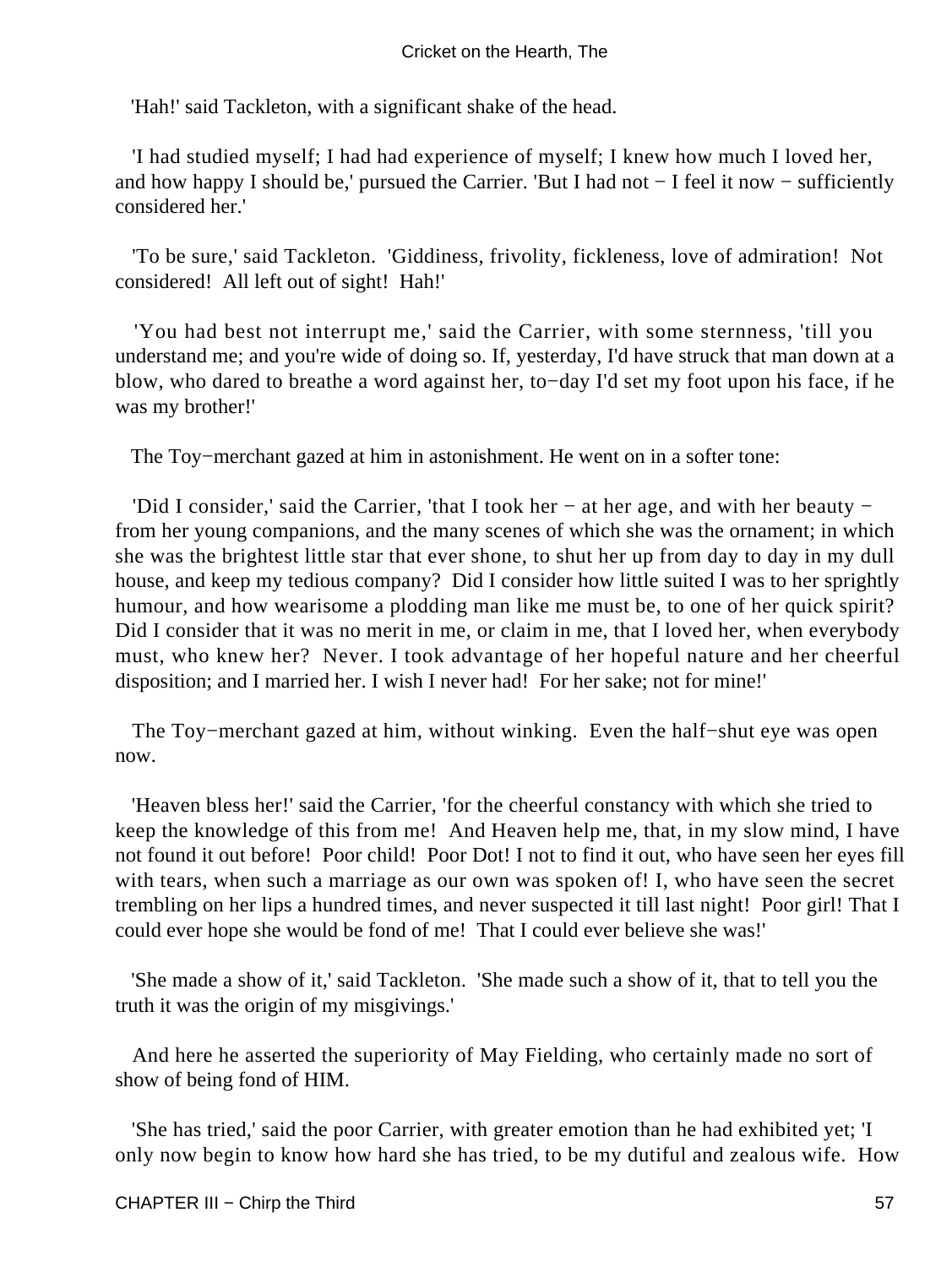good she has been; how much she has done; how brave and strong a heart she has; let the happiness I have known under this roof bear witness! It will be some help and comfort to me, when I am here alone.'

'Here alone?' said Tackleton. 'Oh! Then you do mean to take some notice of this?'

 'I mean,' returned the Carrier, 'to do her the greatest kindness, and make her the best reparation, in my power. I can release her from the daily pain of an unequal marriage, and the struggle to conceal it. She shall be as free as I can render her.'

 'Make HER reparation!' exclaimed Tackleton, twisting and turning his great ears with his hands. 'There must be something wrong here. You didn't say that, of course.'

The Carrier set his grip upon the collar of the Toy−merchant, and shook him like a reed.

 'Listen to me!' he said. 'And take care that you hear me right. Listen to me. Do I speak plainly?'

'Very plainly indeed,' answered Tackleton.

'As if I meant it?'

'Very much as if you meant it.'

 'I sat upon that hearth, last night, all night,' exclaimed the Carrier. 'On the spot where she has often sat beside me, with her sweet face looking into mine. I called up her whole life, day by day. I had her dear self, in its every passage, in review before me. And upon my soul she is innocent, if there is One to judge the innocent and guilty!'

Staunch Cricket on the Hearth! Loyal household Fairies!

 'Passion and distrust have left me!' said the Carrier; 'and nothing but my grief remains. In an unhappy moment some old lover, better suited to her tastes and years than I; forsaken, perhaps, for me, against her will; returned. In an unhappy moment, taken by surprise, and wanting time to think of what she did, she made herself a party to his treachery, by concealing it. Last night she saw him, in the interview we witnessed. It was wrong. But otherwise than this she is innocent if there is truth on earth!'

'If that is your opinion' − Tackleton began.

 'So, let her go!' pursued the Carrier. 'Go, with my blessing for the many happy hours she has given me, and my forgiveness for any pang she has caused me. Let her go, and have the peace of mind I wish her! She'll never hate me. She'll learn to like me better, when I'm not a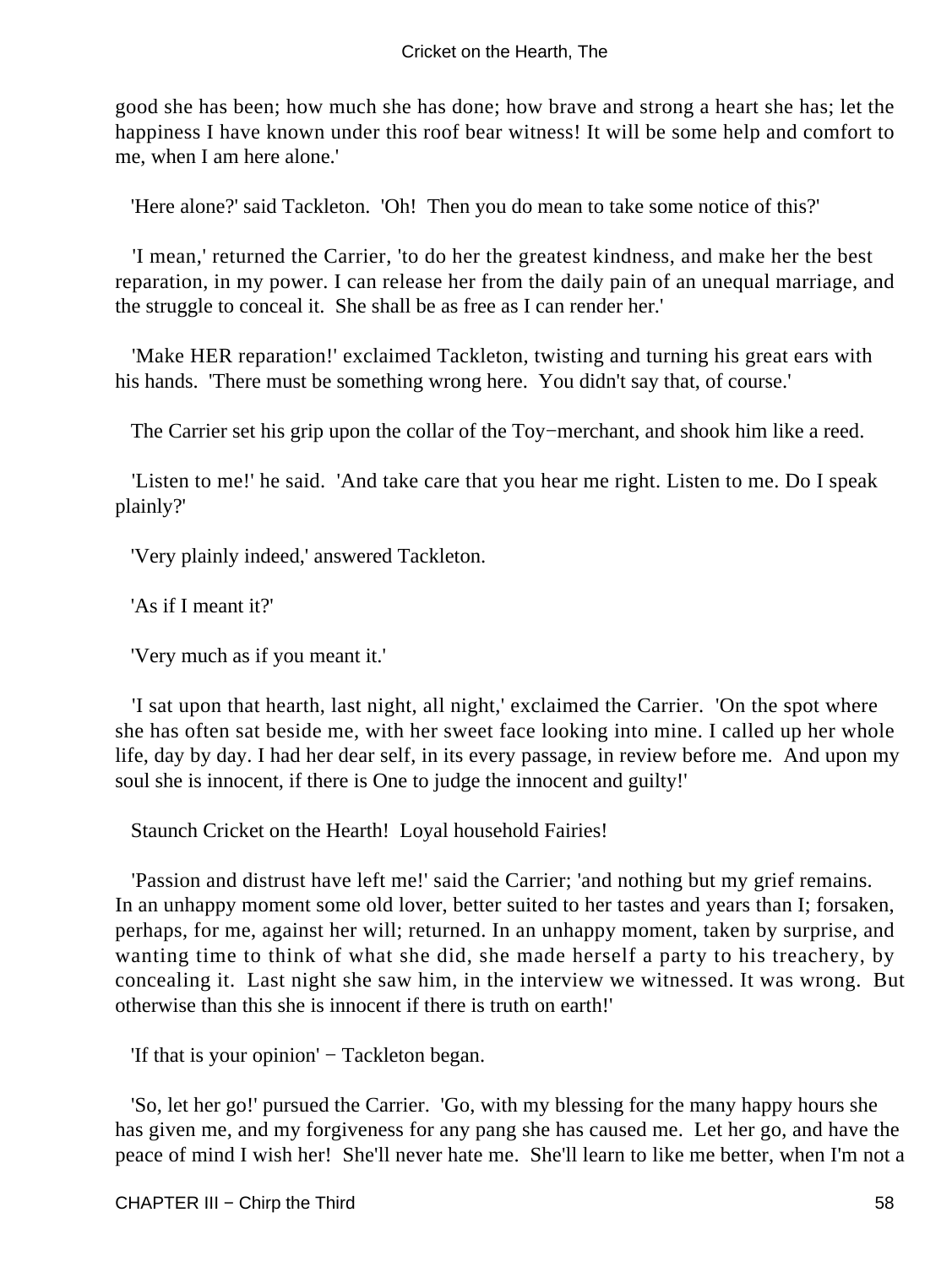drag upon her, and she wears the chain I have riveted, more lightly. This is the day on which I took her, with so little thought for her enjoyment, from her home. To−day she shall return to it, and I will trouble her no more. Her father and mother will be here to−day − we had made a little plan for keeping it together – and they shall take her home. I can trust her, there, or anywhere. She leaves me without blame, and she will live so I am sure. If I should die − I may perhaps while she is still young; I have lost some courage in a few hours − she'll find that I remembered her, and loved her to the last! This is the end of what you showed me. Now, it's over!'

 'O no, John, not over. Do not say it's over yet! Not quite yet. I have heard your noble words. I could not steal away, pretending to be ignorant of what has affected me with such deep gratitude. Do not say it's over, 'till the clock has struck again!'

 She had entered shortly after Tackleton, and had remained there. She never looked at Tackleton, but fixed her eyes upon her husband. But she kept away from him, setting as wide a space as possible between them; and though she spoke with most impassioned earnestness, she went no nearer to him even then. How different in this from her old self!

 'No hand can make the clock which will strike again for me the hours that are gone,' replied the Carrier, with a faint smile. 'But let it be so, if you will, my dear. It will strike soon. It's of little matter what we say. I'd try to please you in a harder case than that.'

 'Well!' muttered Tackleton. 'I must be off, for when the clock strikes again, it'll be necessary for me to be upon my way to church. Good morning, John Peerybingle. I'm sorry to be deprived of the pleasure of your company. Sorry for the loss, and the occasion of it too!'

'I have spoken plainly?' said the Carrier, accompanying him to the door.

'Oh quite!'

'And you'll remember what I have said?'

 'Why, if you compel me to make the observation,' said Tackleton, previously taking the precaution of getting into his chaise; 'I must say that it was so very unexpected, that I'm far from being likely to forget it.'

'The better for us both,' returned the Carrier. 'Good bye. I give you joy!'

 'I wish I could give it to YOU,' said Tackleton. 'As I can't; thank'ee. Between ourselves, (as I told you before, eh?) I don't much think I shall have the less joy in my married life, because May hasn't been too officious about me, and too demonstrative. Good bye! Take care of yourself.'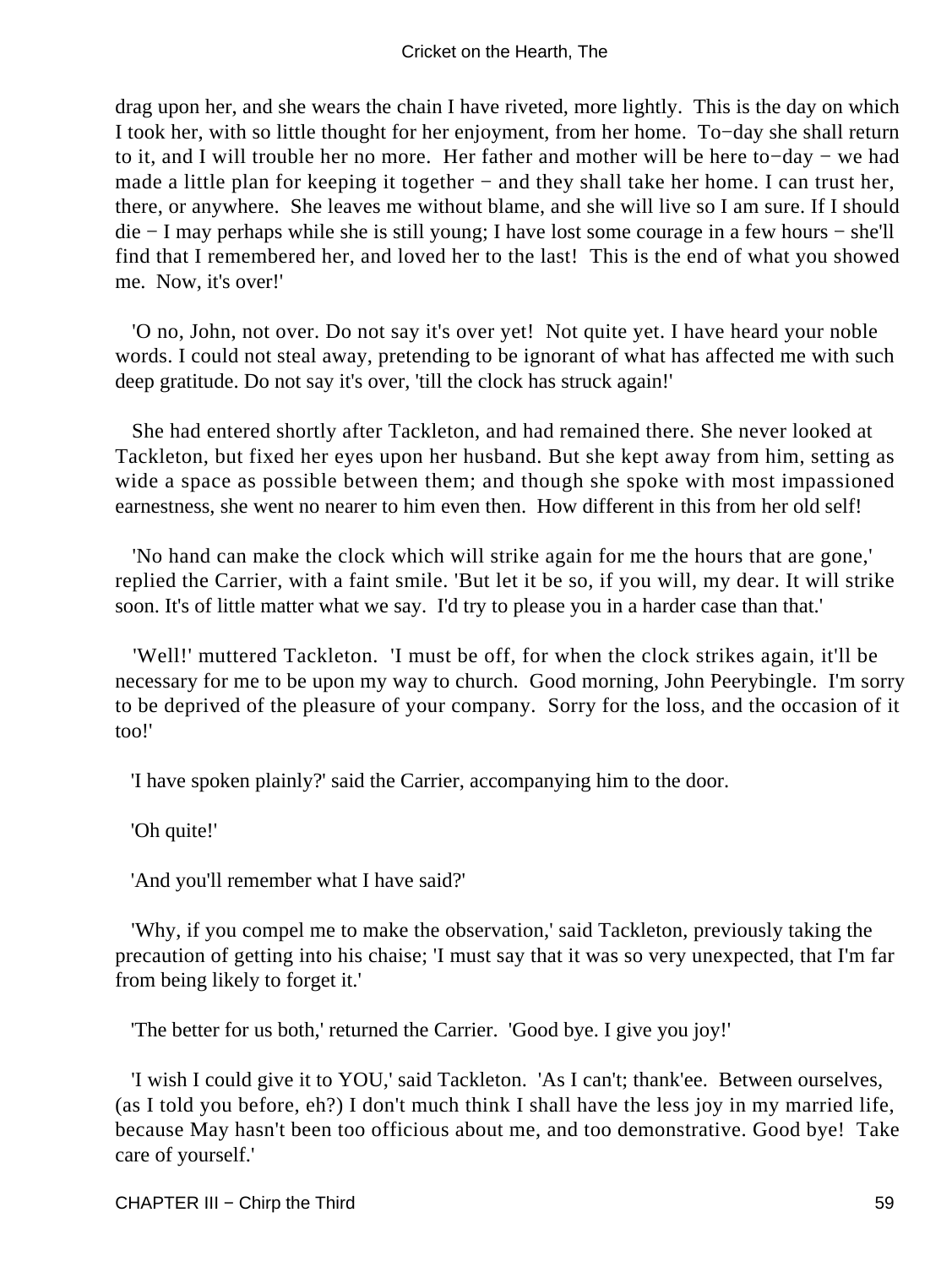The Carrier stood looking after him until he was smaller in the distance than his horse's flowers and favours near at hand; and then, with a deep sigh, went strolling like a restless, broken man, among some neighbouring elms; unwilling to return until the clock was on the eve of striking.

 His little wife, being left alone, sobbed piteously; but often dried her eyes and checked herself, to say how good he was, how excellent he was! and once or twice she laughed; so heartily, triumphantly, and incoherently (still crying all the time), that Tilly was quite horrified.

 'Ow if you please don't!' said Tilly. 'It's enough to dead and bury the Baby, so it is if you please.'

 'Will you bring him sometimes, to see his father, Tilly,' inquired her mistress, drying her eyes; 'when I can't live here, and have gone to my old home?'

 'Ow if you please don't!' cried Tilly, throwing back her head, and bursting out into a howl − she looked at the moment uncommonly like Boxer. 'Ow if you please don't! Ow, what has everybody gone and been and done with everybody, making everybody else so wretched! Ow−w−w−w!'

 The soft−hearted Slowboy trailed off at this juncture, into such a deplorable howl, the more tremendous from its long suppression, that she must infallibly have awakened the Baby, and frightened him into something serious (probably convulsions), if her eyes had not encountered Caleb Plummer, leading in his daughter. This spectacle restoring her to a sense of the proprieties, she stood for some few moments silent, with her mouth wide open; and then, posting off to the bed on which the Baby lay asleep, danced in a weird, Saint Vitus manner on the floor, and at the same time rummaged with her face and head among the bedclothes, apparently deriving much relief from those extraordinary operations.

'Mary!' said Bertha. 'Not at the marriage!'

 'I told her you would not be there, mum,' whispered Caleb. 'I heard as much last night. But bless you,' said the little man, taking her tenderly by both hands, 'I don't care for what they say. I don't believe them. There an't much of me, but that little should be torn to pieces sooner than I'd trust a word against you!'

 He put his arms about her and hugged her, as a child might have hugged one of his own dolls.

 'Bertha couldn't stay at home this morning,' said Caleb. 'She was afraid, I know, to hear the bells ring, and couldn't trust herself to be so near them on their wedding−day. So we started in good time, and came here. I have been thinking of what I have done,' said Caleb,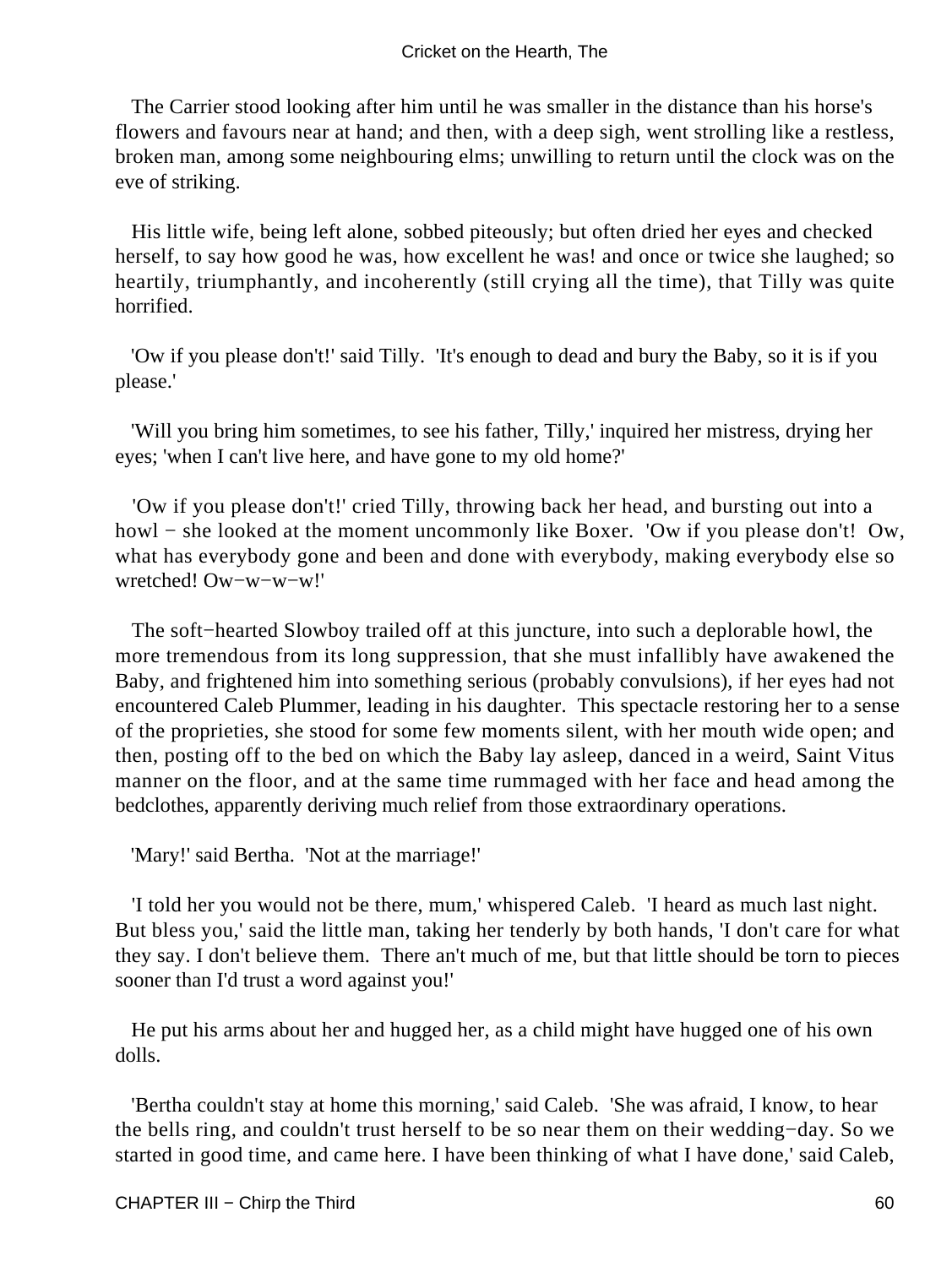after a moment's pause; 'I have been blaming myself till I hardly knew what to do or where to turn, for the distress of mind I have caused her; and I've come to the conclusion that I'd better, if you'll stay with me, mum, the while, tell her the truth. You'll stay with me the while?' he inquired, trembling from head to foot. 'I don't know what effect it may have upon her; I don't know what she'll think of me; I don't know that she'll ever care for her poor father afterwards. But it's best for her that she should be undeceived, and I must bear the consequences as I deserve!'

' Mary,' said Bertha, 'where is your hand! Ah! Here it is here it is!' pressing it to her lips, with a smile, and drawing it through her arm. 'I heard them speaking softly among themselves, last night, of some blame against you. They were wrong.'

The Carrier's Wife was silent. Caleb answered for her.

'They were wrong,' he said.

 'I knew it!' cried Bertha, proudly. 'I told them so. I scorned to hear a word! Blame HER with justice!' she pressed the hand between her own, and the soft cheek against her face. 'No! I am not so blind as that.'

 Her father went on one side of her, while Dot remained upon the other: holding her hand.

 'I know you all,' said Bertha, 'better than you think. But none so well as her. Not even you, father. There is nothing half so real and so true about me, as she is. If I could be restored to sight this instant, and not a word were spoken, I could choose her from a crowd! My sister!'

 'Bertha, my dear!' said Caleb, 'I have something on my mind I want to tell you, while we three are alone. Hear me kindly! I have a confession to make to you, my darling.'

'A confession, father?'

 'I have wandered from the truth and lost myself, my child,' said Caleb, with a pitiable expression in his bewildered face. 'I have wandered from the truth, intending to be kind to you; and have been cruel.'

She turned her wonder−stricken face towards him, and repeated 'Cruel!'

 'He accuses himself too strongly, Bertha,' said Dot. 'You'll say so, presently. You'll be the first to tell him so.'

'He cruel to me!' cried Bertha, with a smile of incredulity.

CHAPTER III – Chirp the Third 61 and 51 and 51 and 61 and 61 and 61 and 61 and 61 and 61 and 61 and 61 and 61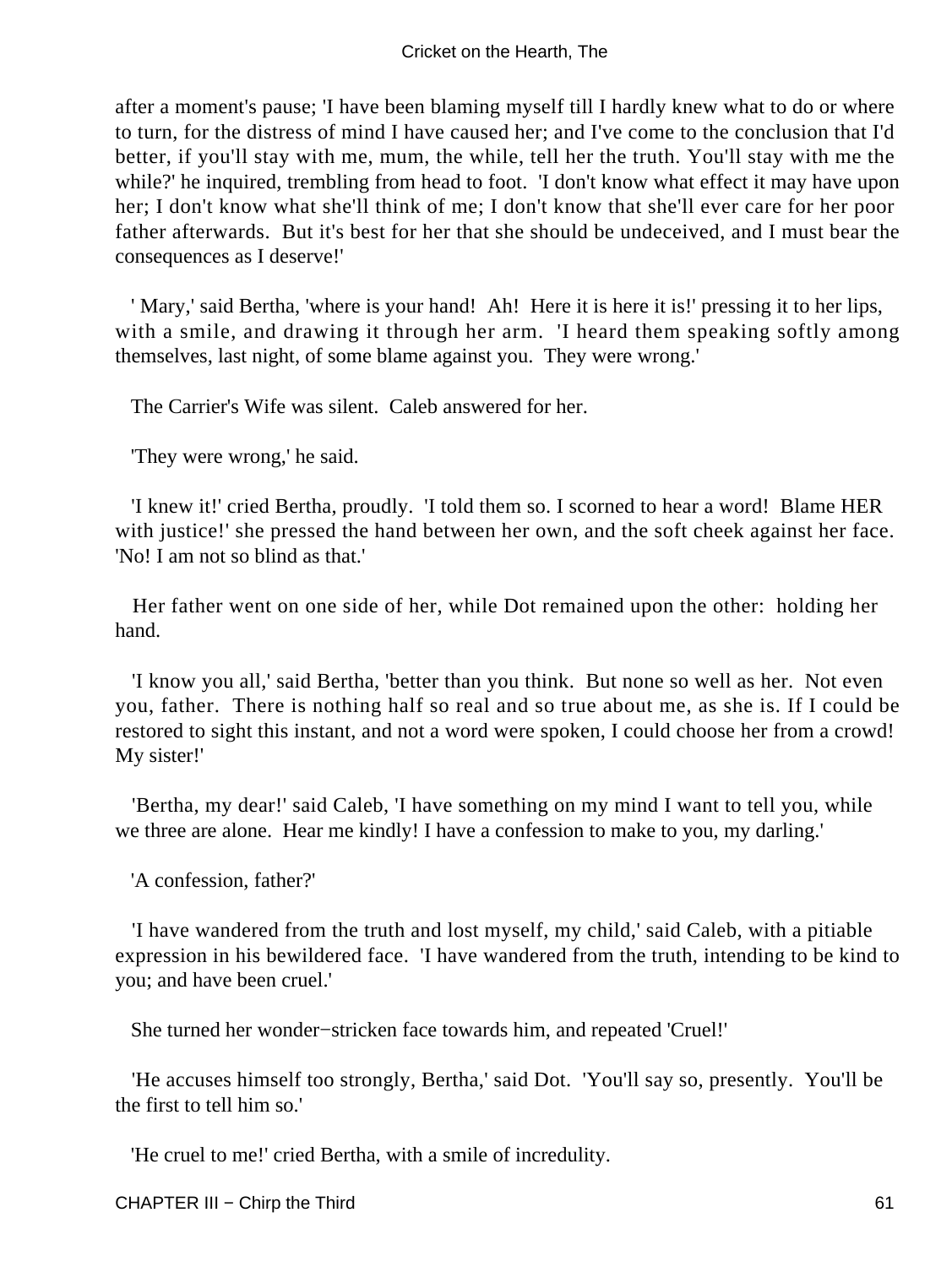'Not meaning it, my child,' said Caleb. 'But I have been; though I never suspected it, till yesterday. My dear blind daughter, hear me and forgive me! The world you live in, heart of mine, doesn't exist as I have represented it. The eyes you have trusted in, have been false to you.'

 She turned her wonder−stricken face towards him still; but drew back, and clung closer to her friend.

 'Your road in life was rough, my poor one,' said Caleb, 'and I meant to smooth it for you. I have altered objects, changed the characters of people, invented many things that never have been, to make you happier. I have had concealments from you, put deceptions on you, God forgive me! and surrounded you with fancies.'

 'But living people are not fancies!' she said hurriedly, and turning very pale, and still retiring from him. 'You can't change them.'

'I have done so, Bertha,' pleaded Caleb. 'There is one person that you know, my dove − '

 'Oh father! why do you say, I know?' she answered, in a term of keen reproach. 'What and whom do I know! I who have no leader! I so miserably blind.'

 In the anguish of her heart, she stretched out her hands, as if she were groping her way; then spread them, in a manner most forlorn and sad, upon her face.

 'The marriage that takes place to−day,' said Caleb, 'is with a stern, sordid, grinding man. A hard master to you and me, my dear, for many years. Ugly in his looks, and in his nature. Cold and callous always. Unlike what I have painted him to you in everything, my child. In everything.'

 'Oh why,' cried the Blind Girl, tortured, as it seemed, almost beyond endurance, 'why did you ever do this! Why did you ever fill my heart so full, and then come in like Death, and tear away the objects of my love! O Heaven, how blind I am! How helpless and alone!'

Her afflicted father hung his head, and offered no reply but in his penitence and sorrow.

 She had been but a short time in this passion of regret, when the Cricket on the Hearth, unheard by all but her, began to chirp. Not merrily, but in a low, faint, sorrowing way. It was so mournful that her tears began to flow; and when the Presence which had been beside the Carrier all night, appeared behind her, pointing to her father, they fell down like rain.

 She heard the Cricket−voice more plainly soon, and was conscious, through her blindness, of the Presence hovering about her father.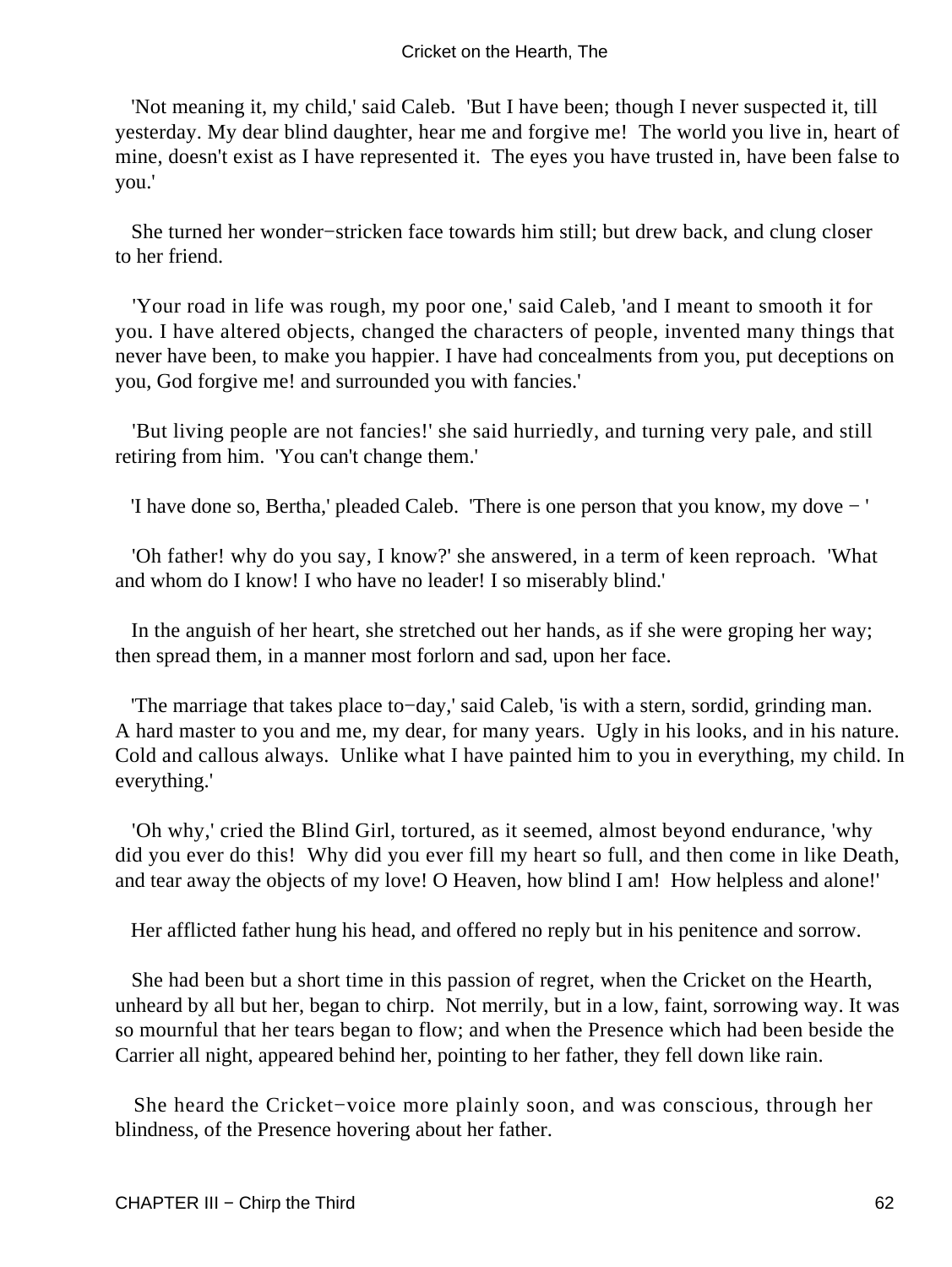'Mary,' said the Blind Girl, 'tell me what my home is. What it truly is.'

 'It is a poor place, Bertha; very poor and bare indeed. The house will scarcely keep out wind and rain another winter. It is as roughly shielded from the weather, Bertha,' Dot continued in a low, clear voice, 'as your poor father in his sack−cloth coat.'

The Blind Girl, greatly agitated, rose, and led the Carrier's little wife aside.

 'Those presents that I took such care of; that came almost at my wish, and were so dearly welcome to me,' she said, trembling; 'where did they come from? Did you send them?'

'No.'

'Who then?'

 Dot saw she knew, already, and was silent. The Blind Girl spread her hands before her face again. But in quite another manner now.

 'Dear Mary, a moment. One moment? More this way. Speak softly to me. You are true, I know. You'd not deceive me now; would you?'

'No, Bertha, indeed!'

 'No, I am sure you would not. You have too much pity for me. Mary, look across the room to where we were just now – to where my father is – my father, so compassionate and loving to me − and tell me what you see.'

 'I see,' said Dot, who understood her well, 'an old man sitting in a chair, and leaning sorrowfully on the back, with his face resting on his hand. As if his child should comfort him, Bertha.'

'Yes, yes. She will. Go on.'

 'He is an old man, worn with care and work. He is a spare, dejected, thoughtful, grey−haired man. I see him now, despondent and bowed down, and striving against nothing. But, Bertha, I have seen him many times before, and striving hard in many ways for one great sacred object. And I honour his grey head, and bless him!'

 The Blind Girl broke away from her; and throwing herself upon her knees before him, took the grey head to her breast.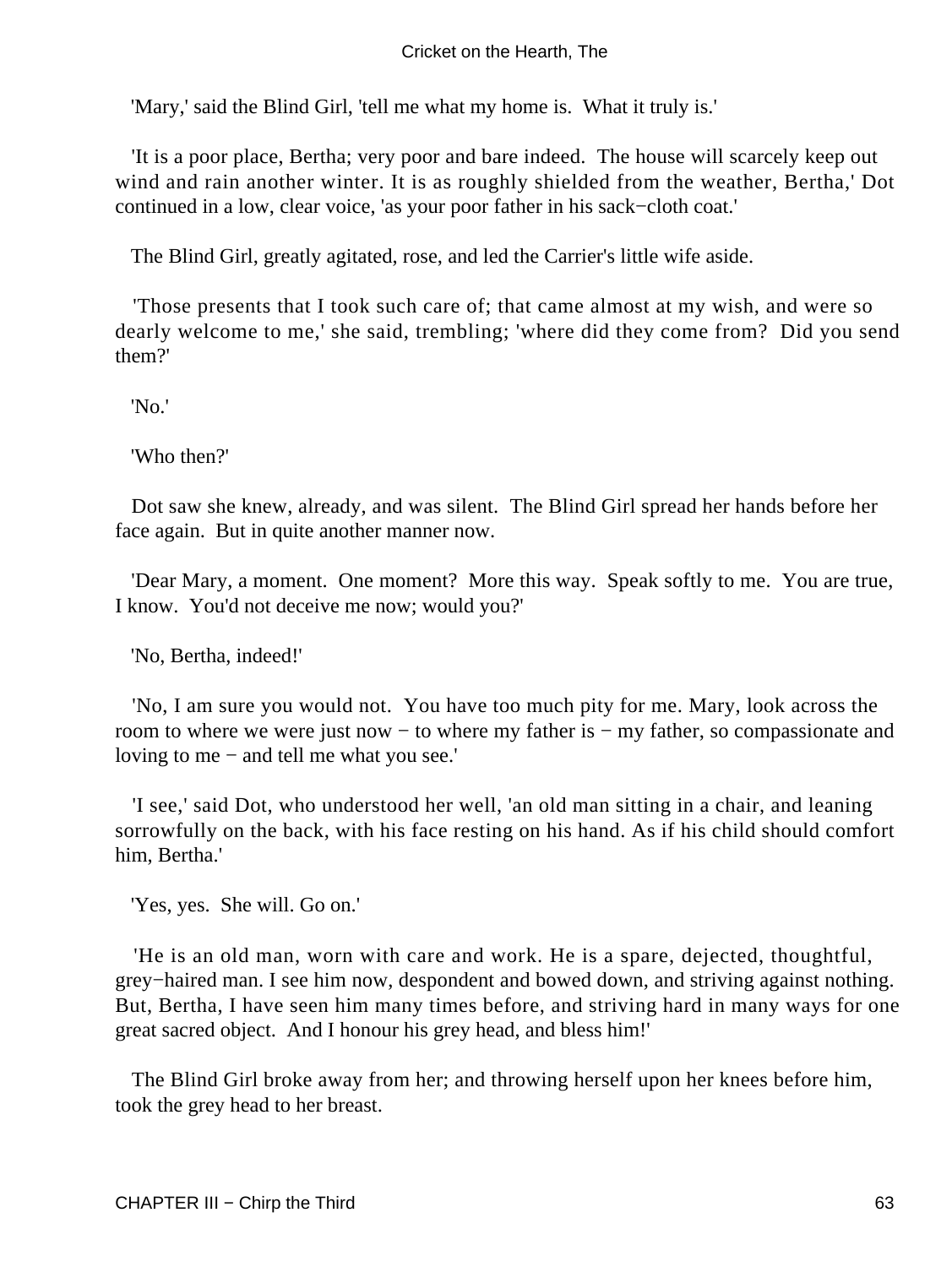'It is my sight restored. It is my sight!' she cried. 'I have been blind, and now my eyes are open. I never knew him! To think I might have died, and never truly seen the father who has been so loving to me!'

There were no words for Caleb's emotion.

 'There is not a gallant figure on this earth,' exclaimed the Blind Girl, holding him in her embrace, 'that I would love so dearly, and would cherish so devotedly, as this! The greyer, and more worn, the dearer, father! Never let them say I am blind again. There's not a furrow in his face, there's not a hair upon his head, that shall be forgotten in my prayers and thanks to Heaven!'

Caleb managed to articulate 'My Bertha!'

 'And in my blindness, I believed him,' said the girl, caressing him with tears of exquisite affection, 'to be so different! And having him beside me, day by day, so mindful of me − always, never dreamed of this!'

'The fresh smart father in the blue coat, Bertha,' said poor Caleb. 'He's gone!'

 'Nothing is gone,' she answered. 'Dearest father, no! Everything is here − in you. The father that I loved so well; the father that I never loved enough, and never knew; the benefactor whom I first began to reverence and love, because he had such sympathy for me; All are here in you. Nothing is dead to me. The soul of all that was most dear to me is here − here, with the worn face, and the grey head. And I am NOT blind, father, any longer!'

 Dot's whole attention had been concentrated, during this discourse, upon the father and daughter; but looking, now, towards the little Haymaker in the Moorish meadow, she saw that the clock was within a few minutes of striking, and fell, immediately, into a nervous and excited state.

'Father,' said Bertha, hesitating. 'Mary.'

'Yes, my dear,' returned Caleb. 'Here she is.'

'There is no change in HER. You never told me anything of HER that was not true?'

 'I should have done it, my dear, I am afraid,' returned Caleb, 'if I could have made her better than she was. But I must have changed her for the worse, if I had changed her at all. Nothing could improve her, Bertha.'

 Confident as the Blind Girl had been when she asked the question, her delight and pride in the reply and her renewed embrace of Dot, were charming to behold.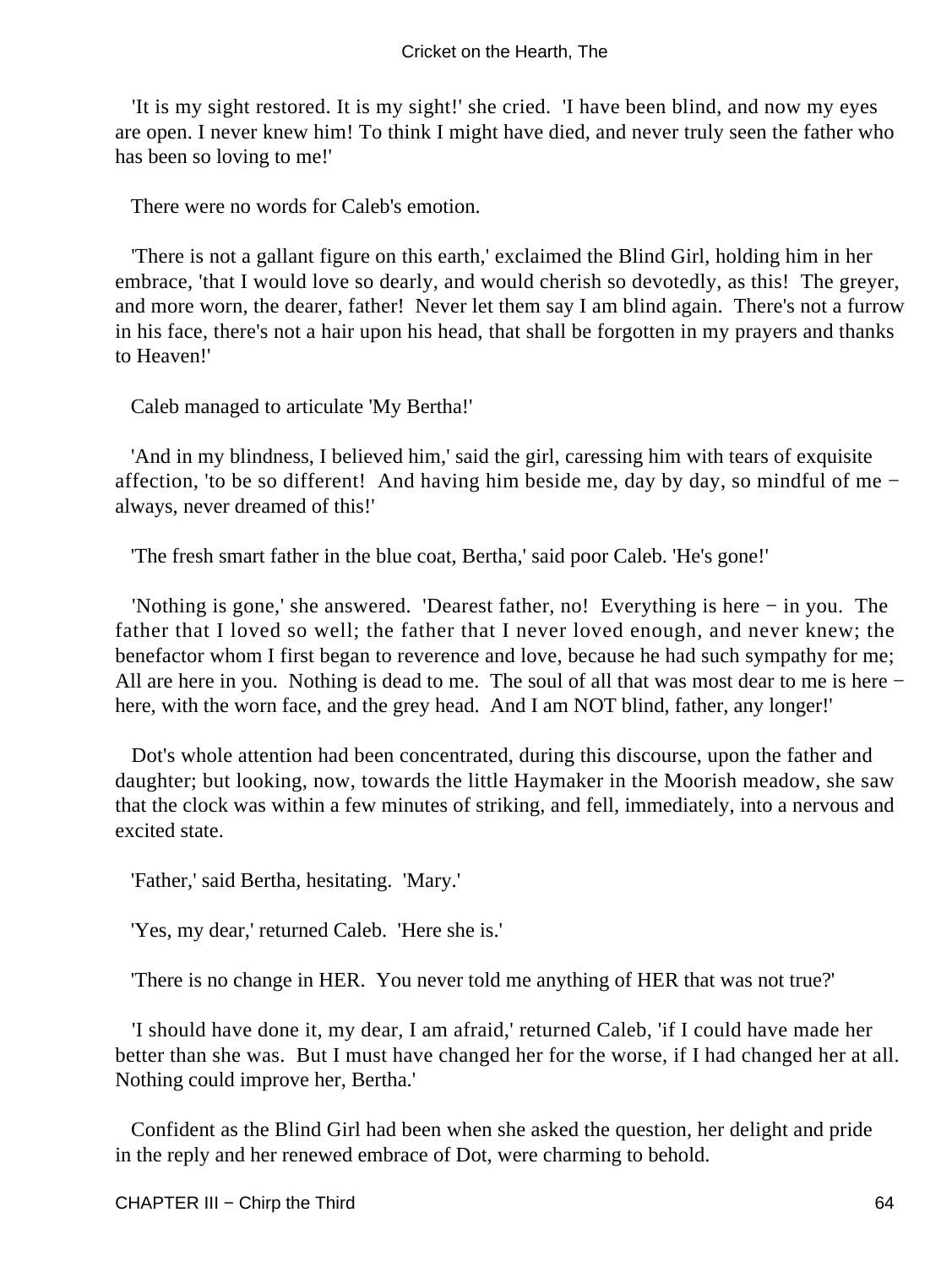'More changes than you think for, may happen though, my dear,' said Dot. 'Changes for the better, I mean; changes for great joy to some of us. You mustn't let them startle you too much, if any such should ever happen, and affect you? Are those wheels upon the road? You've a quick ear, Bertha. Are they wheels?'

'Yes. Coming very fast.'

 'I − I − I know you have a quick ear,' said Dot, placing her hand upon her heart, and evidently talking on, as fast as she could to hide its palpitating state, 'because I have noticed it often, and because you were so quick to find out that strange step last night. Though why you should have said, as I very well recollect you did say, Bertha, «Whose step is that!» and why you should have taken any greater observation of it than of any other step, I don't know. Though as I said just now, there are great changes in the world: great changes: and we can't do better than prepare ourselves to be surprised at hardly anything.'

 Caleb wondered what this meant; perceiving that she spoke to him, no less than to his daughter. He saw her, with astonishment, so fluttered and distressed that she could scarcely breathe; and holding to a chair, to save herself from falling.

 'They are wheels indeed!' she panted. 'Coming nearer! Nearer! Very close! And now you hear them stopping at the garden−gate! And now you hear a step outside the door − the same step, Bertha, is it not! – and now!' –

 She uttered a wild cry of uncontrollable delight; and running up to Caleb put her hands upon his eyes, as a young man rushed into the room, and flinging away his hat into the air, came sweeping down upon them.

'Is it over?' cried Dot.

'Yes!'

'Happily over?'

'Yes!'

 'Do you recollect the voice, dear Caleb? Did you ever hear the like of it before?' cried Dot.

'If my boy in the Golden South Americas was alive' − said Caleb, trembling.

 'He is alive!' shrieked Dot, removing her hands from his eyes, and clapping them in ecstasy; 'look at him! See where he stands before you, healthy and strong! Your own dear son! Your own dear living, loving brother, Bertha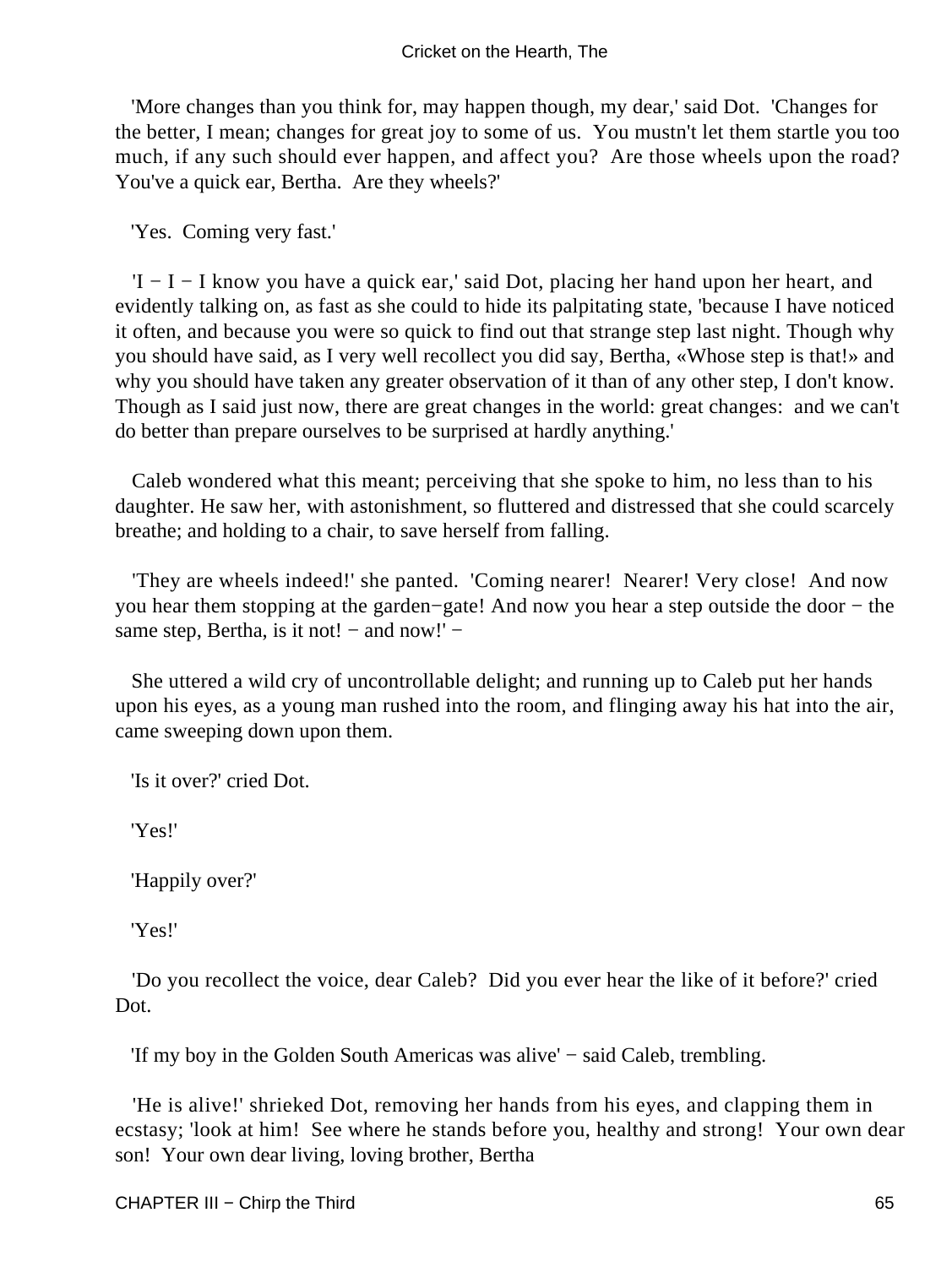All honour to the little creature for her transports! All honour to her tears and laughter, when the three were locked in one another's arms! All honour to the heartiness with which she met the sunburnt sailor−fellow, with his dark streaming hair, half−way, and never turned her rosy little mouth aside, but suffered him to kiss it, freely, and to press her to his bounding heart!

 And honour to the Cuckoo too − why not! − for bursting out of the trap−door in the Moorish Palace like a house−breaker, and hiccoughing twelve times on the assembled company, as if he had got drunk for joy!

 The Carrier, entering, started back. And well he might, to find himself in such good company.

 'Look, John!' said Caleb, exultingly, 'look here! My own boy from the Golden South Americas! My own son! Him that you fitted out, and sent away yourself! Him that you were always such a friend to!'

 The Carrier advanced to seize him by the hand; but, recoiling, as some feature in his face awakened a remembrance of the Deaf Man in the Cart, said:

'Edward! Was it you?'

 'Now tell him all!' cried Dot. 'Tell him all, Edward; and don't spare me, for nothing shall make me spare myself in his eyes, ever again.'

'I was the man,' said Edward.

 'And could you steal, disguised, into the house of your old friend?' rejoined the Carrier. 'There was a frank boy once − how many years is it, Caleb, since we heard that he was dead, and had it proved, we thought? − who never would have done that.'

 'There was a generous friend of mine, once; more a father to me than a friend;' said Edward, 'who never would have judged me, or any other man, unheard. You were he. So I am certain you will hear me now.'

 The Carrier, with a troubled glance at Dot, who still kept far away from him, replied, 'Well! that's but fair. I will.'

 'You must know that when I left here, a boy,' said Edward, 'I was in love, and my love was returned. She was a very young girl, who perhaps (you may tell me) didn't know her own mind. But I knew mine, and I had a passion for her.'

'You had!' exclaimed the Carrier. 'You!'

CHAPTER III – Chirp the Third 66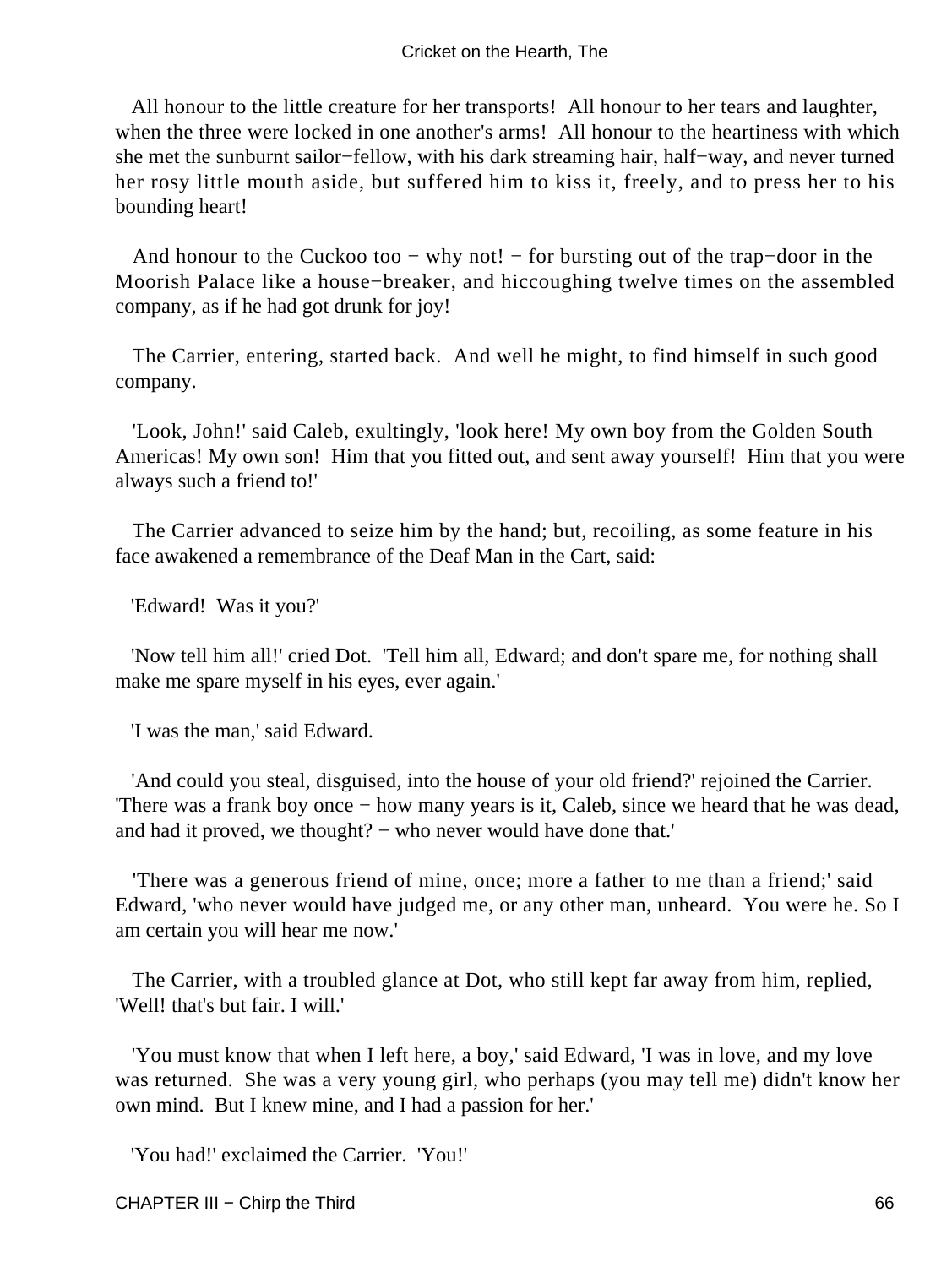'Indeed I had,' returned the other. 'And she returned it. I have ever since believed she did, and now I am sure she did.'

'Heaven help me!' said the Carrier. 'This is worse than all.'

 'Constant to her,' said Edward, 'and returning, full of hope, after many hardships and perils, to redeem my part of our old contract, I heard, twenty miles away, that she was false to me; that she had forgotten me; and had bestowed herself upon another and a richer man. I had no mind to reproach her; but I wished to see her, and to prove beyond dispute that this was true. I hoped she might have been forced into it, against her own desire and recollection. It would be small comfort, but it would be some, I thought, and on I came. That I might have the truth, the real truth; observing freely for myself, and judging for myself, without obstruction on the one hand, or presenting my own influence (if I had any) before her, on the other; I dressed myself unlike myself − you know how; and waited on the road − you know where. You had no suspicion of me; neither had − had she,' pointing to Dot, 'until I whispered in her ear at that fireside, and she so nearly betrayed me.'

 'But when she knew that Edward was alive, and had come back,' sobbed Dot, now speaking for herself, as she had burned to do, all through this narrative; 'and when she knew his purpose, she advised him by all means to keep his secret close; for his old friend John Peerybingle was much too open in his nature, and too clumsy in all artifice – being a clumsy man in general,' said Dot, half laughing and half crying − 'to keep it for him. And when she − that's me, John,' sobbed the little woman − 'told him all, and how his sweetheart had believed him to be dead; and how she had at last been over−persuaded by her mother into a marriage which the silly, dear old thing called advantageous; and when she − that's me again, John − told him they were not yet married (though close upon it), and that it would be nothing but a sacrifice if it went on, for there was no love on her side; and when he went nearly mad with joy to hear it; then she – that's me again – said she would go between them, as she had often done before in old times, John, and would sound his sweetheart and be sure that what she − me again, John − said and thought was right. And it was right, John! And they were brought together, John! And they were married, John, an hour ago! And here's the Bride! And Gruff and Tackleton may die a bachelor! And I'm a happy little woman, May, God bless you!'

 She was an irresistible little woman, if that be anything to the purpose; and never so completely irresistible as in her present transports. There never were congratulations so endearing and delicious, as those she lavished on herself and on the Bride.

 Amid the tumult of emotions in his breast, the honest Carrier had stood, confounded. Flying, now, towards her, Dot stretched out her hand to stop him, and retreated as before.

 'No, John, no! Hear all! Don't love me any more, John, till you've heard every word I have to say. It was wrong to have a secret from you, John. I'm very sorry I didn't think it any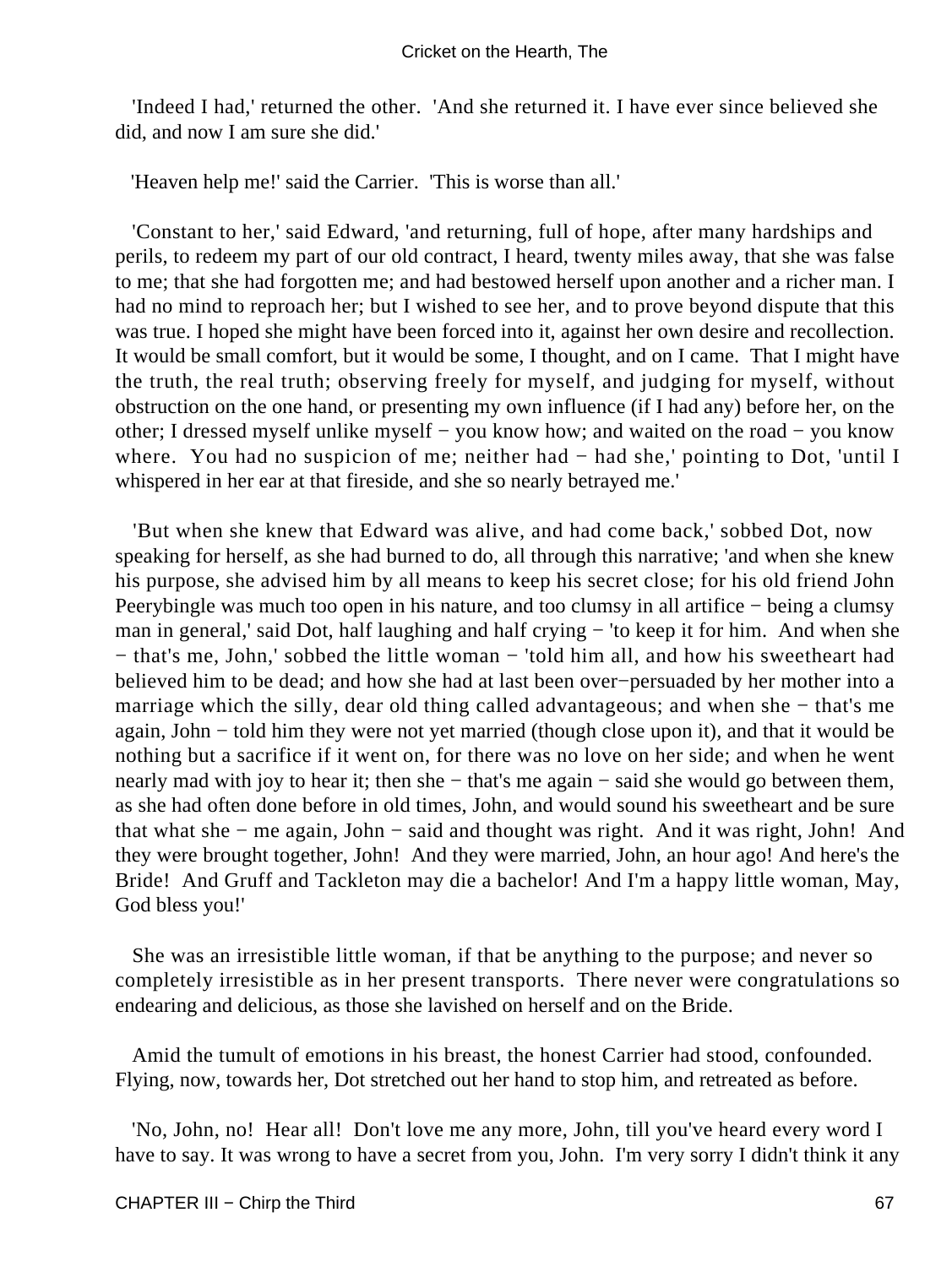harm, till I came and sat down by you on the little stool last night. But when I knew by what was written in your face, that you had seen me walking in the gallery with Edward, and when I knew what you thought, I felt how giddy and how wrong it was. But oh, dear John, how could you, could you, think so!'

 Little woman, how she sobbed again! John Peerybingle would have caught her in his arms. But no; she wouldn't let him.

 'Don't love me yet, please, John! Not for a long time yet! When I was sad about this intended marriage, dear, it was because I remembered May and Edward such young lovers; and knew that her heart was far away from Tackleton. You believe that, now. Don't you, John?'

John was going to make another rush at this appeal; but she stopped him again.

 'No; keep there, please, John! When I laugh at you, as I sometimes do, John, and call you clumsy and a dear old goose, and names of that sort, it's because I love you, John, so well, and take such pleasure in your ways, and wouldn't see you altered in the least respect to have you made a King to−morrow.'

'Hooroar!' said Caleb with unusual vigour. 'My opinion!'

 'And when I speak of people being middle−aged, and steady, John, and pretend that we are a humdrum couple, going on in a jog−trot sort of way, it's only because I'm such a silly little thing, John, that I like, sometimes, to act a kind of Play with Baby, and all that: and make believe.'

She saw that he was coming; and stopped him again. But she was very nearly too late.

 'No, don't love me for another minute or two, if you please, John! What I want most to tell you, I have kept to the last. My dear, good, generous John, when we were talking the other night about the Cricket, I had it on my lips to say, that at first I did not love you quite so dearly as I do now; that when I first came home here, I was half afraid I mightn't learn to love you every bit as well as I hoped and prayed I might − being so very young, John! But, dear John, every day and hour I loved you more and more. And if I could have loved you better than I do, the noble words I heard you say this morning, would have made me. But I can't. All the affection that I had (it was a great deal, John) I gave you, as you well deserve, long, long ago, and I have no more left to give. Now, my dear husband, take me to your heart again! That's my home, John; and never, never think of sending me to any other!'

 You never will derive so much delight from seeing a glorious little woman in the arms of a third party, as you would have felt if you had seen Dot run into the Carrier's embrace. It was the most complete, unmitigated, soul−fraught little piece of earnestness that ever you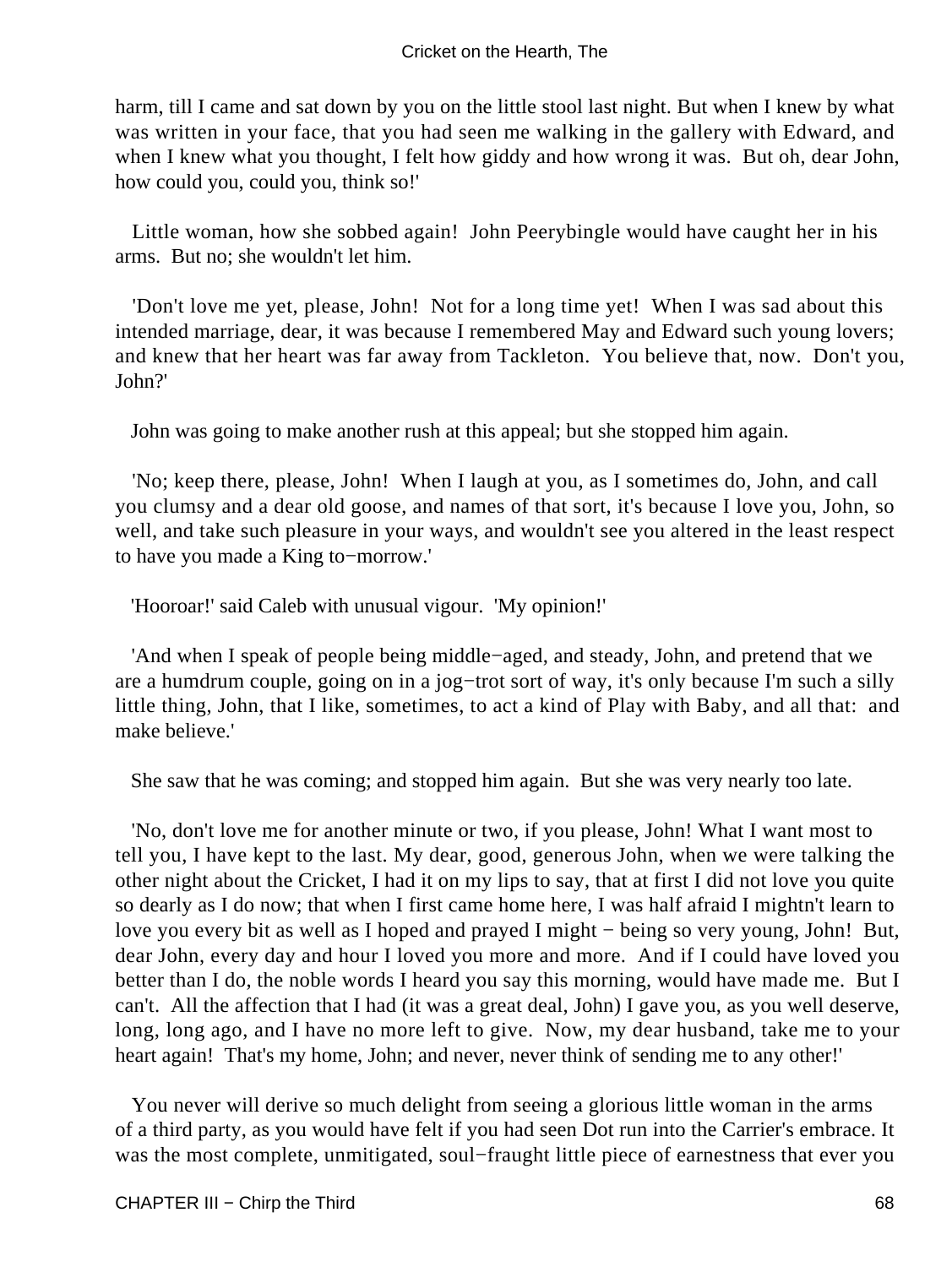beheld in all your days.

 You maybe sure the Carrier was in a state of perfect rapture; and you may be sure Dot was likewise; and you may be sure they all were, inclusive of Miss Slowboy, who wept copiously for joy, and wishing to include her young charge in the general interchange of congratulations, handed round the Baby to everybody in succession, as if it were something to drink.

 But, now, the sound of wheels was heard again outside the door; and somebody exclaimed that Gruff and Tackleton was coming back. Speedily that worthy gentleman appeared, looking warm and flustered.

 'Why, what the Devil's this, John Peerybingle!' said Tackleton. 'There's some mistake. I appointed Mrs. Tackleton to meet me at the church, and I'll swear I passed her on the road, on her way here. Oh! here she is! I beg your pardon, sir; I haven't the pleasure of knowing you; but if you can do me the favour to spare this young lady, she has rather a particular engagement this morning.'

'But I can't spare her,' returned Edward. 'I couldn't think of it.'

'What do you mean, you vagabond?' said Tackleton.

 'I mean, that as I can make allowance for your being vexed,' returned the other, with a smile, 'I am as deaf to harsh discourse this morning, as I was to all discourse last night.'

The look that Tackleton bestowed upon him, and the start he gave!

 'I am sorry, sir,' said Edward, holding out May's left hand, and especially the third finger; 'that the young lady can't accompany you to church; but as she has been there once, this morning, perhaps you'll excuse her.'

 Tackleton looked hard at the third finger, and took a little piece of silver−paper, apparently containing a ring, from his waistcoat− pocket.

 'Miss Slowboy,' said Tackleton. 'Will you have the kindness to throw that in the fire? Thank'ee.'

 'It was a previous engagement, quite an old engagement, that prevented my wife from keeping her appointment with you, I assure you,' said Edward.

 'Mr. Tackleton will do me the justice to acknowledge that I revealed it to him faithfully; and that I told him, many times, I never could forget it,' said May, blushing.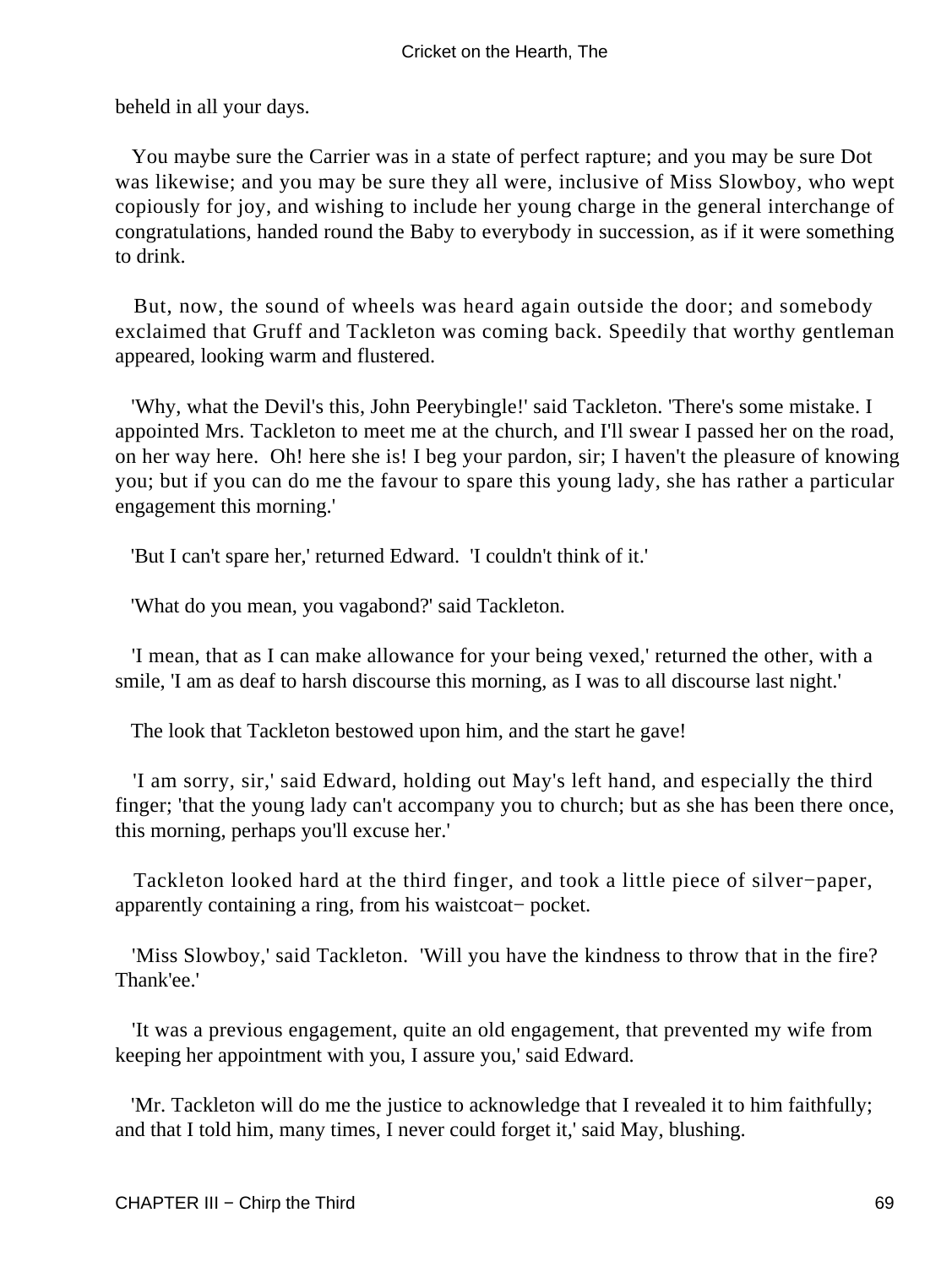'Oh certainly!' said Tackleton. 'Oh to be sure. Oh it's all right. It's quite correct. Mrs. Edward Plummer, I infer?'

'That's the name,' returned the bridegroom.

 'Ah, I shouldn't have known you, sir,' said Tackleton, scrutinising his face narrowly, and making a low bow. 'I give you joy, sir!'

'Thank'ee.'

 'Mrs. Peerybingle,' said Tackleton, turning suddenly to where she stood with her husband; 'I am sorry. You haven't done me a very great kindness, but, upon my life I am sorry. You are better than I thought you. John Peerybingle, I am sorry. You understand me; that's enough. It's quite correct, ladies and gentlemen all, and perfectly satisfactory. Good morning!'

 With these words he carried it off, and carried himself off too: merely stopping at the door, to take the flowers and favours from his horse's head, and to kick that animal once, in the ribs, as a means of informing him that there was a screw loose in his arrangements.

 Of course it became a serious duty now, to make such a day of it, as should mark these events for a high Feast and Festival in the Peerybingle Calendar for evermore. Accordingly, Dot went to work to produce such an entertainment, as should reflect undying honour on the house and on every one concerned; and in a very short space of time, she was up to her dimpled elbows in flour, and whitening the Carrier's coat, every time he came near her, by stopping him to give him a kiss. That good fellow washed the greens, and peeled the turnips, and broke the plates, and upset iron pots full of cold water on the fire, and made himself useful in all sorts of ways: while a couple of professional assistants, hastily called in from somewhere in the neighbourhood, as on a point of life or death, ran against each other in all the doorways and round all the corners, and everybody tumbled over Tilly Slowboy and the Baby, everywhere. Tilly never came out in such force before. Her ubiquity was the theme of general admiration. She was a stumbling−block in the passage at five−and−twenty minutes past two; a man−trap in the kitchen at half−past two precisely; and a pitfall in the garret at five−and−twenty minutes to three. The Baby's head was, as it were, a test and touchstone for every description of matter, – animal, vegetable, and mineral. Nothing was in use that day that didn't come, at some time or other, into close acquaintance with it.

 Then, there was a great Expedition set on foot to go and find out Mrs. Fielding; and to be dismally penitent to that excellent gentlewoman; and to bring her back, by force, if needful, to be happy and forgiving. And when the Expedition first discovered her, she would listen to no terms at all, but said, an unspeakable number of times, that ever she should have lived to see the day! and couldn't be got to say anything else, except, 'Now carry me to the grave:' which seemed absurd, on account of her not being dead, or anything at all like it.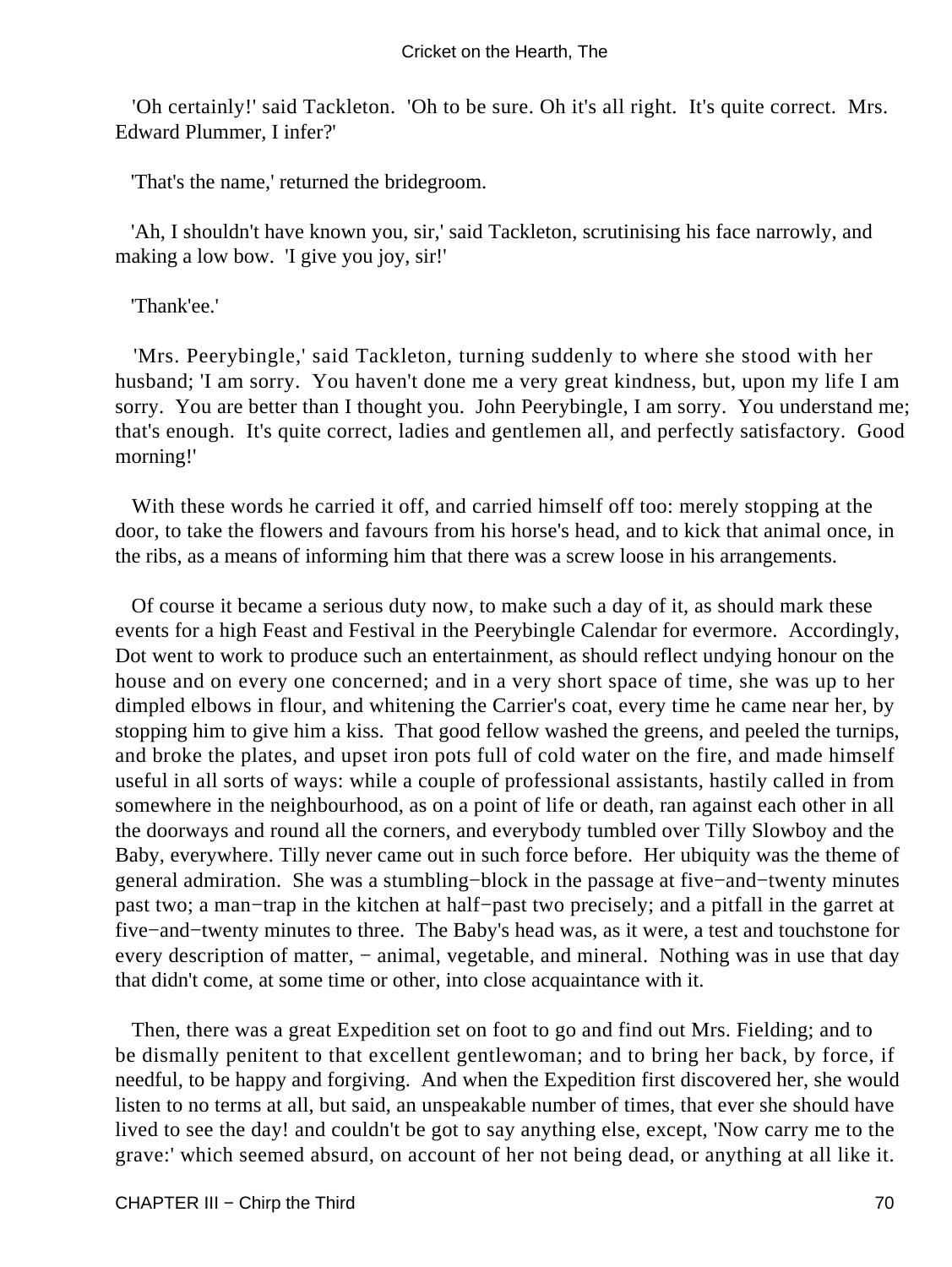After a time, she lapsed into a state of dreadful calmness, and observed, that when that unfortunate train of circumstances had occurred in the Indigo Trade, she had foreseen that she would be exposed, during her whole life, to every species of insult and contumely; and that she was glad to find it was the case; and begged they wouldn't trouble themselves about her, – for what was she? oh, dear! a nobody! – but would forget that such a being lived, and would take their course in life without her. From this bitterly sarcastic mood, she passed into an angry one, in which she gave vent to the remarkable expression that the worm would turn if trodden on; and, after that, she yielded to a soft regret, and said, if they had only given her their confidence, what might she not have had it in her power to suggest! Taking advantage of this crisis in her feelings, the Expedition embraced her; and she very soon had her gloves on, and was on her way to John Peerybingle's in a state of unimpeachable gentility; with a paper parcel at her side containing a cap of state, almost as tall, and quite as stiff, as a mitre.

 Then, there were Dot's father and mother to come, in another little chaise; and they were behind their time; and fears were entertained; and there was much looking out for them down the road; and Mrs. Fielding always would look in the wrong and morally impossible direction; and being apprised thereof, hoped she might take the liberty of looking where she pleased. At last they came: a chubby little couple, jogging along in a snug and comfortable little way that quite belonged to the Dot family; and Dot and her mother, side by side, were wonderful to see. They were so like each other.

 Then, Dot's mother had to renew her acquaintance with May's mother; and May's mother always stood on her gentility; and Dot's mother never stood on anything but her active little feet. And old Dot − so to call Dot's father, I forgot it wasn't his right name, but never mind – took liberties, and shook hands at first sight, and seemed to think a cap but so much starch and muslin, and didn't defer himself at all to the Indigo Trade, but said there was no help for it now; and, in Mrs. Fielding's summing up, was a good− natured kind of man − but coarse, my dear.

 I wouldn't have missed Dot, doing the honours in her wedding−gown, my benison on her bright face! for any money. No! nor the good Carrier, so jovial and so ruddy, at the bottom of the table. Nor the brown, fresh sailor−fellow, and his handsome wife. Nor any one among them. To have missed the dinner would have been to miss as jolly and as stout a meal as man need eat; and to have missed the overflowing cups in which they drank The Wedding−Day, would have been the greatest miss of all.

 After dinner, Caleb sang the song about the Sparkling Bowl. As I'm a living man, hoping to keep so, for a year or two, he sang it through.

 And, by−the−by, a most unlooked−for incident occurred, just as he finished the last verse.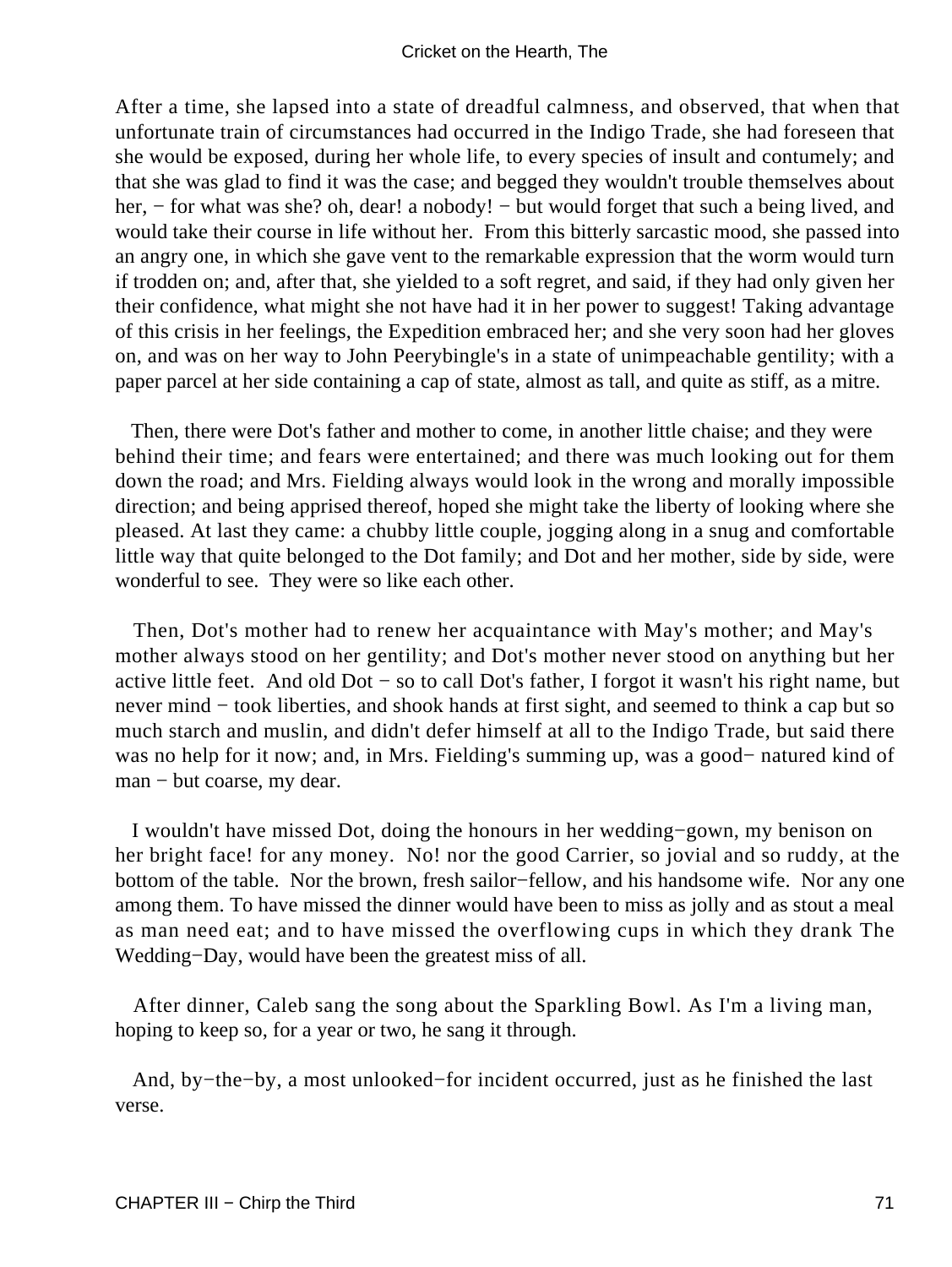There was a tap at the door; and a man came staggering in, without saying with your leave, or by your leave, with something heavy on his head. Setting this down in the middle of the table, symmetrically in the centre of the nuts and apples, he said:

 'Mr. Tackleton's compliments, and as he hasn't got no use for the cake himself, p'raps you'll eat it.'

And with those words, he walked off.

 There was some surprise among the company, as you may imagine. Mrs. Fielding, being a lady of infinite discernment, suggested that the cake was poisoned, and related a narrative of a cake, which, within her knowledge, had turned a seminary for young ladies, blue. But she was overruled by acclamation; and the cake was cut by May, with much ceremony and rejoicing.

 I don't think any one had tasted it, when there came another tap at the door, and the same man appeared again, having under his arm a vast brown−paper parcel.

'Mr. Tackleton's compliments, and he's sent a few toys for the Babby. They ain't ugly.'

After the delivery of which expressions, he retired again.

 The whole party would have experienced great difficulty in finding words for their astonishment, even if they had had ample time to seek them. But they had none at all; for the messenger had scarcely shut the door behind him, when there came another tap, and Tackleton himself walked in.

 'Mrs. Peerybingle!' said the Toy−merchant, hat in hand. 'I'm sorry. I'm more sorry than I was this morning. I have had time to think of it. John Peerybingle! I'm sour by disposition; but I can't help being sweetened, more or less, by coming face to face with such a man as you. Caleb! This unconscious little nurse gave me a broken hint last night, of which I have found the thread. I blush to think how easily I might have bound you and your daughter to me, and what a miserable idiot I was, when I took her for one! Friends, one and all, my house is very lonely to−night. I have not so much as a Cricket on my Hearth. I have scared them all away. Be gracious to me; let me join this happy party!'

 He was at home in five minutes. You never saw such a fellow. What HAD he been doing with himself all his life, never to have known, before, his great capacity of being jovial! Or what had the Fairies been doing with him, to have effected such a change!

'John! you won't send me home this evening; will you?' whispered Dot.

He had been very near it though!

CHAPTER III – Chirp the Third 72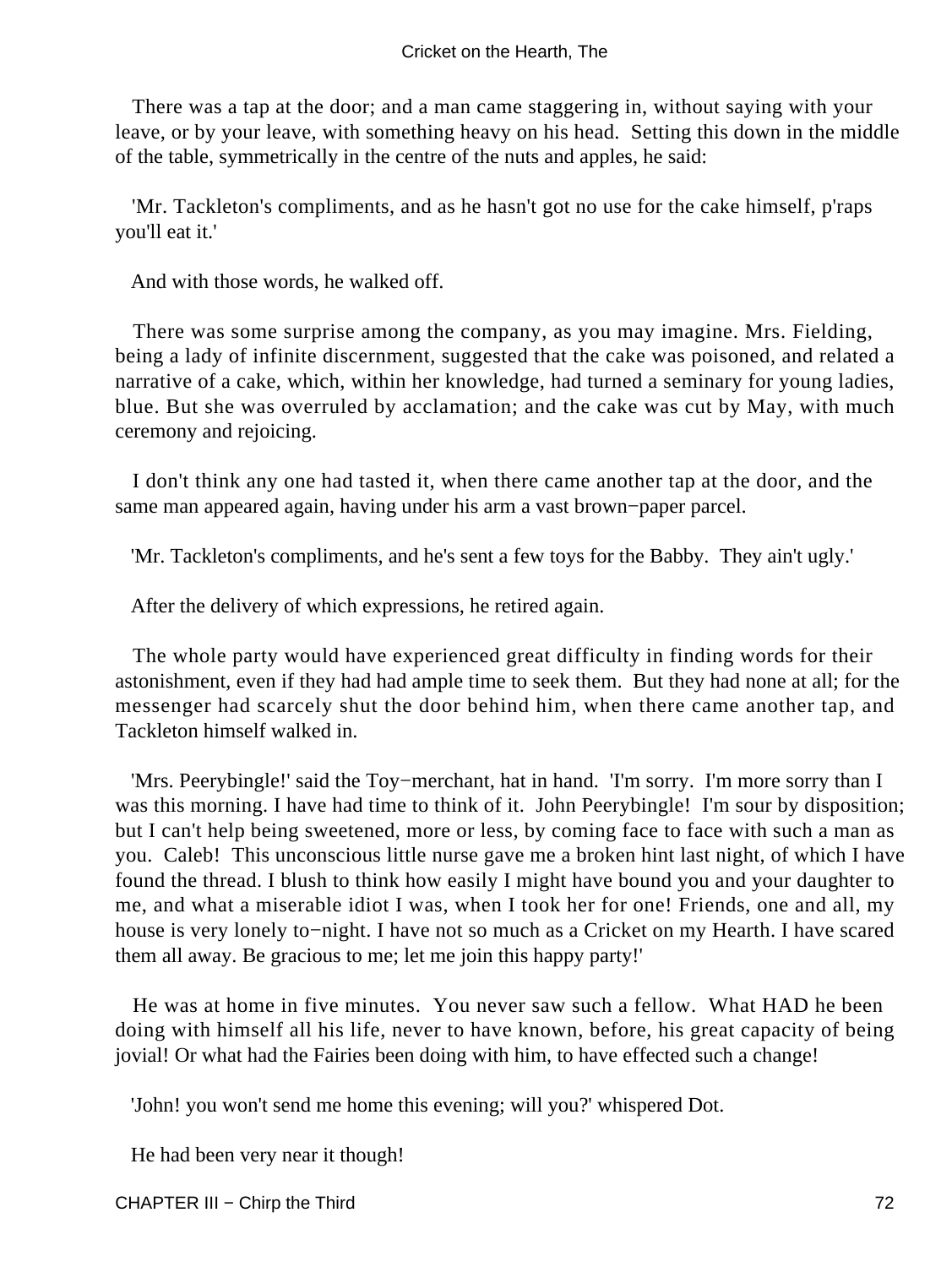There wanted but one living creature to make the party complete; and, in the twinkling of an eye, there he was, very thirsty with hard running, and engaged in hopeless endeavours to squeeze his head into a narrow pitcher. He had gone with the cart to its journey's end, very much disgusted with the absence of his master, and stupendously rebellious to the Deputy. After lingering about the stable for some little time, vainly attempting to incite the old horse to the mutinous act of returning on his own account, he had walked into the tap−room and laid himself down before the fire. But suddenly yielding to the conviction that the Deputy was a humbug, and must be abandoned, he had got up again, turned tail, and come home.

 There was a dance in the evening. With which general mention of that recreation, I should have left it alone, if I had not some reason to suppose that it was quite an original dance, and one of a most uncommon figure. It was formed in an odd way; in this way.

 Edward, that sailor−fellow − a good free dashing sort of a fellow he was − had been telling them various marvels concerning parrots, and mines, and Mexicans, and gold dust, when all at once he took it in his head to jump up from his seat and propose a dance; for Bertha's harp was there, and she had such a hand upon it as you seldom hear. Dot (sly little piece of affectation when she chose) said her dancing days were over; I think because the Carrier was smoking his pipe, and she liked sitting by him, best. Mrs. Fielding had no choice, of course, but to say HER dancing days were over, after that; and everybody said the same, except May; May was ready.

 So, May and Edward got up, amid great applause, to dance alone; and Bertha plays her liveliest tune.

Well! if you'll believe me, they have not been dancing five minutes, when suddenly the Carrier flings his pipe away, takes Dot round the waist, dashes out into the room, and starts off with her, toe and heel, quite wonderfully. Tackleton no sooner sees this, than he skims across to Mrs. Fielding, takes her round the waist, and follows suit. Old Dot no sooner sees this, than up he is, all alive, whisks off Mrs. Dot in the middle of the dance, and is the foremost there. Caleb no sooner sees this, than he clutches Tilly Slowboy by both hands and goes off at score; Miss Slowboy, firm in the belief that diving hotly in among the other couples, and effecting any number of concussions with them, is your only principle of footing it.

 Hark! how the Cricket joins the music with its Chirp, Chirp, Chirp; and how the kettle hums!

\* \* \* \* \*

 But what is this! Even as I listen to them, blithely, and turn towards Dot, for one last glimpse of a little figure very pleasant to me, she and the rest have vanished into air, and I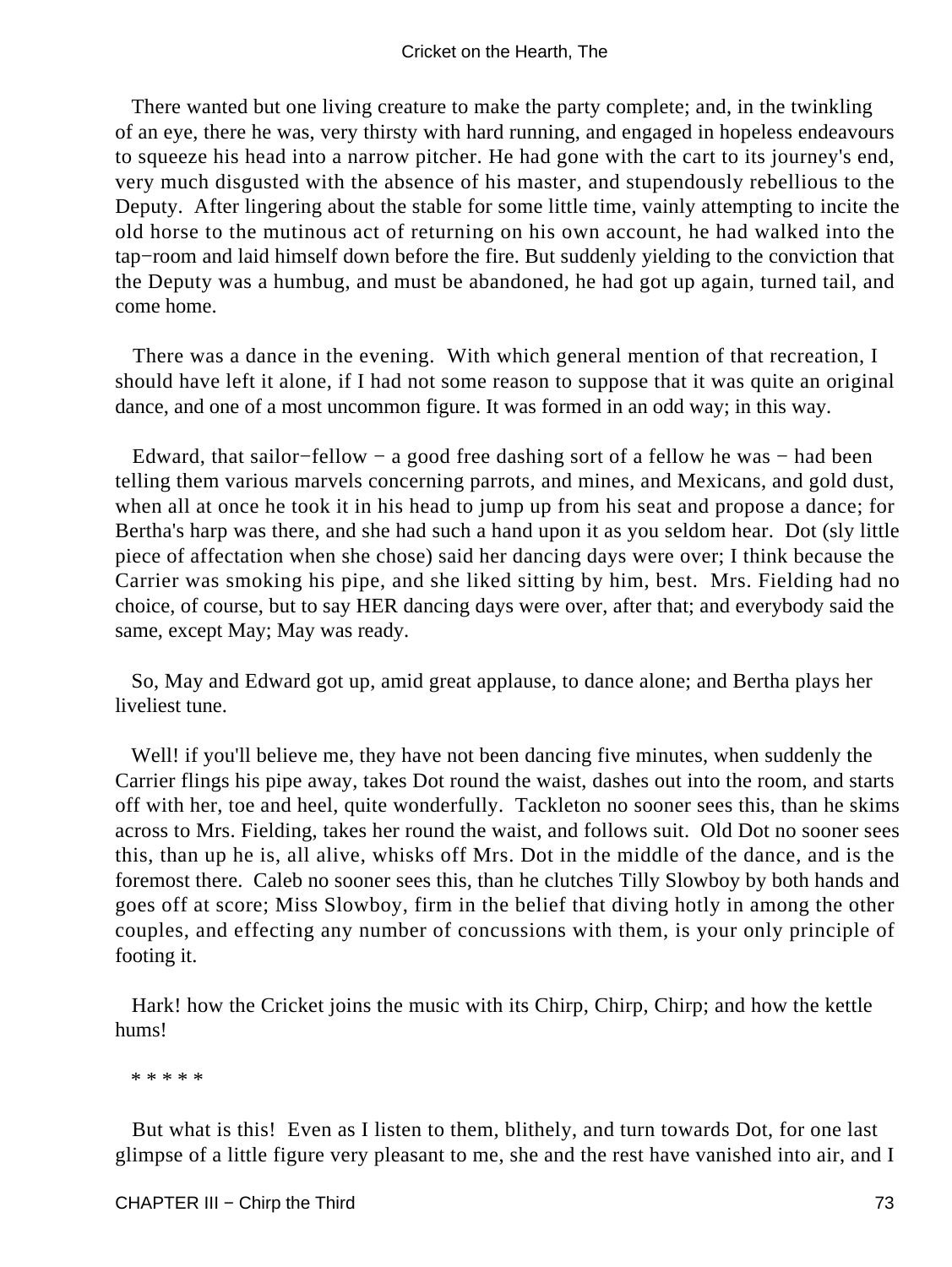am left alone. A Cricket sings upon the Hearth; a broken child's−toy lies upon the ground; and nothing else remains.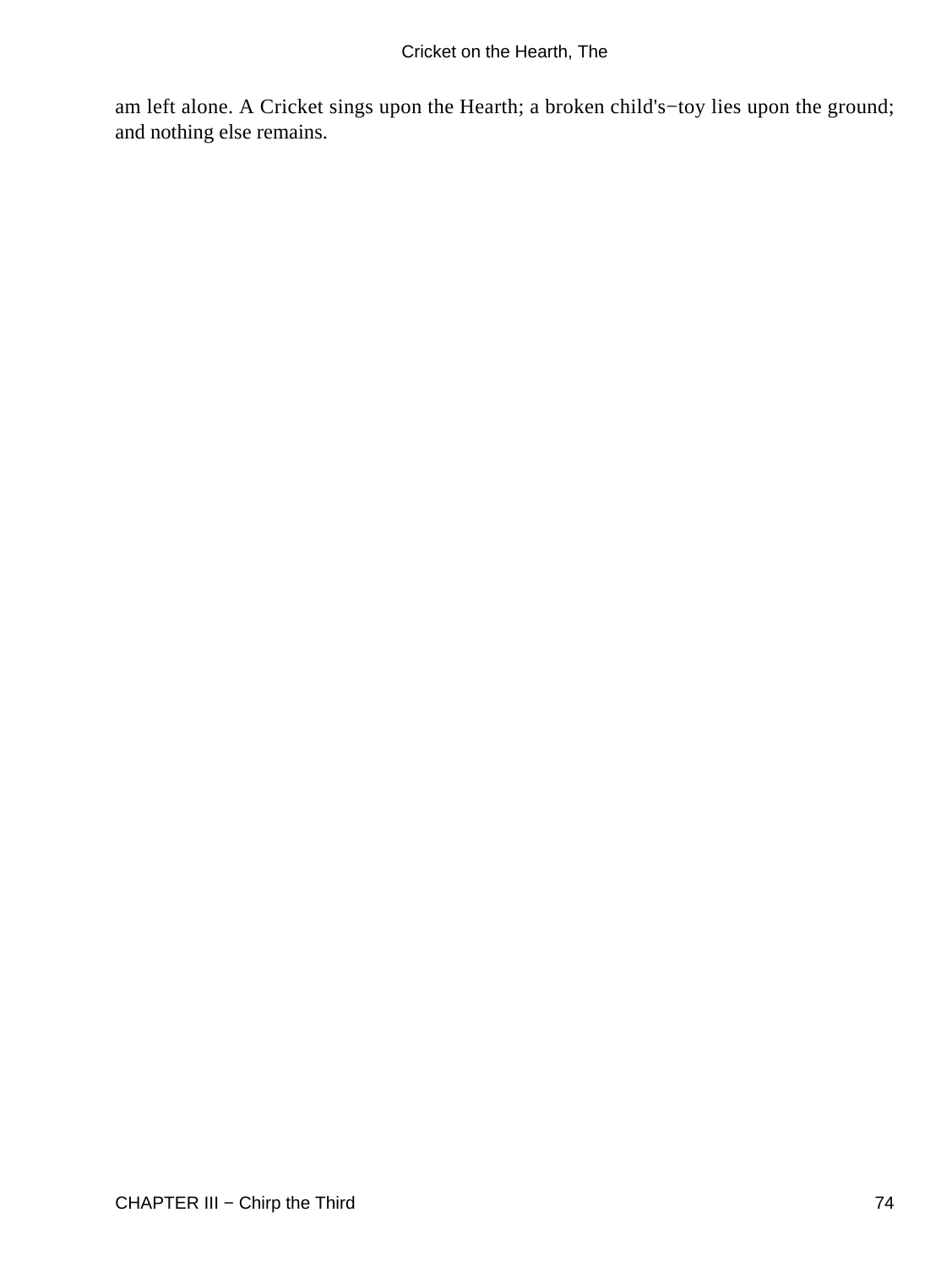Cricket on the Hearth, The

## **Table Of Content**

**[CHAPTER I − Chrip the First](#page-3-0)**

**[CHAPTER II − Chirp The Second](#page-24-0)**

**[CHAPTER III − Chirp the Third](#page-49-0)**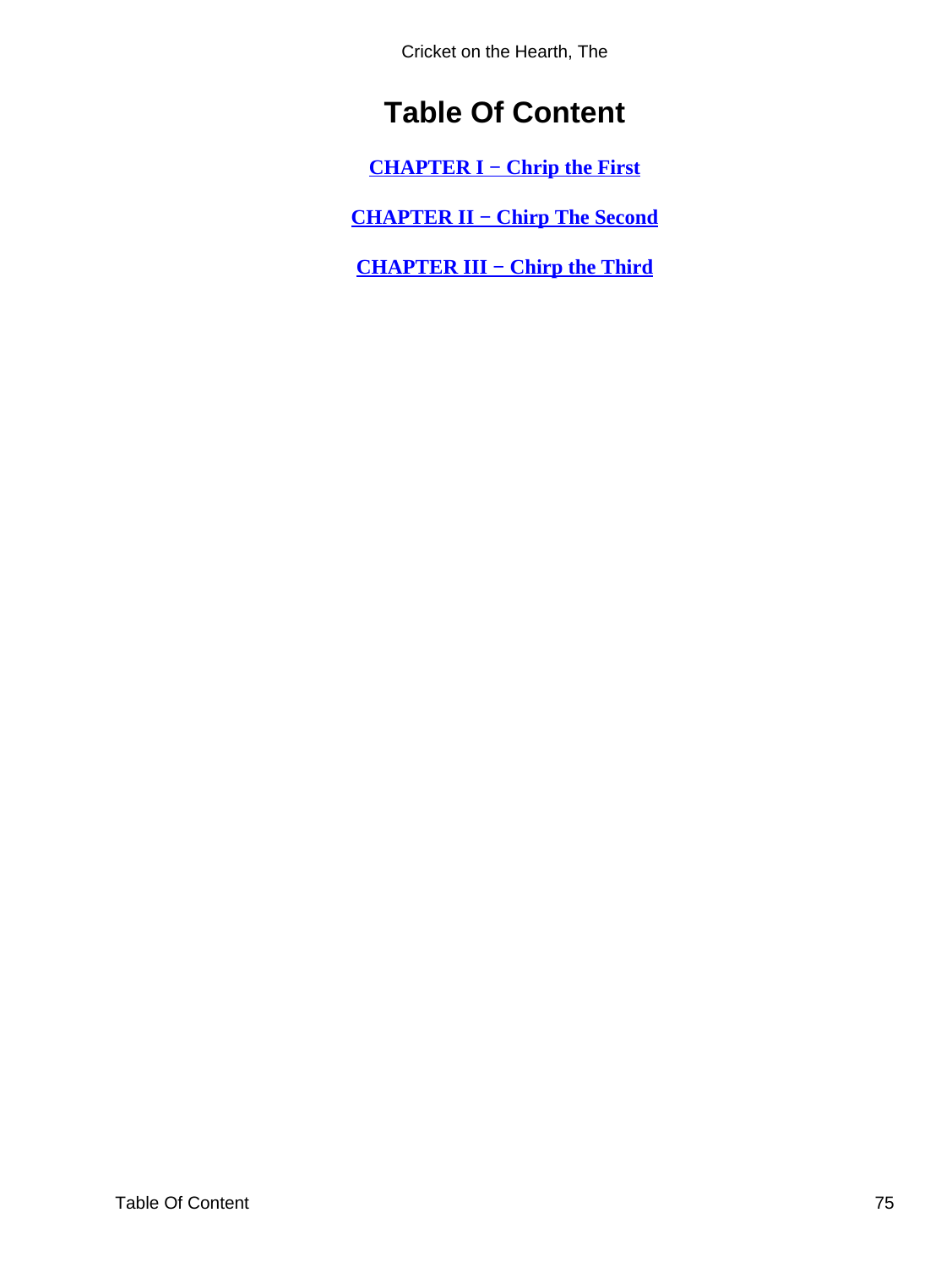## **You are reading a Phoenix Edition:**

It was converted from clean and standard xhtml/xml files. It uses metatags to identify content, and other data. The available resources specific to each ebook format were used to give the reader a pleasant reading experience.

More detais available at Phoenix−Library.org website.

Any suggestion that helps us to improve these editions are welcome.

**The Phoenix−Library Team**